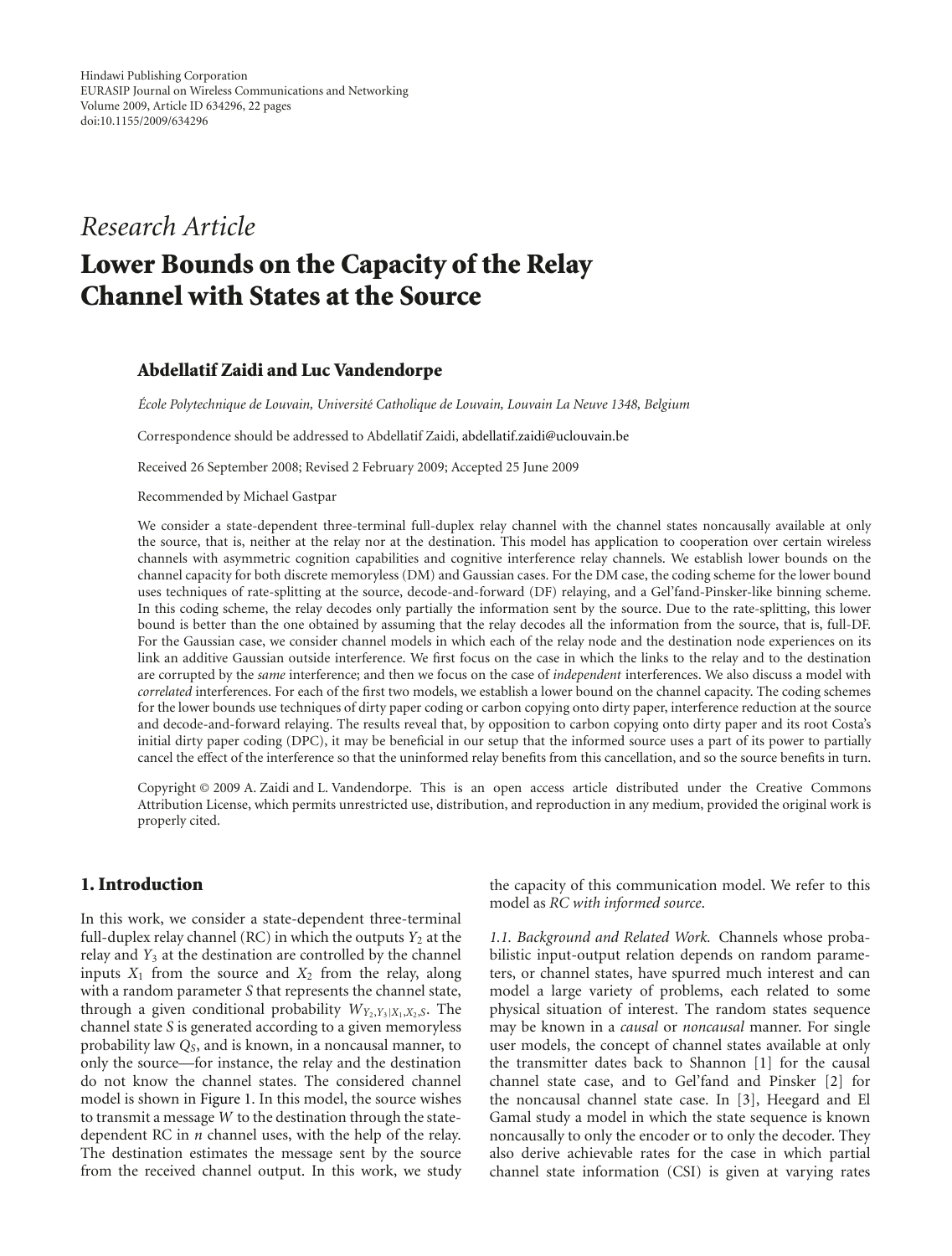

FIGURE 1: Relay channel with state information  $S<sup>n</sup>$  available noncausally at only the source.

to both the encoder and the decoder. In [4], Costa studies an additive Gaussian channel with additive Gaussian state known at only the encoder, and shows that Gel'fand-Pinsker coding with a specific auxiliary random variable, widely known as *dirty paper coding* (DPC), achieves the channel capacity. Interestingly, in this case, the DPC removes the effect of the additive channel state on the capacity as if there were no channel state present in the model or the channel state were known to the decoder as well. For a comprehensive review of state-dependent channels and related work, the reader may refer to [5].

For multiuser channels, different state-dependent channel models under different setups are investigated in the literature. One key element in the study of state-dependent multiuser channels is whether the parameters controlling the channel are known to *all* or *only some* of the users in the communication model. For example, the broadcast channel (BC) with states available at the transmitter is studied in [6, 7], and the multiaccess channel (MAC) with partial state information at all encoders and full state information at the decoder is studied in [8].

In the Gaussian setup, the result on the property that a known additive state does not affect capacity as long as a full knowledge of this state is available at the transmitter, which was originally shown by Costa for a single-user channel, is shown to continue to hold for a number of multiuser channels, including the Gaussian BC [6], the Gaussian MAC [6], the physically degraded relay channel (RC) [9] and the physically degraded relay broadcast channel (RBC) [10]. For these channels, the key feature in enabling complete mitigation of the interference is the *symmetric* availability of the state at *all* the encoders. If the state is available at only some encoders (i.e., in the *asymmetric* case), complete mitigation of the interference is difficult to hope for and, in general, one has to expect some rate penalty due to the lack of knowledge of the state at the noninformed encoders. For example, the state-dependent multiaccess channel (MAC) with only one informed encoder is considered in [11– 17] and the state-dependent relay channel (RC) with only informed relay is considered in [18, 19]. For all these models, in the Gaussian case, the informed encoder applies a slightly generalized DPC (GDPC) [11, 13] in which the channel input random variable and the channel state random variable are negatively correlated. Also, in these models, the uninformed encoders benefit from the GDPC applied by the informed encoders because the negative correlation between the codewords at the informed encoders and the channel state can be interpreted as partial state cancellation. For the state-dependent MAC with one informed encoder and one

noninformed encoder, and with the former sending both a common message and a private message and the latter sending only the common message, the capacity region for the Gaussian case is obtained by deriving a nontrivial outer bound that permits to characterize the rate loss due to not knowing the state at the noninformed encoder [15, 16]. Two upper bounds that use similar bounding techniques, but with different proofs, are derived in [17] for another case of degraded message sets for the state-dependent MAC with one informed encoder which is obtained by swapping the roles of the encoders in [15, 16], and in [18, 19] for the case of state-dependent RC with informed relay. The statedependent MAC studied in [17] has some connection with the model for the RC with informed relay studied in [18, 19], when considering transmission from the source and the relay to the destination, that is, the multiaccess part of the relay channel.

*1.2. Motivation.* The model shown in Figure 1 may find application in cooperative information embedding and data hiding [20–24], fading in time-varying cooperative wireless channels and interfering signals in interference environments. The channel state may also model the information gained by some specific terminals by means of cognition in certain cognitive systems [25–27]. In this application, one common assumption, made for example, in [25, 26], is that some transmitters can know the signals that are sent by some other transmitters noncausally; and, so, they can then use that knowledge to increase the system spectral efficiency. The problem of collaborative signal transmission in presence of interference and with some cognitive terminals is studied, for example, in [28] for an interference channel with a cognitive transmitter or degraded message sets, and in [29] for a statedependent cognitive interference channel. Interference relay channels and relay strategies for relaying in presence of an outside interference are also studied, for example, in [30– 32]. In the model we study, the source may model a cognitive radio that cooperates with the relay, as shown in Figure 2.

*1.3. Main Contributions.* For the discrete-memoryless (DM) case, we derive a lower bound on the capacity of the general state-dependent RC with informed source. This lower bound is obtained by a coding scheme that uses techniques of rate-splitting at the source, regular encoding sliding-window decoding [33] for decode-and-forward (DF) relaying [34, Theorem 4] and a Gel'fand-Pinsker like binning scheme. In this coding scheme, the relay decodes only partially the information sent by the source, that is, *Partial-*DF [35]. By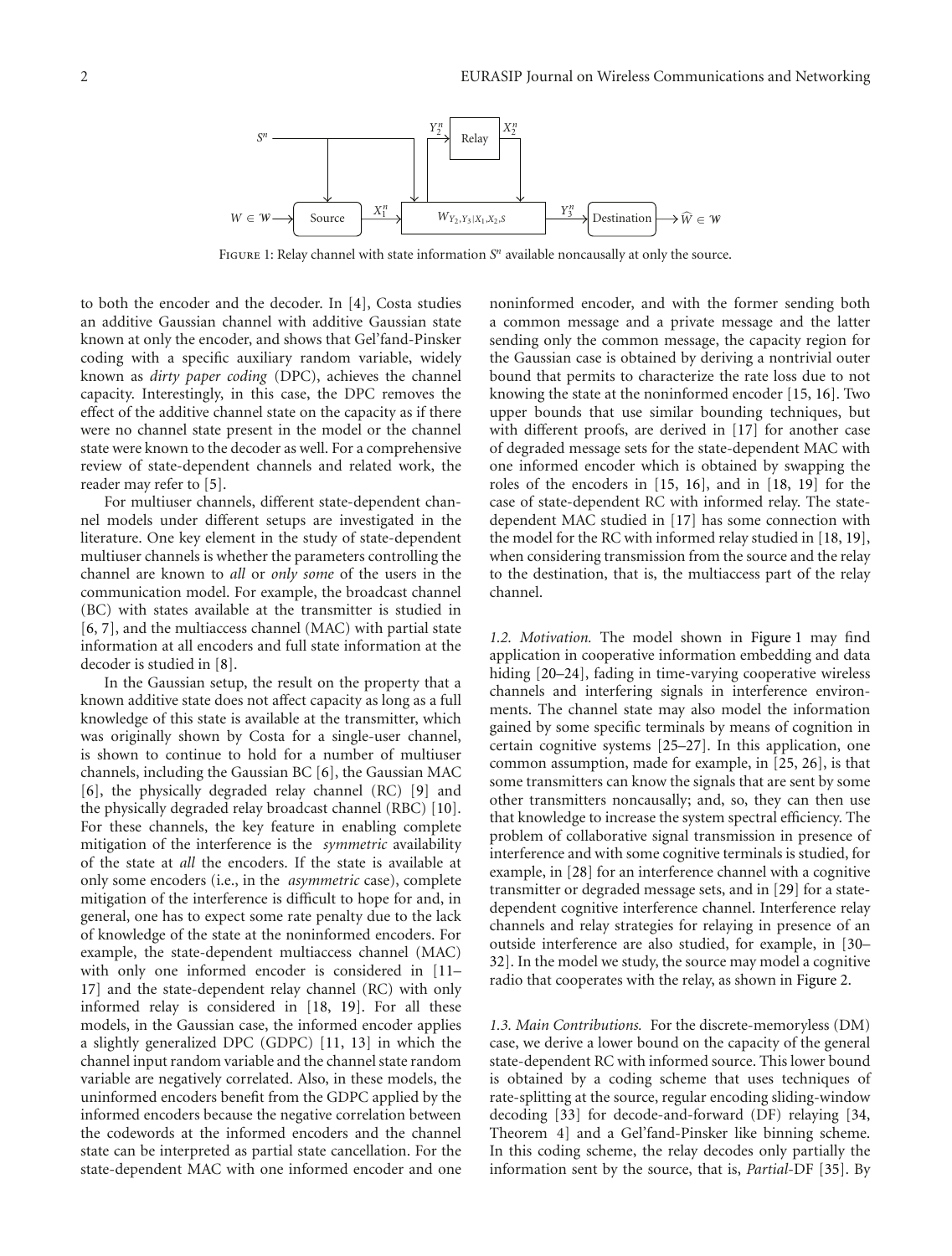

Figure 2: Example relay channel with asymmetric cognition capabilities. Only the source  $T_1$  knows the interference from the competing source  $T_0$ . The source helps the relay  $T_2$  to cancel the effect of the interference.

specializing this achievability result to the case in which the relay decodes all the information sent by the source, we readily obtain a lower bound for the case in which the relay operates in *Full-*DF [34].

Furthermore, we also consider memoryless Gaussian models in which each of the relay node and the destination node experiences on its link an additive Gaussian outside interference in addition to additive Gaussian noise. The interferences are known noncausally to only the source, and play the role of additive channel states. We first focus on the model in which the links to the relay and to the destination are corrupted by the *same* interference. For this model we derive a lower bound on the channel capacity, based on a coding scheme that combines techniques of generalized DPC [11, 13] and partial decode-and-forward relaying. Then, we focus on the case of *independent* interferences. For this case, we obtain a lower bound on the channel capacity by using a coding scheme that combines carefully the techniques of carbon copying onto dirty paper (CC) [36], interference reduction at the source, and decode-and-forward relaying. We also discuss a case of *correlated* interferences.

For the Gaussian model with independent interferences studied in this paper, we mention that a major difference from the Gaussian multicast problem studied in [36] is that, here, one of the two receivers (the relay) also helps the other receiver (the destination) by relaying the information intended to it from the source. Also, the carbon copying onto dirty paper technique that we employ as part of our coding scheme differs from the CC in [36] in that (i) the codeword sent by the informed transmitter is (negatively) *correlated* with the channel state, and (ii) the noise terms at the two receivers have different variances. We refer to the employed CC with negative correlation between the codewords at the source and the channel state as a *generalized* carbon copying onto dirty paper (GCC). We show that our lower bound is larger than the one that is obtained by a similar combination of regular CC and decode-and-forward relaying. The allowed improvement is due to that the proposed GCC improves upon regular CC through the allowed negative correlation, just in the same way GDPC improves upon regular DPC.

Finally, we mention that in this work the established lower bounds are compared to the well-known *max-flow min-cut bound* or *cut-set bound*. In Section 3.2, we will comment onto why deriving nontrivial upper bounds on the channel capacity for the present scenario is a challenging task, and is more involved than for the seemingly similar

informed relay scenario [18, 19] or the related MAC with asymmetric CSI and degraded message sets [12, 16, 17].

*1.4. Outline and Notation.* An outline of the remainder of this paper is as follows. Section 2 describes the communication model that we consider in this work. Section 3 provides lower bounds on the capacity of the general DM RC with informed source. Section 4 provides lower bounds on the capacity of the Gaussian RC with informed source. This section also contains some discussions as well as some numerical results for illustration purposes. Finally, Section 5 concludes the paper.

We use the following notations throughout the paper. Upper case letters, for example, *X*, are used to denote random variables; lower case letters, that is, *x*, are used to denote realizations of random variables; and calligraphic letters, that is,  $X$ , designate alphabet sets. The probability distribution of a random variable *X* is denoted by  $P_X(x)$ . Sometimes, for convenience, we write it as *PX*. The shorthand notation  $X_i^j$  indicates a sequence of random variables  $(X_i, X_{i+1}, \ldots, X_j)$  and  $x_i^j$  denotes a particular realization of a random sequence  $X_i^j$ . For convenience the *n*-vector  $x^n$ will occasionally be denoted by the boldface notation **x** as well. We use the notation  $\mathbb{E}_X[\cdot]$  to denote the expectation of random variable *X*. The set of probability distributions defined on an alphabet X is denoted by  $\mathcal{P}(\mathcal{X})$ . A probability distribution of a random variable *Y* given *X* is denoted by  $P_{Y|X}$ . The Gaussian distribution with mean  $\mu$  and variance *σ*<sup>2</sup> is denoted by  $N(\mu, σ^2)$ . Finally, throughout the paper, the logarithm function is to base 2, and the complement to unity of a scalar  $u \in [0, 1]$  is denoted by  $\overline{u}$ , that is,  $\overline{u} = 1 - u$ .

## **2. System Model and Definitions**

In this section, we formally present our communication model and the definitions related to it. As shown in Figure 1, we consider a state-dependent relay channel denoted by  $W_{Y_2, Y_3|X_1, X_2, S}$  whose outputs  $Y_2 \in \mathcal{Y}_2$  and  $Y_3 \in \mathcal{Y}_3$  for the relay and the destination, respectively, are controlled by the channel inputs  $X_1 \in \mathcal{X}_1$  from the source and  $X_2 \in \mathcal{X}_2$ from the relay, along with a random state parameter  $S \in \mathcal{S}$ . It is assumed that the channel state  $S_i$  at time instant *i* is independently drawn from a given distribution  $Q_S$  and the channel states *Sn* are noncausally known at the source.

The source wants to transmit a message *W* to the destination with the help of the relay, in *n* channel uses. The message *W* is assumed to be uniformly distributed over the set  $W = \{1, \ldots, M\}$ . The information rate *R* is defined as log *M/n* bits per transmission.

An (*M*, *n*) code for the state-dependent relay channel with informed source consists of an encoding function at the source

$$
\phi_1^n: \{1, \ldots, M\} \times \mathcal{S}^n \longrightarrow \mathcal{X}_1^n,\tag{1}
$$

a sequence of encoding functions at the relay

$$
\phi_{2,i}: \mathcal{Y}_{2,1}^{i-1} \longrightarrow \mathcal{X}_2,\tag{2}
$$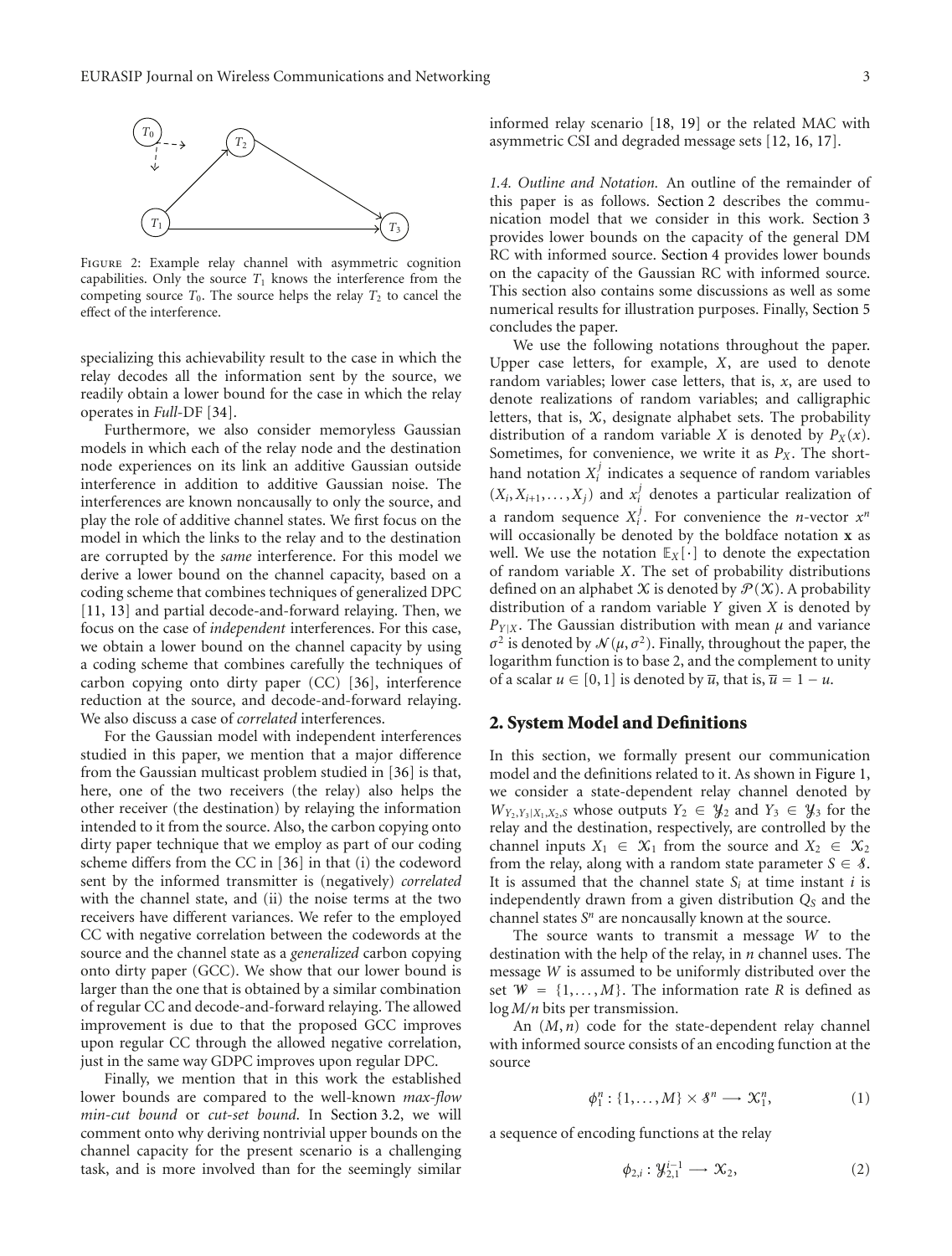for  $i = 1, 2, \ldots, n$ , and a decoding function at the destination

$$
\psi^n: \mathcal{Y}_3^n \longrightarrow \{1, \dots, M\}.
$$
 (3)

Let an  $(M, n)$  code be given. The sequences  $X_1^n$  and  $X_2^n$ from the source and the relay, respectively, are transmitted across a state-dependent relay channel modeled as a *memoryless* and *time invariant* channel in the sense that

$$
p(y_{2,i}, y_{3,i} | x_1^i, x_2^i, s^n, y_2^{i-1}, y_3^{i-1})
$$
  
=  $W_{Y_2, Y_3 | X_1, X_2, S}(y_{2,i}, y_{3,i} | x_{1,i}, x_{2,i}, s_i)$  (4)

for all  $i = 1, \ldots, n$ .

The destination estimates the message sent by the source from the channel output *Y<sup>n</sup>* <sup>3</sup> . The average probability of error is defined as  $P_e^n = \Pr[\psi^n(Y_3^n) \neq W]$ .

An  $(\epsilon, n, R)$  code for the state-dependent RC with informed source is an  $(2^{nR}, n)$ —code  $(\phi_1^n, \phi_2^n, \psi^n)$  having average probability of error  $P_e^n$  not exceeding  $\epsilon$ .

A rate *R* is said to be achievable if there exists a sequence of  $(\epsilon_n, n, R)$ —codes with  $\lim_{n \to \infty} \epsilon_n = 0$ . The capacity C of the state-dependent RC with informed source is defined as the supremum of the set of achievable rates.

The channel is said to be physically degraded if the conditional distribution  $W_{Y_2, Y_3|X_1, X_2, S}$  factorizes as

$$
W_{Y_2,Y_3|X_1,X_2,S} = W_{Y_2|X_1,X_2,S} W_{Y_3|Y_2,X_2,S}.
$$
 (5)

## **3. The Discrete Memoryless RC with Informed Source**

In this section, we assume that the alphabets  $\mathcal{S}, \mathcal{X}_1, \mathcal{X}_2, \mathcal{Y}_2$ ,  $\mathcal{Y}_3$  in the model are all discrete and finite.

#### *3.1. Lower Bound on Channel Capacity*

*Definition 1.* For given distributions  $Q_S$  and  $W_{Y_2, Y_3|X_1, X_2, S}$ , let  $\mathcal{P}$  be the set of joint distributions  $P_{S,U,U_1,X_1,X_2,Y_2,Y_3}$  of the form

$$
P_{S,U,U_1,X_1,X_2,Y_2,Y_3} = Q_S P_{X_2} P_{U|S,X_2} P_{U_1,X_1|U,S,X_2} W_{Y_2,Y_3|X_1,X_2,S} \tag{6}
$$

that satisfy

$$
0 \le I(U; Y_2 | X_2) - I(U; S | X_2), \tag{7a}
$$

$$
0 \le I(U_1; Y_3 \mid U, X_2) - I(U_1; S \mid U, X_2), \tag{7b}
$$

$$
0 \leq I(U, U_1; Y_3 | X_2) - I(U, U_1; S | X_2), \tag{7c}
$$

where  $U \in \mathcal{U}$  and  $U_1 \in \mathcal{U}_1$  are auxiliary random variables with

$$
|\mathcal{U}| \leq |\mathcal{S}| |\mathcal{X}_1| |\mathcal{X}_2| + 2, \tag{8a}
$$

$$
|\mathcal{U}_1| \le (|\mathcal{S}||\mathcal{X}_1||\mathcal{X}_2| + 2)|\mathcal{S}||\mathcal{X}_1||\mathcal{X}_2| + 1, \qquad (8b)
$$

respectively.

The following theorem provides a lower bound on the capacity of the state-dependent DM RC with informed source.

**Theorem 1.** *The capacity of the state-dependent DM RC with informed source is lower-bounded by*

$$
R = \max \min \{ I(U; Y_2 | X_2) + I(U_1; Y_3 | U, X_2) - I(U, U_1; S | X_2),
$$
  
\n
$$
I(U; Y_2 | X_2) - I(U; S | X_2)
$$
(9)  
\n
$$
+ I(U, U_1; Y_3 | X_2) - I(U, U_1; S | X_2),
$$
  
\n
$$
I(U, U_1, X_2; Y_3) - I(U, U_1; S | X_2) \},
$$

*where the maximization is over all probability distributions*  $P_{S,U,U_1,X_1,X_2,Y_2,Y_3} \in \mathcal{P}$ .

*Proof of Theorem 1.* A formal proof of Theorem 1 with complete error analysis is given in Appendix A. We now give a description of a random coding scheme which we use to obtain the lower bound given in Theorem 1. This coding scheme is based on a combination of the techniques of ratesplitting [37], regular-encoding sliding-window decoding for DF [33], and a variation of Gel'fand-Pinsker binning.

We split the message *W* to be transmitted into two independent parts,  $W = (W_r, W_d)$ , where  $W_r$  is sent through the relay at rate  $R_r$  and  $W_d$  is sent directly to the destination at rate  $R_d$ . The total rate is then  $R = R_r + R_d$ . Transmission is performed over  $B + 1$  blocks, each of length *n*. During each of the first *B* blocks, the source encodes a message  $w_i = (w_{r,i}, w_{d,i})$  and sends it over the channel, where  $w_{r,i} \in$  $[1, 2^{nR_r}]$ ,  $w_{d,i} \in [1, 2^{nR_d}]$  and  $i = 1, ..., B$  denotes the index of the block. During the last block, the source sends  $w_{r,B+1} = 1$ and some  $w_{d,B+1} \in [1, 2^{nR_d}]$ . For fixed *n*, the average rate  $R_d + R_r(B/(B+1))$  over  $B + 1$  blocks approaches  $R$  as  $B \rightarrow +\infty$  $+\infty$ .

*3.1.1. Codebook Generation.* Fix a measure *PS*,*U*,*U*1,*X*1,*X*2,*Y*2,*Y*<sup>3</sup> satisfying (6). Fix  $\epsilon > 0$  and let

$$
J = 2^{n[I(U;S|X_2) + 2\epsilon]} \qquad J_1 = 2^{n[I(U_1;S|U,X_2) + 2\epsilon]}
$$
  

$$
M = 2^{n[R_r - 4\epsilon]} \qquad M_1 = 2^{n[R_d - 6\epsilon]}.
$$

$$
(10)
$$

We generate two statistically independent codebooks (codebooks 1 and 2) by following the steps outlined below twice. We will use these codebooks for blocks with odd and even indices, respectively.

(1) At the relay, we generate *M* independent and identically distributed (i.i.d.) codewords {**x**2(*w <sup>r</sup>*)} indexed by  $w'_r = 1, \ldots, M$ , each with i.i.d. components drawn according to  $P_X$ .

(2) For each  $\mathbf{x}_2(w'_r)$ , we generate a collection of *JM* i.i.d. auxiliary codewords  $\{u(w'_r, w_r, j)\}\$  at the source, indexed by  $w_r = 1, \ldots, M, j = 1, \ldots, J$ . Each codeword  $\mathbf{u}(w'_r, w_r, j)$ is with i.i.d. components given  $\mathbf{x}_2(w'_r)$  drawn according to  $P_{U|X_2}$ . For notational convenience, we sometimes denote  $\mathbf{u}(w_r', w_r, j)$  as  $\mathbf{u}_{w_r', w_r, j}$ . For the collection  $\{\mathbf{u}_{w_r', w_r, j}\}$  of auxiliary codewords for given  $\mathbf{x}_2(w'_r)$ ,  $w_r$  indexes bins and *j* indexes sequences within a particular bin.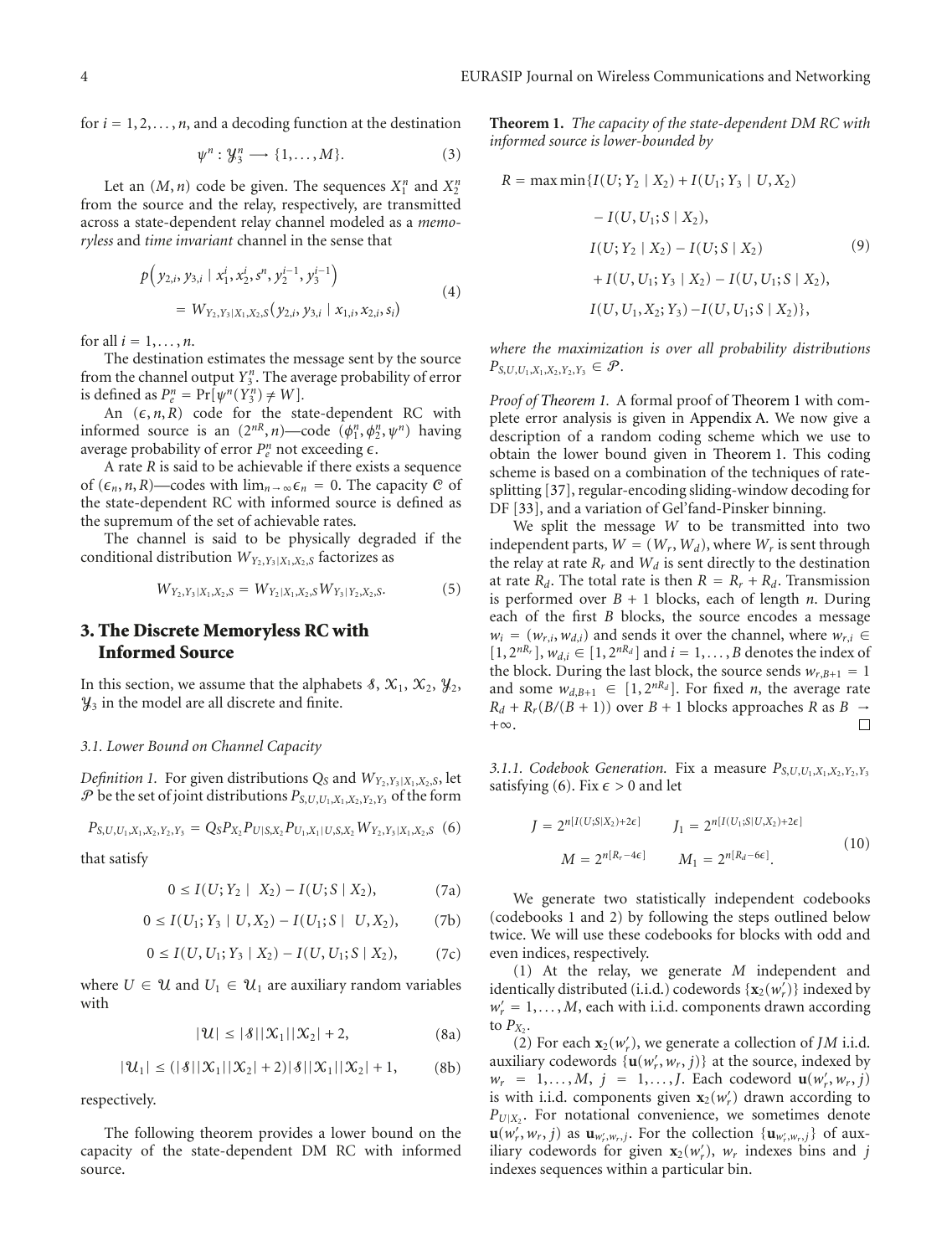Table 1: Regular encoding for the state-dependent RC with informed source with rate-splitting. At the beginning of block **i**, the relay sends  $\mathbf{x}_2(\mathbf{w}_{\mathbf{r},\mathbf{i}-1})$  and the source sends a vector  $\mathbf{x}_1(\mathbf{w}_{\mathbf{r},\mathbf{i}-1},\mathbf{w}_{\mathbf{r},\mathbf{i}},\mathbf{w}_{\mathbf{d},\mathbf{i}})$  with i.i.d. components given  $\mathbf{x}_2(\mathbf{w}_{\mathbf{r},\mathbf{i}-1},\mathbf{w}_{\mathbf{r},\mathbf{i}})$ ,  $\mathbf{u}(\mathbf{w$  $\mathbf{u}_{1_{\mathbf{w}_{\mathbf{d},\mathbf{i}}}\mathbf{j}_1^{\star}\text{[i]}}(\mathbf{u}(\mathbf{w}_{\mathbf{r},\mathbf{i-1}},\mathbf{w}_{\mathbf{r},\mathbf{i}},\mathbf{j}^{\star}\text{[i]}))$  and  $\mathbf{s}[\mathbf{i}]$ , drawn according to the marginal  $\mathbf{P}_{\mathbf{X}_1|\mathbf{X}_2,\mathbf{U},\mathbf{U}_1,\mathbf{S}}$ .

|                 | Block 1                                | Block 2                                      | Block 3                                                                                                                                                                                                                                                                                                                                        | Block 4                                |
|-----------------|----------------------------------------|----------------------------------------------|------------------------------------------------------------------------------------------------------------------------------------------------------------------------------------------------------------------------------------------------------------------------------------------------------------------------------------------------|----------------------------------------|
| Relay codewords | ${\bf x}_2(1)$                         | $\mathbf{x}_2(w_{r,1})$                      | $\mathbf{x}_2(w_{r,2})$                                                                                                                                                                                                                                                                                                                        | ${\bf x}_2(w_{r,3})$                   |
|                 | $\mathbf{u}(1, w_{r,1}, j^{\star}[1])$ | $\mathbf{u}(w_{r,1}, w_{r,2}, j^{\star}[2])$ | $\mathbf{u}(w_{r,2}, w_{r,3}, j^{\star}[3])$                                                                                                                                                                                                                                                                                                   | $\mathbf{u}(w_{r,3}, 1, j^{\star}[4])$ |
|                 |                                        |                                              | Source codewords $\mathbf{u}_{1_{W_{d,1},j_1^{\star}}[1]}(\mathbf{u}(1,w_{r,1},j^{\star}[1])) \mathbf{u}_{1_{W_{d,2},j_1^{\star}[2]}}(\mathbf{u}(w_{r,1},w_{r,2},j^{\star}[2])) \mathbf{u}_{1_{W_{d,3},j_1^{\star}[3]}}(\mathbf{u}(w_{r,2},w_{r,3},j^{\star}[3])) \mathbf{u}_{1_{W_{d,4},j_1^{\star}[4]}}(\mathbf{u}(w_{r,3},1,j^{\star}[4]))$ |                                        |
|                 | $\mathbf{x}_1(1, w_{r,1}, w_{d,1})$    | $\mathbf{x}_1(w_{r,1}, w_{r,2}, w_{d,2})$    | $\mathbf{x}_{1}(w_{r,2}, w_{r,3}, w_{d,3})$                                                                                                                                                                                                                                                                                                    | $\mathbf{x}_{1}(w_{r,3},1,w_{d,4})$    |

(3) For each  $\mathbf{x}_2(w'_r)$ , for each  $\mathbf{u}_{w'_r,w_r,j}$ , we generate a collection of  $J_1M_1$  i.i.d. codewords  $\{\mathbf{u}_{1w_d,j_1}(\mathbf{u}_{w'_r,w_r,j})\}$  at the source, indexed by  $w_d = 1, ..., M_1, j_1 = 1, ..., J_1$ . Each codeword  $\mathbf{u}_{1 w_d, j_1}(\mathbf{u}_{w'_r, w_r, j})$  is with i.i.d. components given  $(\mathbf{x}_2(w'_r), \mathbf{u}_{w'_r,w_r,j})$  drawn according to  $P_{U_1|U,X_2}$ . For the collection of auxiliary codewords  $\{ \mathbf{u}_{1 w_d, j_1}(\mathbf{u}_{w'_r, w_r, j}) \}$  for given  $\mathbf{u}_{w_r',w_r,j}$ ,  $w_d$  indexes bins and  $j_1$  indexes sequences within a particular bin.

*3.1.2. Encoding.* The encoders at the source and the relay encode messages using codebook 1 for blocks with odd indices, and codebook 2 for blocks with even indices. This is done because some of the decoding steps are performed jointly over two adjacent blocks, and so having independent codebooks makes the error events corresponding to these blocks independent and their probabilities easier to evaluate.

We denote by  $(w_{r,k}, w_{d,k})$  the message pair to be sent from the source node at the beginning of block  $k = 1, \ldots, B + \infty$ 1. We pick up the story in block  $i - 1$ ,  $i \in \{0, \ldots, B\}$ . First, let us assume that the relay has decoded correctly message  $w_{r,i-1}$  and the destination has decoded correctly both messages  $w_{r,i-2}$  and  $w_{d,i-2}$ , at the end of block  $i-1$ . We will show that our code construction allows the relay to decode correctly message  $w_{r,i}$  and the destination to decode correctly both messages  $w_{r,i-1}$  and  $w_{d,i-1}$  at the end of block *i* (with a probability of error  $\leq \epsilon$ ). Thus, the information state (*wr*,*i*−1,*wd*,*i*−1) propagates forward and a recursive calculation of the probability of error can be made, yielding a probability of error  $\leq (B+1)\epsilon$ .

Continuing with the strategy, let  $s[i]$  and  $(w_{r,i}, w_{d,i})$  be the state sequence in block *i* and the new message pair to be sent at the beginning block *i*, respectively. At the beginning of block *i* the relay knows  $w_{r,i-1}$  and sends  $\mathbf{x}_2(w_{r,i-1})$ . The source looks in the bin indexed by  $w_{r,i}$  for the smallest  $j \in$ {1, *...* ,*J*} such that **u***wr*,*i*−1,*wr*,*i*,*<sup>j</sup>* and **s**[*i*] are jointly typical given **x**<sub>2</sub>( $w_{r,i-1}$ ). Denote this *j* by *j*<sup>★</sup>[*i*] = *j*( $s[i], w_{r,i-1}, w_{r,i}$ ). If such *j* does not exist, or if the observed state is not typical, an error is declared and *j* [*i*] is set to *J*. Next, the source looks for the smallest  $j_1 \in \{1, ..., J_1\}$  such that  $\mathbf{u}_{1_{W_{d,i},j_1}}(\mathbf{u}_{w_{r,i-1},w_{r,i},j^{\star}[i]})$ and **s**[*i*] are jointly typical given  $\mathbf{x}_2(w_{r,i-1})$  and  $\mathbf{u}_{w_{r,i-1},w_{r,i},j^{\star}[i]}$ . Denote this *j*<sub>1</sub> by  $j_1^*$   $[i] = j_1(s[i], w_{r,i-1}, w_{r,i}, w_{d,i})$ . If such  $j_1$  does not exist, an error is declared and  $j_1^{\star}[i]$  is set to *J*<sub>1</sub>. The source then sends a vector  $\mathbf{x}_1(w_{r,i-1}, w_{r,i}, w_{d,i})$ which has i.i.d. components conditionally given  $\mathbf{x}_2(w_{r,i-1})$ ,  $\mathbf{u}_{w_{r,i-1},w_{r,i},j^{\star}[i]}, \mathbf{u}_{1_{\mathcal{W}_{d,i},j^{\star}_{1}[i]}}(\mathbf{u}_{w_{r,i-1},w_{r,i},j^{\star}[i]}), \mathbf{s}[i],$  drawn according to the marginal  $P_{X_1|X_2,U,U_1,S}$  induced by the distribution (6).

For convenience we list the codewords at the source and the relay that are used for transmission in the first four blocks in Table 1 .

*3.1.3. Decoding.* Decoding is based on a combination of joint typicality and sliding-window. The decoding procedures at the end of block *i* are as follows.

(1) The relay knows  $w_{r,i-1}$  and declares that  $\hat{w}_{r,i}$  is sent if there is a unique  $\hat{w}_{r,i} \in \{1, \ldots, M\}$  such that  $\mathbf{u}_{w_{r,i-1}, \hat{w}_{r,i}}$ is jointly typical with **y**<sub>2</sub>[*i*] given **x**<sub>2</sub>( $w_{r,i-1}$ ) for some *j* ∈  $\{1, \ldots, J\}$ , where  $y_2[i]$  denotes the output sequence at the relay in block *i*. One can show that the decoding error in this step is small for sufficiently large *n* if

$$
R_r \le I(U; Y_2 \mid X_2) - I(U; S \mid X_2). \tag{11}
$$

(2) The destination knows  $w_{r,i-2}$  and decodes  $w_{r,i-1}$  and *w*<sub>d,*i*−1</sub> based on the information received in block *i* − 1 and block *i*. It declares that the pair  $(\hat{w}_{r,i-1}, \hat{w}_{d,i-1})$  is sent if there is a unique triple  $(\hat{w}_{r,i-1}, j, \hat{w}_{d,i-1})$  such that  $\mathbf{x}_2(w_{r,i-2})$ ,  $\mathbf{u}_{w_{r,i-2},\hat{w}_{r,i-1},\hat{j}}, \mathbf{u}_{1\hat{w}_{d,i-1},j_1}(\mathbf{u}_{w_{r,i-2},\hat{w}_{r,i-1},\hat{j}}), \mathbf{y}_3[i-1]$  are jointly typical *and*  $\mathbf{x}_2(\hat{\mathbf{w}}_{r,i-1})$  is jointly typical with  $\mathbf{y}_3[i]$ . One can show that the decoding error in this step is small for sufficiently large *n* if

$$
R_d \le I(U_1; Y_3 \mid U, X_2) - I(U_1; S \mid U, X_2),
$$
  
\n
$$
R_d \le I(U, U_1; Y_3 \mid X_2) - I(U, U_1; S \mid X_2),
$$
  
\n
$$
R_r + R_d \le I(U, U_1, X_2; Y_3) - I(U, U_1; S \mid X_2).
$$
 (12)

The analysis of the probability of error of this scheme, the details about how (9) is obtained from (11) and (12) as well as the proof that the rate (9) is not altered if the sizes of the alphabets of the auxiliary random variables  $U$  and  $U_1$  are restricted as in (8a), and ,(8b), are given in Appendix A.

The rate in Theorem 1 requires the relay to decode only one part of the message sent by the source. It readily specializes to the case in which the relay decodes the message sent by the source *fully*, that is, full-DF. This can be obtained by sending only the message *Wr* in the above coding scheme, that is,  $R_d = 0$ . The result is stated in the following corollary.

**Corollary 2.** *The capacity of the state-dependent DM RC with informed source is lower-bounded by*

$$
R = \max \min \{ I(U; Y_2 | X_2) - I(U; S | X_2),
$$
  
 
$$
I(U, X_2; Y_3) - I(U; S | X_2) \},
$$
 (13)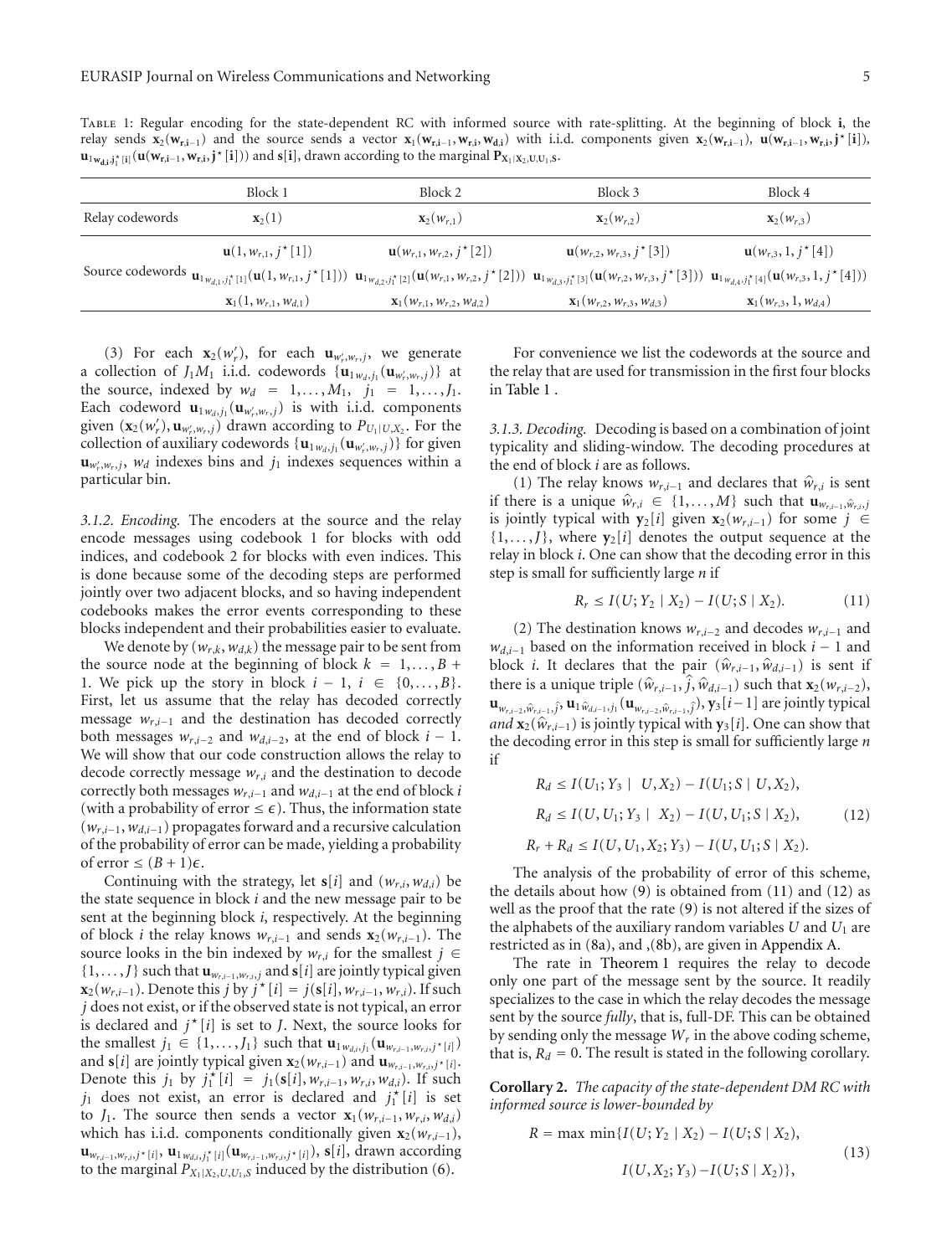*where the maximization is over all probability distributions of the form*

$$
P_{S,U,X_1,X_2,Y_2,Y_3} = Q_S P_{X_2} P_{U,X_1|S,X_2} W_{Y_2,Y_3|X_1,X_2,S},
$$
 (14)

*and*  $U \in \mathcal{U}$  *is an auxiliary random variable with* 

$$
|\mathcal{U}| \leq |\mathcal{S}||\mathcal{X}_1||\mathcal{X}_2| + 1. \tag{15}
$$

The formal proof of Corollary 2 is similar to that of Theorem 1 and, hence, it is omitted for brevity.

We close this section by noting that, here, we focused on the case in which the relay decodes and forwards (either fully or partially) the source message. The relay can employ other relaying schemes to assist the source, such as estimate-andforward [34], amplify-and-forward [38–40] or combinations of these schemes. However, in general, none of these schemes truly extracts the potential benefits of cooperation even in the standard case in which the channel is state-independent, as no one of these schemes outperforms all the others (in terms of achievable rate) for all possible choices of channel parameters. The analysis of these alternative schemes in the context of the considered RC with informed source is beyond the scope of this work.

*3.2. Comments on Upper Bounding Techniques.* As we indicated in the introduction section, the model for the RC with informed source that we study in this paper seemingly exhibits some similarities with the RC with informed relay considered in [18, 19], and it also connects with the MAC with asymmetric CSI and degraded message sets [12, 16, 17]. In [18, 19], the authors derive a nontrivial upper bound on the capacity of the RC with informed relay, that is, one which is strictly tighter than the cut-set bound. A similar upper bounding technique is developed for multiaccess channels with asymmetric CSI and degraded message sets in [15–17].

However, establishing a nontrivial upper bound for the present scenario is more involved, comparatively. Partly, this is due to the following reason. In the two models mentioned above, the uninformed encoder transmits a codeword which is function of *only* the message to transmit. For the present scenario however, it is potentially possible for the uninformed encoder (the relay) to get some information about the channel states from the past received sequence from the informed encoder (the source). That is, at time *i*, the input of the relay *X*2,*<sup>i</sup>* can potentially depend on the channel states through  $Y_2^{i-1} = (Y_{2,1}, \ldots, Y_{2,i-1})$ . Further, since, for  $j = 1, ..., i - 1$ ,  $Y_2^j$  depends on the channel states in a noncausal manner (through the source codeword  $X_{1,i}(W, S^n)$ , and not only through the current state  $S_i$ , so does the input of the relay, potentially.

A trivial upper bound on the capacity of the general DM RC with informed source is obtained by assuming that the channel states are also available at the source and the destination, that is, the *max-flow min-cut bound* or *cut-set bound*,

$$
R_{\text{triv}}^{\text{up}} = \max \min \{ I(X_1; Y_2, Y_3 \mid S, X_2), I(X_1, X_2; Y_3 \mid S) \},\tag{16}
$$

where the maximization is over all distributions of the form

$$
P_{S,X_1,X_2,Y_2,Y_3} = Q_S P_{X_1,X_2|S} W_{Y_2,Y_3|X_1,X_2,S}.
$$
 (17)

## **4. The Gaussian RC with Informed Source**

In this section, we consider a state-dependent three-terminal full-duplex RC in which the channel states and the noise are additive and Gaussian. Furthermore, we extend the discrete memoryless model considered in Section 3 to accommodate two state sequences; one state sequence affects the transmission to the relay and the other state sequence affects the transmission to the destination. In this model, the channel states model additive Gaussian interferences which are assumed to be known (noncausally) to only the source. We first consider a scenario in which transmission to the relay and to the destination are corrupted by the *same*interference. We derive a lower bound on the channel capacity for this scenario in Section 4.2. Then, we consider the case of two independent interferences in Section 4.3. In Section 4.4 we discuss a case of correlated interferences.

*4.1. Channel Model.* For the state-dependent Gaussian RC, the channel outputs  $Y_{2,i}$  and  $Y_{3,i}$  at time instant *i* for the relay and the destination, respectively, are related to the channel input *X*1,*<sup>i</sup>* from the source and *X*2,*<sup>i</sup>* from the relay, and the channel states *S*2,*<sup>i</sup>* and *S*3,*<sup>i</sup>* by

$$
Y_{2,i} = X_{1,i} + S_{2,i} + Z_{2,i},
$$
  
\n
$$
Y_{3,i} = X_{1,i} + X_{2,i} + S_{3,i} + Z_{3,i},
$$
\n(18)

where *S*2,*<sup>i</sup>* models the interference on the link to the relay and *S*3,*<sup>i</sup>* models the interference on the link to the destination. The channel states  $S_{2,i}$  and  $S_{3,i}$  are zero mean Gaussian random variables with variance *Q*, and only the source knows the states sequences  $S_2^n$  and  $S_3^n$  (noncausally). The noises  $Z_{2,i}$  and  $Z_{3,i}$  are zero mean Gaussian random variables with variances  $N_2$  and  $N_3$ , respectively, and are mutually independent and independent from the states sequences  $(S_2^n, S_3^n)$  and the channel inputs  $(X_1^n, X_2^n)$ .

We consider the following individual power constraints on the average transmitted power at the source and the relay

$$
\sum_{i=1}^{n} X_{1,i}^{2} \le nP_1, \qquad \sum_{i=1}^{n} X_{2,i}^{2} \le nP_2.
$$
 (19)

The definition of a code for this channel is the same as that given in Section 2, with the additional constraint that the channel inputs should satisfy the power constraints (19).

For convenience we define the following functions  $R_1(\cdot)$ ,  $R_2(\cdot)$  and  $\zeta(\cdot)$  which we will use throughout the remaining sections.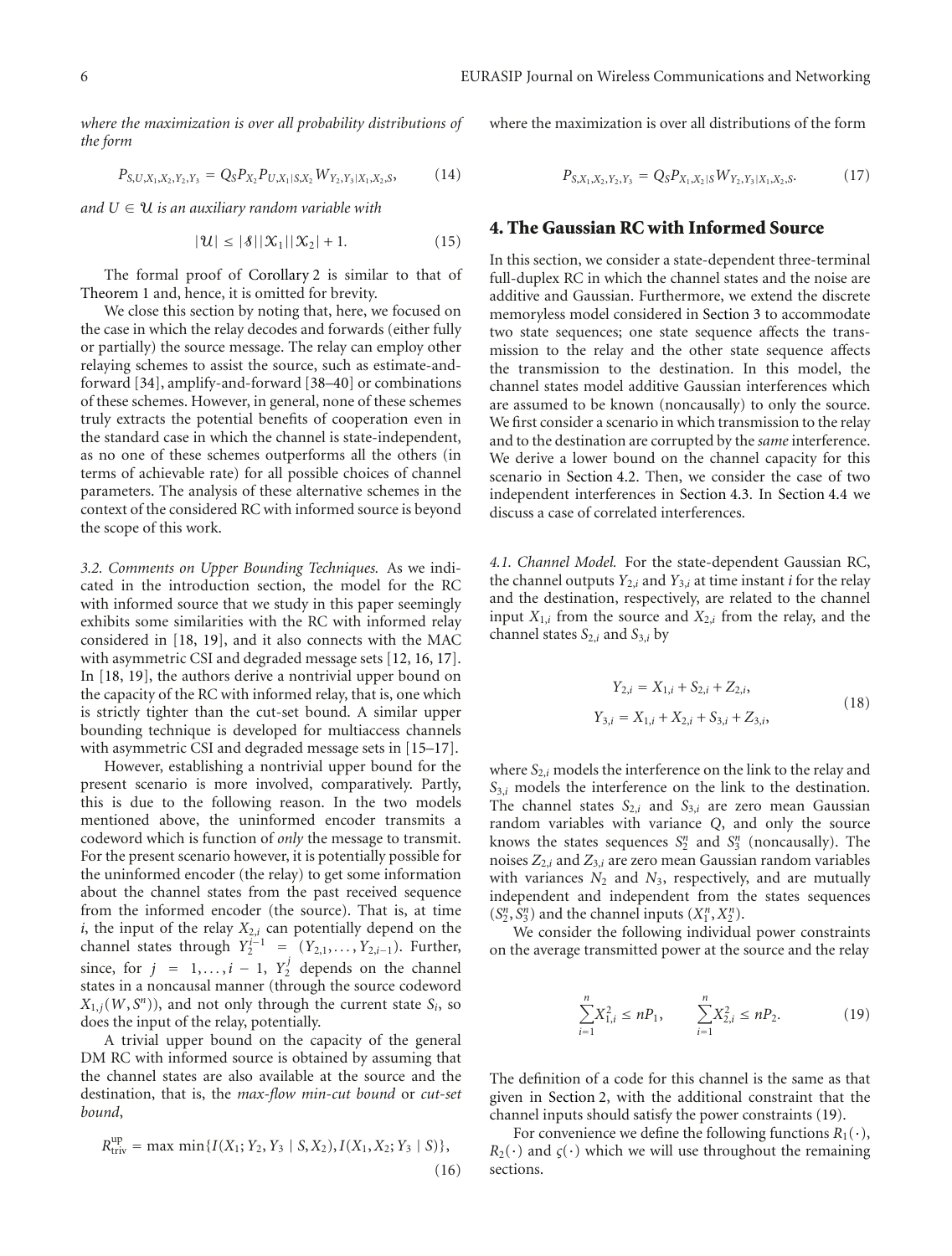#### *Definition 2. Let*

$$
R_{1}(P_{1}, Q, N_{2}, \zeta, \varrho, \alpha)
$$
\n
$$
= \frac{1}{2} \log \left( \frac{P_{1} \zeta \left[ P_{1} \zeta + \left( \varrho \sqrt{P_{1}} + \sqrt{Q} \right)^{2} + N_{2} \right]}{P_{1} Q \zeta (1 - \alpha)^{2} + N_{2} \left[ P_{1} \zeta + \left( \varrho \sqrt{P_{1}} + \alpha \sqrt{Q} \right)^{2} \right]} \right),
$$
\n
$$
R_{2}(P_{1}, P_{2}, Q, N_{3}, \zeta, \varrho, \alpha)
$$
\n
$$
= \frac{1}{2} \log \left( \frac{P_{1} \zeta \left[ P_{1} \zeta + P_{c} + \left( \varrho \sqrt{P_{1}} + \sqrt{Q} \right)^{2} + N_{3} \right]}{P_{1} Q \zeta (1 - \alpha)^{2} + N_{3} \left[ P_{1} \zeta + \left( \varrho \sqrt{P_{1}} + \alpha \sqrt{Q} \right)^{2} \right]} \right),
$$
\n
$$
\varsigma (P_{1}, Q, \zeta, \varrho, \alpha)
$$
\n
$$
= \frac{\left[ (1 - \alpha)^{2} + 1 \right] P_{1} \zeta + \left( \varrho \sqrt{P_{1}} + \alpha \sqrt{Q} \right)^{2}}{P_{1} \zeta + \left( \varrho \sqrt{P_{1}} + \alpha \sqrt{Q} \right)^{2}}, \tag{20}
$$

where  $P_c := (\sqrt{1 - \zeta - \varrho^2} \sqrt{P_1} + \sqrt{P_2})^2$ , for nonnegative  $P_1$ , *P*<sub>2</sub>, *Q*, *N*<sub>2</sub>, *N*<sub>3</sub>,  $\zeta$  ∈ [0, 1],  $\rho$  ∈ [−1, 0] and  $\alpha$  ∈  $\mathcal{A}(\zeta, \rho) = \{x \in$  $\mathbb{R}$  :  $R_1(P_1, Q, N_2, \zeta, \varrho, x) \geq 0$ ,  $R_2(P_1, P_2, Q, N_3, \zeta, \varrho, x) \geq 0$ .

4.2. Case of One Interference. In this section, we let  $S_{2,i}$  =  $S_{3,i}$  =  $S_i$  in (18), that is, we consider the case in which the relay and the destination are corrupted by the *same* interference:

$$
Y_{2,i} = X_{1,i} + S_i + Z_{2,i},
$$
  
\n
$$
Y_{3,i} = X_{1,i} + X_{2,i} + S_i + Z_{3,i}.
$$
\n(21)

The results obtained in Section 4 for the DM case can be applied to memoryless channels with discrete time and continuous alphabets using standard techniques [41]. We use the lower bound established in Theorem 1 to compute a lower bound on the channel capacity of the Gaussian model (21).

The following theorem provides a lower bound on the channel capacity of the model (21).

**Theorem 3.** *The capacity of the state-dependent Gaussian RC with informed source is lower-bounded by*

$$
R_G = \max \min \{ R_1(P_{1r}, Q, N_2 + P_{1d}, \xi, \rho, \alpha),
$$
  
\n
$$
R_2(P_{1r}, P_2, Q, N_3 + P_{1d}, \xi, \rho, \alpha) \} \qquad (22)
$$
  
\n
$$
+ \frac{1}{2} \log \left( 1 + \frac{P_{1d}}{N_3} \right),
$$

*where the functions*  $R_1(\cdot)$  *and*  $R_2(\cdot)$  *are defined as in Definition 2, and the maximization is over nonnegative P*<sup>1</sup>*<sup>r</sup> and P*<sub>1</sub>*d such that*  $P_{1r} + P_{1d} \le P_1$ *,*  $\xi \in [0, 1]$ *,*  $\rho \in [-\sqrt{1 - \xi}, 0]$ *, and, for fixed*  $(P_{1r}, P_{1d}, \xi, \rho)$ ,  $\alpha \in \mathcal{B}_1(P_{1r}, P_{1d}, \xi, \rho) := \{x \in \mathbb{R} :$ *R*<sub>1</sub>(*P*<sub>1*r*</sub>, *Q*, *N*<sub>2</sub> + *P*<sub>1</sub>*d*</sub>,  $ξ$ ,  $ρ$ , *) ≥ 0, <i>R*<sub>1</sub>(*P*<sub>1*r*</sub>, *Q*, *N*<sub>3</sub> + *P*<sub>1</sub>*d*</sub>,  $ξ$ ,  $ρ$ , *) ≥* 0}*.*

#### *Proof.* A formal proof of Theorem 3 is given in Appendix B.  $\Box$

An informal proof is as follows. As we outlined after Theorem 1, we decompose the message *W* to be sent from the source into two parts  $W_r$  and  $W_d$ . The input  $X_1^n$  from the source is divided accordingly into two independent parts, that is,  $X_1^n = X_{1r}^n + X_{1d}^n$ , where  $X_{1r}^n$  carries message  $W_r$  and has power constraint  $nP_{1r}$  and  $X_{1d}^n$  carries message  $W_d$  and has power constraint  $nP_{1d}$ , with  $P_1 = P_{1r} + P_{1d}$ . The message  $W_r$  is sent through the relay at rate  $R_r$  and the message  $W_d$ is sent directly to the destination at rate *Rd*. The total rate is  $R_G = R_r + R_d$ . Since message  $W_d$  is to be decoded by only the destination, it is precoded against the interference on the link to the destination, using a standard DPC. The message *Wr*, however, experiences the same interference *Sn* but different noise terms on its way to the relay and to the destination, and it is precoded against the interference *Sn* through a GDPC. The GDPC can be interpreted as a partial cancellation of the interference, by the source for the relay, combined with standard DPC [11, 13]. The relay benefits from this cancellation and can then transmit more reliably to the destination, and so the source benefits in turn.

More formally, we decompose the source input random variable *X*<sup>1</sup> as

$$
X_1 = X_{1r} + X_{1d}, \t\t(23)
$$

where  $X_{1r}$  is zero mean Gaussian with variance  $P_{1r}$ , is independent from  $X_{1d}$  and is correlated with both the relay input *X*<sub>2</sub> and the state *S*, with  $\mathbb{E}[X_{1r}X_2] = \rho_{12}\sqrt{P_{1r}P_2}$  and  $\mathbb{E}[X_{1r}S] = \rho_{1s}\sqrt{P_{1r}Q}$ , for some  $\rho_{12} \in [-1, 1], \rho_{1s} \in [-1, 1]$ ; and  $X_{1d}$  is zero mean Gaussian with variance  $P_{1d}$ , and is independent from both the relay input *X*<sup>2</sup> and the state *S*. (Note that *X*1*d*,*<sup>i</sup>* also can be chosen to be negatively correlated with the state  $S_i$ . The rate achievable in this case can be obtained in a straightforward manner from the analysis in Section 4.2.) For the GDPC, we choose the random variable *U* as

$$
U = X_{1r} + \alpha S, \qquad (24)
$$

for some  $\alpha \in \mathbb{R}$ . For the standard DPC, we choose the random variable *U*<sup>1</sup> as

$$
U_1 = X_{1d} + \frac{P_{1d}}{P_{1d} + N_3} (1 - \alpha) S.
$$
 (25)

Let  $\xi$  := 1 –  $\rho_{12}^2$  –  $\rho_{1s}^2$  and  $\rho$  :=  $\rho_{1s}$ . As it will become clear from the proof in Appendix B, allowable values of the correlation coefficients  $\rho_{12}$  and  $\rho_{1s}$  are such that the vector  $(S, X<sub>1r</sub>, X<sub>1d</sub>, X<sub>2</sub>, Z<sub>2</sub>, Z<sub>3</sub>)$  has a nonnegative discriminant, that is, for nonzero  $P_{1r}$ ,  $P_{1d}$ ,  $Q$ ,

$$
\xi = 1 - \rho_{12}^2 - \rho_{1s}^2 \ge 0, \tag{26}
$$

and all values of  $\alpha$  such that  $R_1(P_{1r}, Q, N_2 + P_{1d}, \xi, \rho, \alpha)$  and  $R_1(P_{1r}, Q, N_3 + P_{1d}, \xi, \rho, \alpha)$  are nonnegative real.

The result in Theorem 3 readily specializes to the case of full DF at the relay.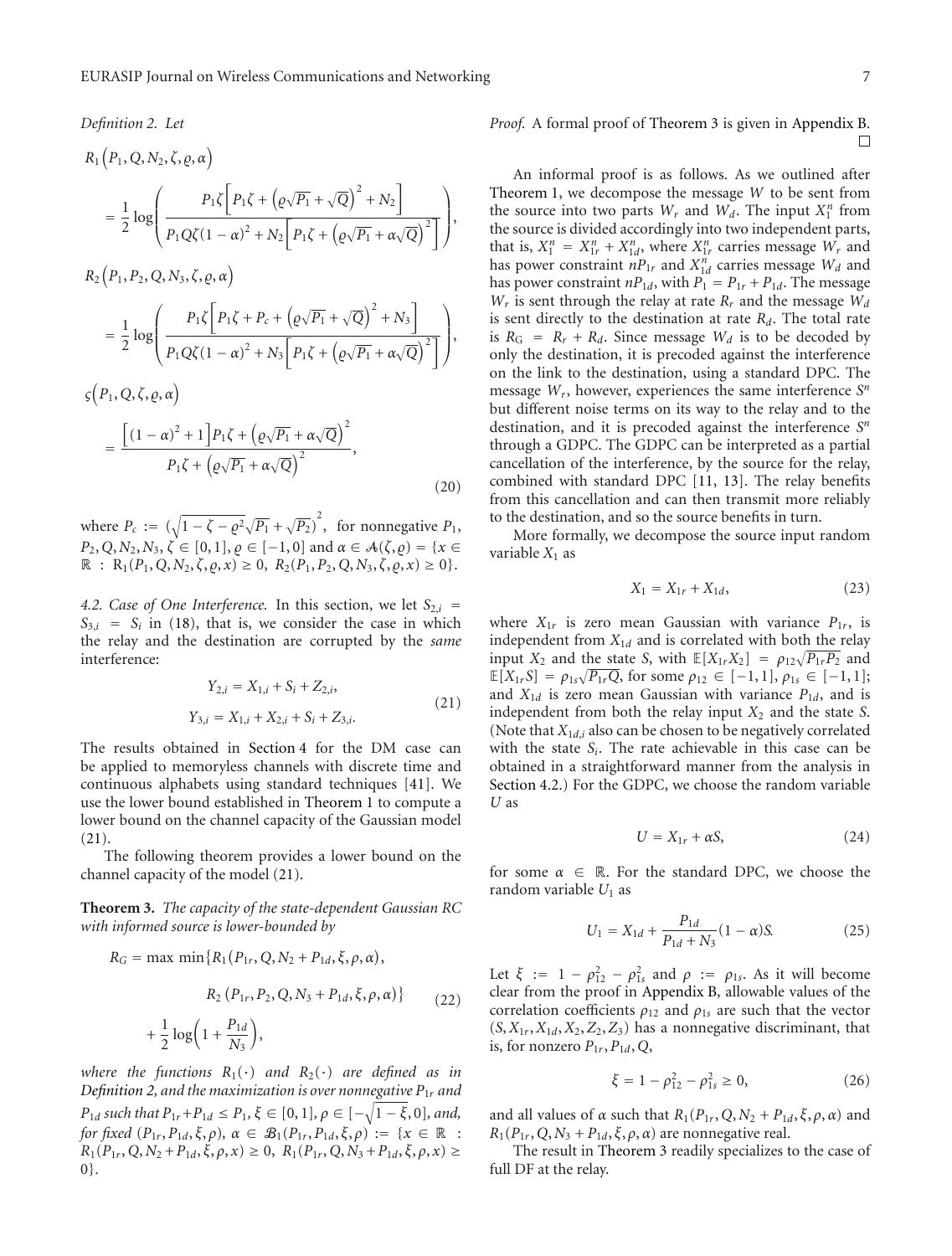**Corollary 4.** *The capacity of the model* (21) *for the statedependent Gaussian RC with informed source is lower-bounded by*

$$
R_{\text{G-DF}} = \max \min \{ R_1(P_1, Q, N_2, \xi, \rho, \alpha),
$$
  
 
$$
R_2(P_1, P_2, Q, N_3, \xi, \rho, \alpha) \},
$$
 (27)

*where the functions*  $R_1(\cdot)$  *and*  $R_2(\cdot)$  *are defined as in Definition 2 and the maximization is over parameters ξ* ∈  $[0, 1], \rho \in [-\sqrt{1-\xi}, 0], \text{ and } \alpha \in \mathcal{B}_2(\xi, \rho) = \{x \in \mathbb{R} :$  $R_1(P_1, Q, N_2, \xi, \rho, x) \ge 0$  *and*  $R_2(P_1, P_2, Q, N_3, \xi, \rho, x) \ge 0$ .

*4.3. Case of Two Independent Interferences.* In this section we consider a model in which the links source-to-relay and source-to-destination are corrupted by *independent* interferences, that is, the model (18) of Section 4.1,

$$
Y_{2,i} = X_{1,i} + S_{2,i} + Z_{2,i},
$$
  
\n
$$
Y_{3,i} = X_{1,i} + X_{2,i} + S_{3,i} + Z_{3,i},
$$
\n(28)

with  $S_{2,i}$  and  $S_{3,i}$  being mutually independent zero mean Gaussian random variables with variance *Q*.

It is interesting to observe that if the relay operates in a decode-and-forward scheme the channel model (28) has a (high-level) connection with the Gaussian multicast model studied in [36], in that the signal sent by the informed transmitter (i.e., the source) experiences different interferences on its way to the two receivers. However, a major difference from [36] is that, here, one receiver (the relay) also helps the transmitter by relaying the information to the other receiver, that is, a relay setup. Also, unlike the model in [36], the noise terms at the receivers have different variances.

The following theorem provides a lower bound on the channel capacity of the model (28). The coding scheme that we use to establish this theorem builds upon the scheme of [36] (named carbon copying onto dirty paper (CC) therein), and it also generalizes it as will become clear from the proof.

**Theorem 5.** *The capacity of the channel model* (28) *is lowerbounded by*

$$
R_G^{\text{ind}} = \max T_1 + T_2 \tag{29}
$$

*with*

*T*1

$$
= \nu \min \left\{ R_1 \left( P_{1a}, \frac{Q}{2}, \tilde{N}_2, \xi, \rho, \alpha_a \right), \right. \\ \left. R_2 \left( P_{1a}, P_{2a}, \frac{Q}{2}, \tilde{N}_3 + P_{2d}, \xi, \rho, \alpha_a \right) \right\} \\ + \nu \min \left\{ \frac{1}{2} \log \left( 1 + \frac{P_{1d}}{N_2} \right), \right. \\ \left. \frac{1}{2} \log \left( 1 + \frac{P_{2d}}{N_3 + P_{1d} + (Q/2)\varsigma(P_{1a}, Q/2, \xi, \rho, \alpha_a)} \right) \right\},
$$

$$
T_2 = \overline{\nu} \min \left\{ R_1 \left( P_{1a}, \frac{Q}{2}, \tilde{N}_2, \xi, \rho, \alpha_a \right), \right. \\ \left. R_2 \left( P_{1a}, P_2, \frac{Q}{2}, \tilde{N}_3, \xi, \rho, \alpha_a \right) \right\} + \frac{\overline{\nu}}{2} \log \left( 1 + \frac{P_{1d}}{N_3} \right), \tag{30}
$$

*where*  $\widetilde{N}_2$  =  $N_2 + P_{1d} + Q/2$ ,  $\widetilde{N}_3$  =  $N_3 + P_{1d} + Q/2$ *and the maximization is over parameters:*  $\nu \in [0,1]$ ; *nonnegative*  $P_{1a}$ *,*  $P_{1d}$ *,*  $P_{2a}$ *,*  $P_{2d}$  *such that*  $P_{1a} + P_{1d} \leq P_1$ *and*  $P_{2a} + P_{2d} \leq P_2$ ;  $\xi \in [0,1]$ ,  $\rho \in [-\sqrt{1-\xi},0]$ ; and, *for fixed*  $P_{1a}$ *,*  $P_{1d}$ *,*  $P_{2a}$ *,*  $P_{2d}$ *,*  $\alpha_a \in \mathcal{B}_3(\xi, \rho) := \{x \in$  $\mathbb{R}$  :  $R_1(P_{1a}, Q/2, \tilde{N}_2, \xi, \rho, x) > 0$ ,  $R_1(P_{1a}, Q/2, \tilde{N}_3, \xi, \rho, x) > 0$ 0,  $R_1(P_{1a}, Q/2, \tilde{N}_3 + P_{2d}, \xi, \rho, x) > 0$ .

*Proof.* A formal proof of Theorem 5 is given in Appendix C. In the proof, we develop a coding scheme that uses decodeand-forward relaying and a carbon copying like scheme. As it can be seen from the proof, the applied CC scheme has two differences from [36]. First, the signal sent by the informed transmitter is *correlated* with the channel state. Second, the noise terms at the two receivers are with different variances. One direct consequence of the latter dissimilarity is that, in our case, for the transmission of the message that is sent to the two receivers at the same time, one cannot derive an optimal choice for Costa's parameter (i.e., one that permits to remove the effect of the interference simultaneously for the two links via one single DPC as in [36]). (This explains why Costa's parameter  $\alpha_a$  is left to be optimized over in the encoding step (C.1) in Appendix C, as opposed to in [36] where the choice of Costa's parameter is optimal for both receivers.) We outline the coding scheme in the following.  $\Box$ 

4.3.1. Outline of the Coding Scheme. Let  $S_a^n := (S_2^n +$  $(S_3^n)/2$  and  $S_d^n := (S_2^n - S_3^n)/2$ . The states  $S_a^n$  and  $S_d^n$  are mutually independent and they can be used to represent the interferences on the link to the relay and the link to the destination, as

$$
S_2^n = S_a^n + S_d^n,
$$
  
\n
$$
S_3^n = S_a^n - S_d^n.
$$
\n(31)

We denote by *T* the total transmission time. We divide this time into two transmission periods of duration *νT* and *νT*, respectively, with  $0 \leq \nu \leq 1$ . Also, we decompose the massage *W* to be transmitted from the source into two submessages  $W_a$  and  $W_d$ . At time *i*, the input  $X_{1,i}$  from the source is divided accordingly into two independent parts, that is,  $X_{1,i} = X_{1a,i} + X_{1d,i}$ , where  $X_{1a,i}$  carries message  $W_a$ and has power constraint  $P_{1a}$  and  $X_{1d,i}$  carries message  $W_d$ and has power constraint  $P_{1d}$ , with  $P_1 = P_{1a} + P_{1d}$ . The message *Wa* will be sent to both the relay and the destination at the same time, during the two periods *νT* and *νT*; and it is precoded against the interference *Sa*,*i*. The precoding for message *Wa* is performed through a GDPC which is similar to that in Section 4.2. The message  $W_d$  will be sent to only the relay during the period *νT* and to only the destination during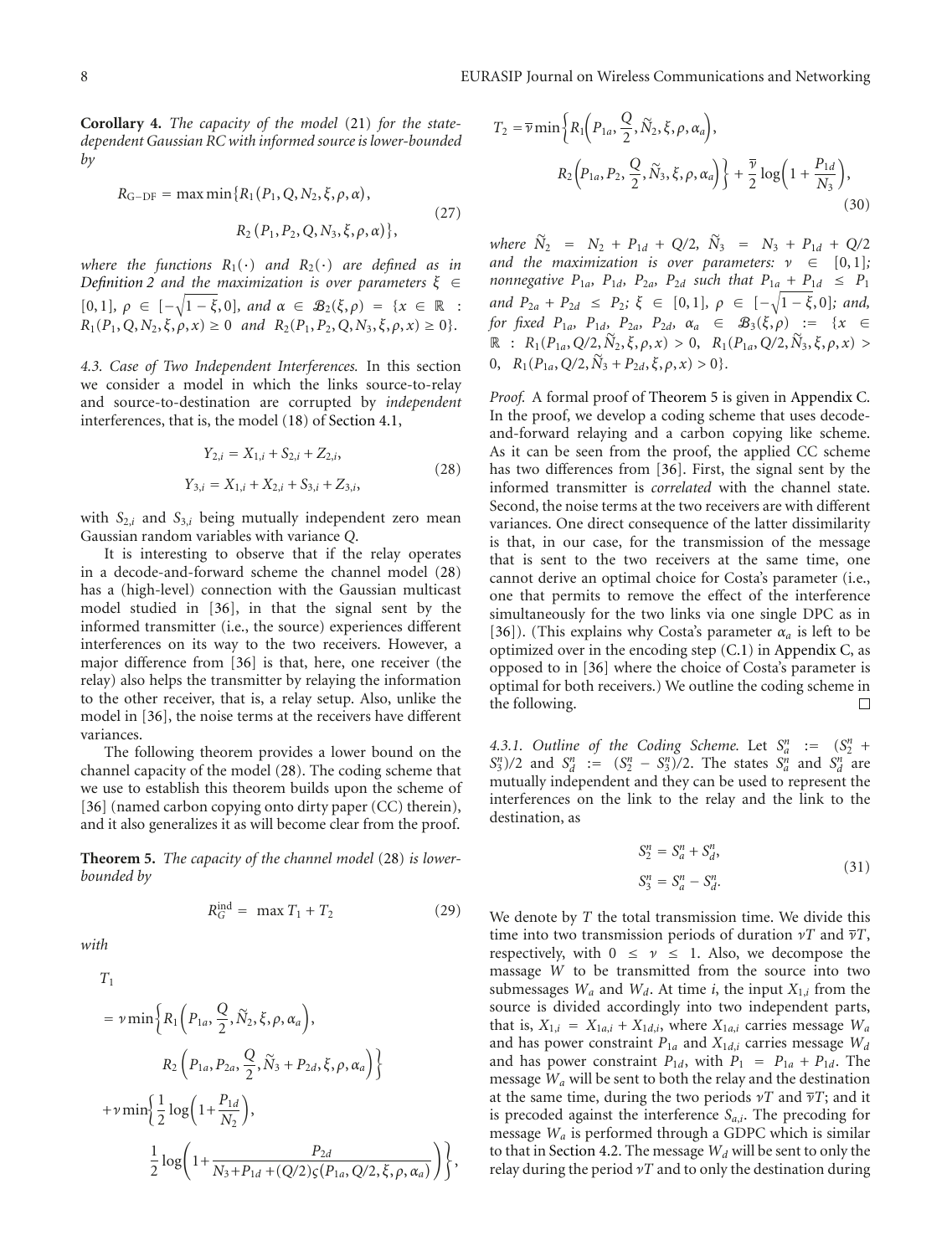the period *νT*. Hence, it is precoded against the interference on the link to the relay during the period *νT* and against the interference on the link to the destination during the period  $\overline{\nu}$ *T*. The precoding for message *W<sub>d</sub>* is performed through standard DPC. The relay decodes-and-forwards the message *Wa* during both transmission periods and also decodes-andforwards message *Wd* during the period *νT*.

During the period *νT*, the relay sends a superposition of two independent Gaussian codewords,  $X_{2,i} = X_{2a,i} + X_{2d,i}$ , where codeword  $X_{2a,i}$  enhances the transmission of message  $W_a$  by the source to the destination and codeword  $X_{2d,i}$ carries message  $W_d$  to the destination. (Note that during this period the destination decodes message *Wd* from only the transmission by the relay. For instance, the decoder at the destination treats the codeword  $X_{1d,i}$  from the source as part of the noise, as it can be seen from the decoding procedure in Appendix C.) Thus, the relay shares power between  $X_{2a,i}$ and  $X_{2d,i}$ , that is,  $X_{2a,i}$  is sent with power constraint  $P_{2a}$  and *X*<sub>2*d*</sub>,*i* is sent with power constraint *P*<sub>2</sub>*d*, with *P*<sub>2*a*</sub> + *P*<sub>2</sub>*d* ≤ *P*<sub>2</sub>. During the period  $\bar{\nu}T$ , the relay sends only  $X_{2a,i}$ , with power constraint  $P_2$ . In this case, the destination obtains message *W<sub>d</sub>* from the direct transmission from the source. A block diagram of the communication protocol is shown in Figure 3.

*Remark 1. The rate of Theorem 5 includes the rates of the following schemes.*

- (i) full-DF with precoding against the interference  $S_a^n$ using a GDPC; This is obtained by putting *ν* = 0,  $P_{1d} = 0$  in (29).
- (ii) partial-DF with precoding for the message sent through the relay against the interference  $S_a^n$  using a GDPC, and precoding for the additional message to be decoded only by the destination against the interference on the link to the destination using a standard DPC; This is obtained by putting  $\nu = 0$  in (29).
- (iii) time-sharing DPC between the relay and the destination; This is obtained by setting  $P_{1a} = P_{2a} = 0$  during both transmission periods.

*Remark 2.* So far, we have assumed that the parameters *P*<sub>1*a*</sub>, *P*<sub>1</sub>*d* and ( $\rho_{12} = \sqrt{1 - \xi - \rho^2}$ ,  $\rho_{1s} = \rho$ ,  $\alpha_a$ ) are identical for the two periods *νT* and *νT*. One can obtain larger achievable rates if one allows the source to send with different powers and use different parameters ( $\rho_{12}, \rho_{1s}, \alpha_a$ ) for the two periods. However, the numerical computation of the obtained rates becomes tedious in this case.

*4.3.2. Extreme Cases.* We now focus on the behavior of the above bounds in some trivial extreme cases.

(1) In the limit of strong interference (i.e.,  $Q \rightarrow \infty$ ), the lower bound (29) reduces to

$$
R_{\rm G} = \frac{1}{2} \log \bigg( 1 + \frac{P_1}{N_3} \bigg),\tag{32}
$$

which can also be achieved using a standard DPC at the source and keeping the relay off.



Figure 3: Block diagram for the communication protocol for the RC with independent interferences. Solid lines correspond to transmission of message *Wa* and dashed lines correspond to transmission of message  $W_d$ . Message  $W_a$  is precoded against the interference  $S_{a,i}$  using a GDPC, during both periods. Message  $W_d$  is precoded using standard DPC, against the interference  $(1 - \alpha_a)S_{a,i}$  + *S*<sub>d,*i*</sub> during the period  $\nu T$  and against the interference  $(1 - \alpha_a)S_{a,i}$  − *S*<sub>*d*</sub>,*i* during the period  $(1 - \nu)T$ .

(2) For  $Q = 0$ , the lower bound (29) reduces to the one achievable with partial DF in the standard interference-free Gaussian RC. Also, in this case, putting  $P_{1d} = 0$  in (29) we get that the resulting lower bound meets with the cut-set bound for the degraded Gaussian case, and yields

$$
C_{\text{DG}} = \max_{0 \le \beta \le 1} \min \left\{ \frac{1}{2} \log \left( 1 + \frac{P_1 (1 - \beta^2)}{N_2} \right), \frac{1}{2} \log \left( 1 + \frac{P_1 + P_2 + 2\beta \sqrt{P_1 P_2}}{N_3} \right) \right\},
$$
(33)

which is the capacity of the standard degraded Gaussian RC [34, Theorem 5].

(3) If  $P_2 = 0$ , the capacity of the model (28) is given by

$$
C_{\rm G} = \frac{1}{2} \log \left( 1 + \frac{P_1}{N_3} \right). \tag{34}
$$

In this case, the effect of the interference on the link to the destination is removed by a regular DPC at the source.

*4.4. Discussion: A Case of Correlated Interferences.* Consider a variation of the model (18) in Section 4.1 with  $S_{2,i} = h_2 S_i$  and  $S_{3,i} = h_3 S_i$ , where the CSI  $S_i$  is a zero-mean Gaussian random variable with variance  $Q$ , and the sequence  $S<sup>n</sup>$  is known noncausally to only the source. For purposes of exposition we assume that the coefficients  $h_2$  and  $h_3$  are real-valued and nonnegative, and are fixed and known to all the terminals, with  $h_2 \neq h_3$ . This model can be seen as an extension of the model (21) to the case in which the interference corrupting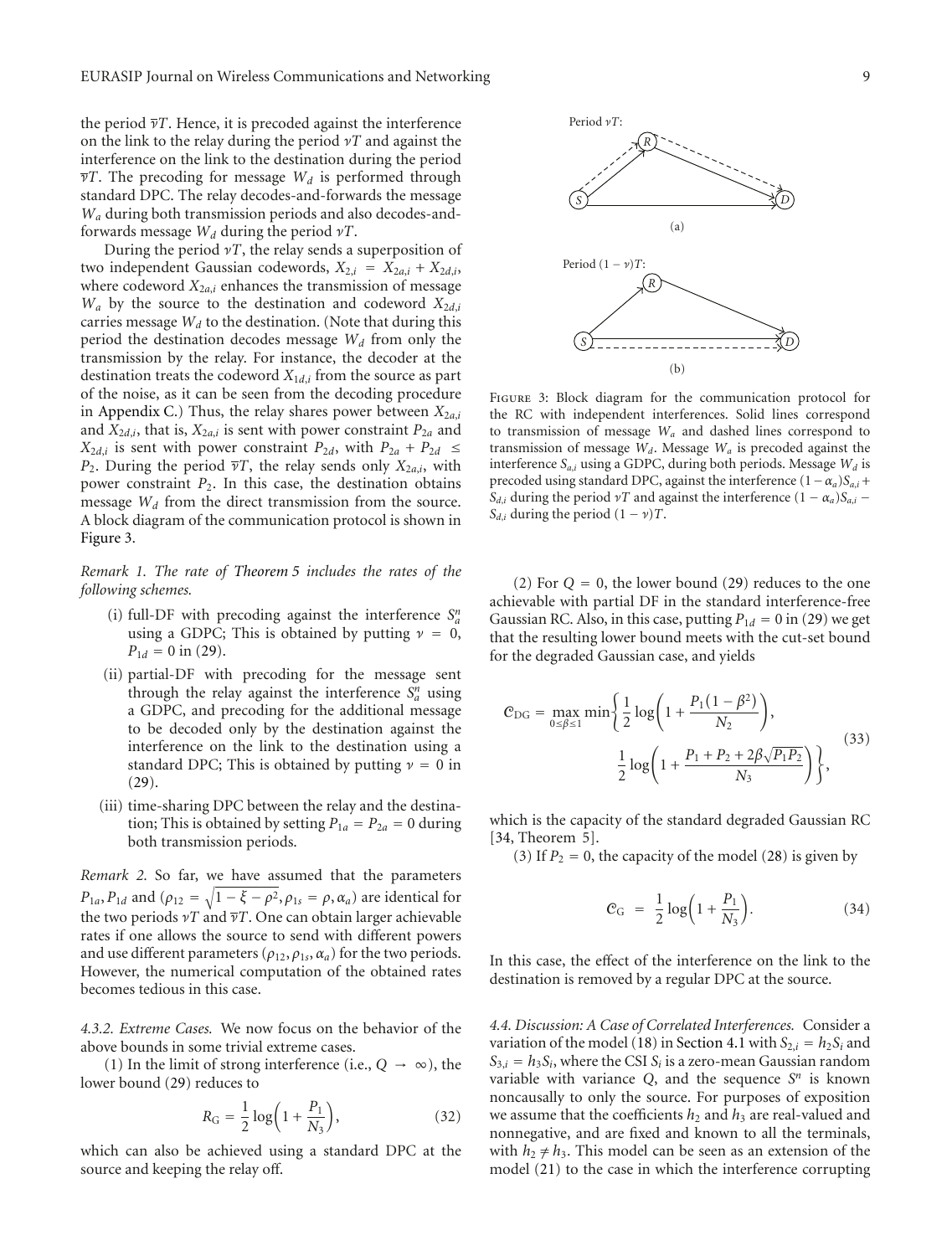the transmission is scaled differently on the links to the relay and to the destination, as

$$
Y_{2,i} = X_{1,i} + h_2 S_i + Z_{2,i},
$$
  
\n
$$
Y_{3,i} = X_{1,i} + X_{2,i} + h_3 S_i + Z_{3,i},
$$
\n(35)

where  $h_2$  and  $h_3$  may model known channel coefficients in fading environments. Proceeding similarly to the model (28) in Section 4.3, let  $S_a^{(k)} = h_a S^{(k)}$  and  $S_d^{(k)} = h_d S^{(k)}$ , with  $h_a =$  $(h_2 + h_3)/2$ ,  $h_d = (h_2 - h_3)/2$  and  $k = 1, 2$ .

It is interesting to note that the coding scheme that we used to establish Theorem 5 does *not* apply directly to the model (35) because the noise will be correlated with both the channel input and the CSI in the steps in which  $S_d^{(k)}$ ,  $k = 1, 2$ , is treated as part of the noise and  $(S_a^{(k)})^n$  as CSI at the encoder. For example, observe that, for the model (35), treating  $S_d^{(1)}$  as part of the noise as we did in (C.7), (C.8) during the period *νT*, the resulting noise term  $(X_{1d}^{(1)} + S_d^{(1)} + Z_2)$  will be correlated with both the input  $X_{1a}^{(1)}$  and the CSI  $S_a^{(1)}$ , with  $\mathbb{E}[(X_{1d}^{(1)} + S_d^{(1)} + S_d^{(2)})]$  $Z_2[X_{1a}^{(1)}] = \rho_{1s}h_d\sqrt{P_{1a}Q}$  and  $\mathbb{E}[(X_{1d}^{(1)} + S_d^{(1)} + Z_2)S_a^{(1)}] = h_ah_dQ$ . The same applies for treating  $S_d^{(1)}$  as part of the noise as in (C.12), (C.13) during the period  $vT$ , and for treating  $S_d^{(2)}$  as part of the noise as in  $(C.21)$ ,  $(C.22)$  during the period  $(1$ *ν*)*T*.

In [36] the authors develop a coding scheme for a Gaussian multicast problem with independent interferences known noncausally to the transmitter; they also mention that with some modifications (especially, the common randomness that is mentioned below) their coding scheme also applies for a model in which the interferences are scaled differently on the links to the two receivers (one which is similar to (35), but for the multicast problem). In [36] the direct application of the coding scheme developed for the independent interferences case to the model with scaled interferences incurs (only) a correlation between the noise and the CSI, and the authors mention that such a correlation does not reduce the rates relative to the case in which they are independent if the encoder and the decoders have access to a source of common randomness. The underlying code construction is based on the lattice strategies of [42], and for instance the *Inflated Lattice Lemma* [42, Lemma 6]. In fact the code construction for the Gaussian multicast problem with independent interferences in [36] can be seen as being basically a careful superimposition of two DPCs and, thus, an appropriate superimposition of two lattice codes with good quantization properties, each designed as in [42], clearly achieves the same rates asymptotically with the dimension of the employed lattices.

In our case, however, as we already mentioned, there is also the correlation between the noise and the channel input. This correlation is due to that the source input is chosen to be (negatively) correlated with the CSI, for the sake of reducing its effect on the link relay-to-destination. While it is possible to get rid of this correlation by transforming the channel into an equivalent channel in which the (equivalent) channel input is independent from the (equivalent) CSI, it is still to be proved that the rate bounds on the rates  $R_a^{(k)}$  and  $R_d^{(k)}$ ,



Figure 4: Illustration of the lower bounds in Theorem 3 and Corollary 4. The bounds are plotted versus the SNR in the link source-to-relay. Numerical values are:  $P_1 = 10$  dB,  $P_2 = 20$  dB,  $Q = 10$  dB,  $N_3 = 10$  dB.

 $k = 1, 2$ , in the proof of Theorem 5 which are established using random binning arguments can be achieved using a proper choice of linear lattice strategies at the source and codes at the relay. (This can be obtained by dividing the source input into two independent parts: one part which is *proportional* to the known CSI  $S_a^{(k)}$ ,  $k = 1, 2$ , and thus is considered as part of the equivalent CSI, and another part which is independent from it and is considered as channel input for the equivalent channel.)

*4.5. Numerical Examples and Discussion.* In this section we discuss some numerical examples for the general Gaussian case.

*4.5.1. Generalized DPC versus Standard DPC.* First, we illustrate the rates given in Theorem 3 and Corollary 4, and the efficiency of the coding ideas used therein, through an numerical example. Figure 4 depicts the evolution of the lower bound (22) for a numerical example for the Gaussian RC model (21), as function of the signal-to-noiseratio (SNR) at the relay, SNR =  $P_1/N_2$  (in decibels). Also shown for comparison are: the rate of Corollary 4, the cut-set bound (16) computed here for the Gaussian channel model (21) and the trivial lower bound obtained by treating the interference at the relay and the destination as unknown noises. Investigating the two curves depicting the rates of Theorem 3 and Corollary 4, shows that, as expected, splitting the message to be transmitted into two parts, and so having the relay decode only one part of it, is beneficial at small SNR. However, this improvement vanishes at large SNR, as the relay can decode *all* the information transmitted by the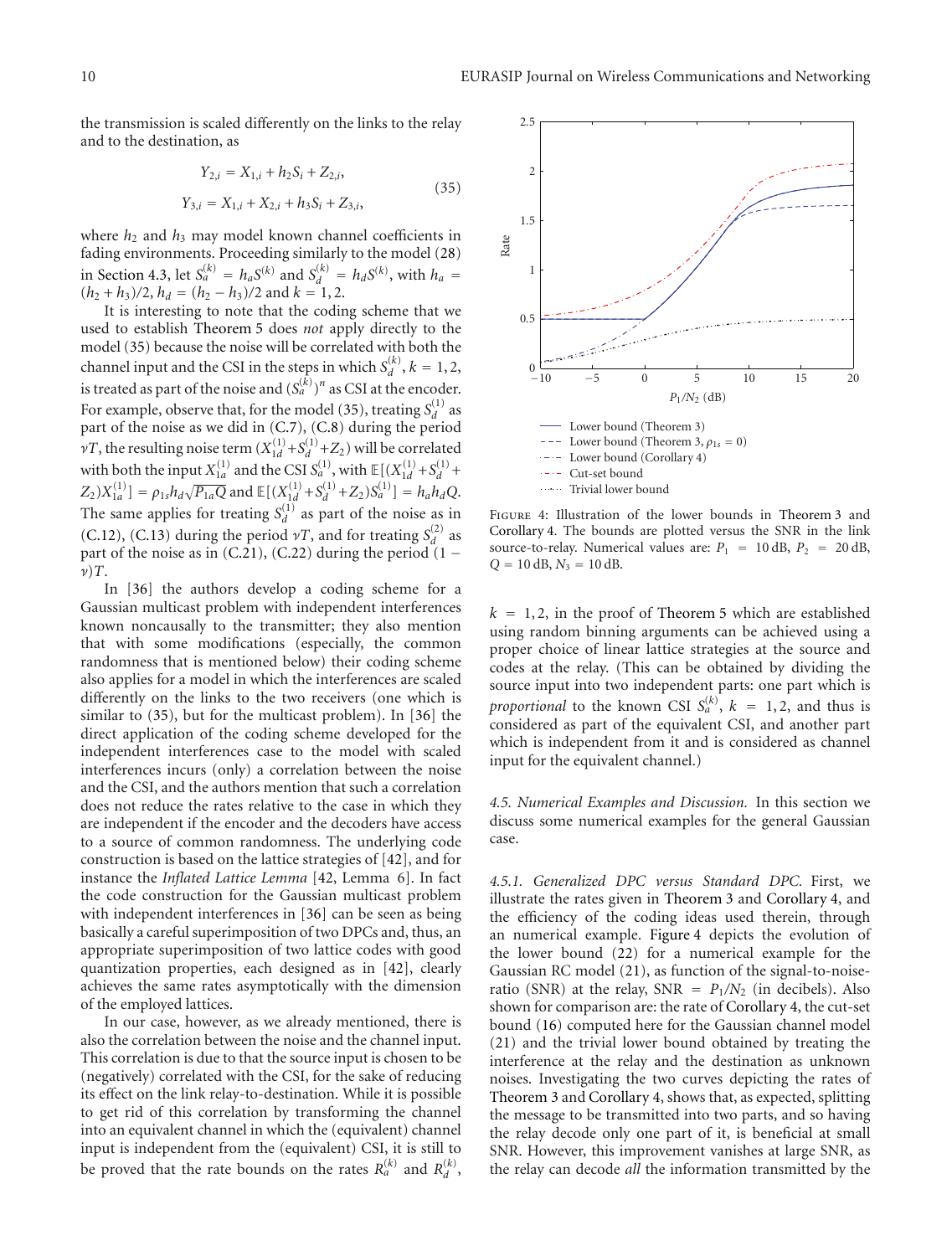

Figure 5: Illustration of the lower bound in Theorem 5 and some special cases of it. The bounds are plotted versus the SNR in the link source-to-relay. Numerical values are: (a)  $P_1 = 10$  dB,  $P_2 = 20$  dB,  $Q = 10$  dB,  $N_3 = 10$  dB and (b)  $P_1 = 5$  dB,  $P_2 = 20$  dB,  $Q = 5$  dB,  $N_3 = 10$  dB.

source, and therefore there is no benefit from splitting the message at such a range of SNR.

Furthermore, Figure 4 also shows the rate obtained with rate-splitting and standard DPC at the source, that is, the special case of (22) obtained by setting  $\rho := \rho_{1s} = 0$ . Comparing this rate to the one of Theorem 3 (which is based on a coding scheme that employs GDPC or, equivalently, partial cancellation of the interference combined with standard DPC) it can be seen that, GDPC always improves upon standard DPC. This means that, even if only the source knows the interference, both the source and the relay benefit from this knowledge. This is made possible by having the source partially cancel the interference for the relay. For instance, the relay benefits since its transmit signal faces less interference on its way to the destination, and the source benefits in turn since the advantage taken from being assisted by a relay which is actually more efficient favourably counterbalances the loss incurred by spending some power in partially cleaning the channel for the relay.

It is worth mentioning that the improvement brought by GDPC (over standard DPC) is mainly visible at large SNR. This is because, as a prerequisite for the DF relaying strategy (or its variants), the relay can assist the source efficiently only if it decodes the source transmit symbol reliably (at least partially); and so, if it does not so, that is, at low SNR, it is not worth that the source spends power in facilitating relay transmission by (partially) cleaning the channel for it, as this would be accomplished at the cost of some power that could be allocated to strengthen the source transmit signal so that the relay can decode it more reliably, instead.

*4.5.2. Generalized CC versus Standard CC.* Figure 5 depicts the evolution of the lower bound (29) for two numerical examples for the Gaussian RC model (28), as function of the signal-to-noise-ratio (SNR) at the relay,  $SNR = P_1/N_2$ (in decibels). The figure also shows the cut-set bound (16) computed here for the Gaussian channel model (28) and the curves corresponding to some other achievable rates obtained as special cases of the rate in Theorem 5 as we mentioned in Remark 1—all shown for comparison purposes. Furthermore, in order to show the improvement brought up by GCC over standard CC, Figure 5 also shows the rate obtained by the latter scheme, that is, the special case of (29) obtained by setting  $\rho = 0$ . We mention that the latter scheme is the one that can be obtained by a *natural*, but careful, extension of the initial CC [36], which was developed for a multicast setup as we already mentioned, to the relay setup.

It is interesting to observe that, just as the scheme that uses GDPC improves upon the one that uses regular DPC in Theorem 3 as we explained previously, here also the coding scheme that employs GCC improves upon the one that employs regular CC. Moreover, the range of SNR for which the improvement is visible corresponds to when the multiaccess part of the bound in (29) is operative, that is, when the obtained rate is given by the information that the source and the relay together can transfer to the destination.

The coding scheme that we developed for the case of one interference (21) in Section 4.2 also applies for the model (28); the allowed rate is obtained by setting  $\nu = 0$  in (29) as we indicated in Remark 1. This rate is shown by the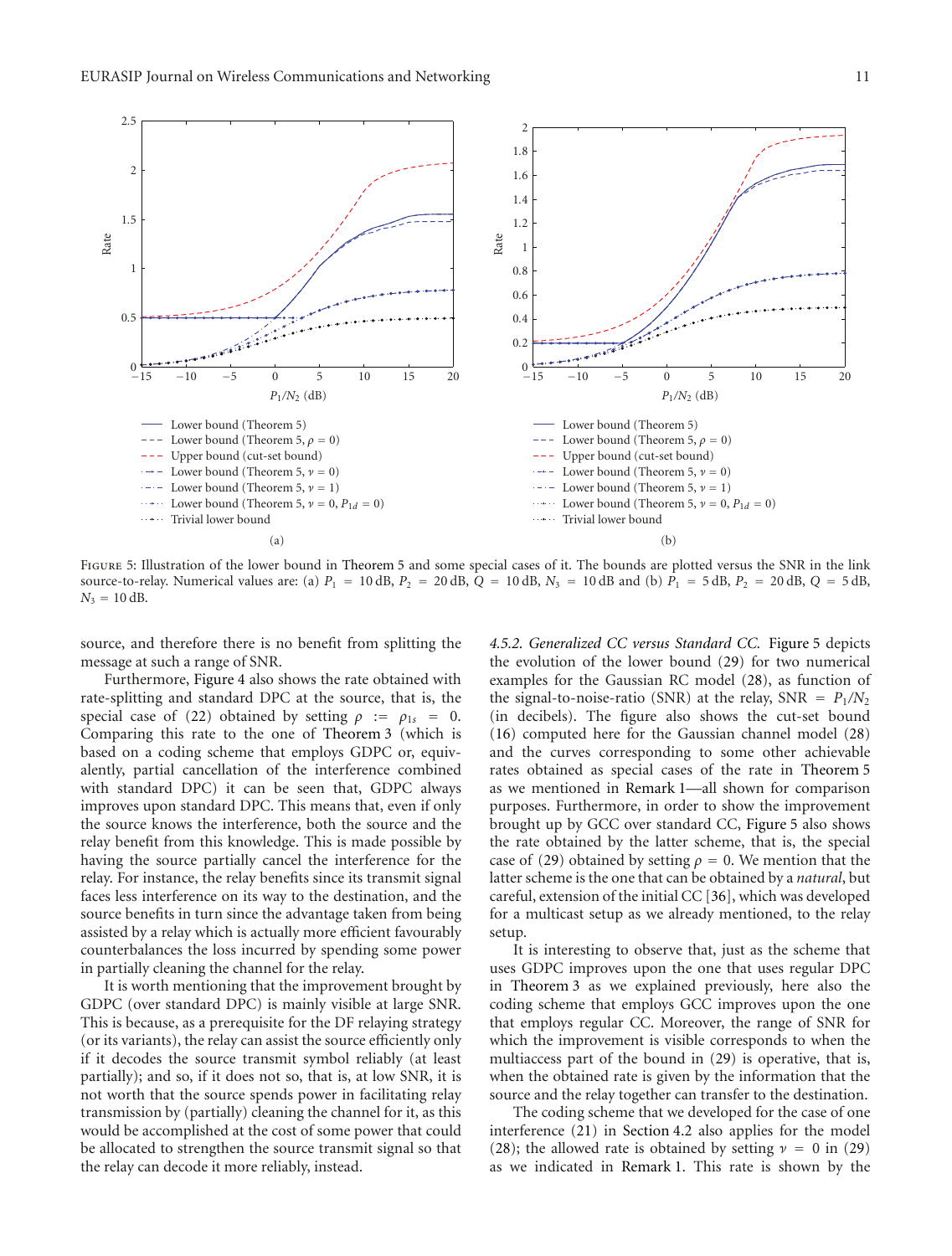

FIGURE 6: Lower bounds on the capacity of the state-dependent general Gaussian RC with informed source (28), together with the maximizing  $\rho_{12} = \sqrt{1 - \xi - \rho^2}$  and  $\rho_{1s} := \rho$  for the lower bound (29). Numerical values are:  $P_1 = 5 dB$ ,  $P_2 = 20 dB$ ,  $Q = 10 dB$ ,  $N_3 = 10$  dB.

dash-dotted curve in Figure 5. Comparing this rate with (29), it is insightful to observe that because the model (28) comprises two interferences, time sharing the superimposed GDPC and regular DPC that are applied during the period *νT* with those that are applied during the period *νT* (i.e., varying  $\nu \in [0, 1]$ ) is advantageous. While the achieved improvement is well expected since optimizing over *ν* as in Theorem 5 can only increase the rate (relative to the one obtained by fixing  $\nu = 0$  in (29), that is, by applying the coding scheme of Theorem 3 to the model (28)), it is insightful to comment on this improvement. Investigating the effect of fixing  $\nu = 0$ , it can be seen that this causes the information sent through the relay to suffer from the interference  $S_{d,i} = (S_{2,i} - S_{3,i})/2$  during all the transmission time (recall that this interference is considered as an unknown noise with power *Q/*2 at the decoder). In fact, with the coding scheme used to establish Theorem 5 also, the message *Wa* sent through the relay suffers from the same interference during all the transmission time. However, in this latter case, the relay also helps transmitting message *Wd*. For small SNR, however, there is no benefit from relaying message *Wd* as well; and this explains why the two schemes give the same rate for such a range of SNR, that is, the optimal choice of *ν* in Theorem 5 is zero for small SNR.

Another numerical example is shown in Figure 6. For this numerical example, the figure also shows the variations of the maximizing  $\rho_{1s} := \rho$  and  $\rho_{12} = \sqrt{1 - \xi - \rho^2}$  in (29), as function of the SNR. This shows how the informed source

allocates its power among combating the interference for the relay (related to the value of  $\rho_{1s}$ ), sending signals that are coherent with the transmission from the relay (related to the values of  $\rho_{12}$ ) and sending additional information (related to the values of  $1 - \rho_{12}^2 - \rho_{1s}^2$ ).

## **5. Conclusion**

In this paper, we consider a state-dependent three-terminal full-duplex relay channel (RC) with the states of the channel known noncausally at only the source, that is, neither at the relay nor at the destination. We refer to this communication model as *state-dependent RC with informed source*. This setup may model the basic scenario of cooperation over a wireless network in which only the sources are cognitive of the states of the channel. We study this problem in the discrete memoryless (DM) setup and in the Gaussian setup. For the Gaussian setup, the channel states model additive Gaussian outside interferences.

For the DM case, we establish a lower bound on the channel capacity. This lower bound is obtained by a coding scheme that uses techniques of rate-splitting at the source, regular encoding sliding-window decoding [33] for decodeand-forward (DF) relaying [34, Theorem 4] and a Gel'fand-Pinsker like binning scheme. Due to the rate-splitting at the source, this lower bound is better than the one obtained by assuming that the he relay decodes the source message fully, that is, full-DF combined with a Gel'fand-Pinsker like binning scheme.

For the Gaussian setup, we consider channel models in which each of the relay node and the destination node experiences on its link an additive Gaussian outside interference in addition to additive Gaussian noise. The interferences are known noncausally to only the source, and play the role of additive channel states. We focus on the case of *one* interference corrupting both transmissions to the relay and to the destination, and also the case of two *independent* interferences each corrupting one link. We establish lower bounds on channel capacity for each of these two models. Furthermore, we also discuss a case of *correlated* interferences. For the case of *one* interference, the applied coding scheme combines techniques of ratesplitting and generalized dirty paper coding [11, 13] at the source, and decode-and-forward relaying. For the case of two independent interferences, as part of our coding scheme we employ a carbon copying onto dirty paper (CC) that builds carefully upon the initial CC [36] that was initially developed for a multicast setup; it also generalizes it by allowing negative correlation between the codewords at the source at the known channel states. For both studied Gaussian models, the uniformed relay benefits from the allowed negative correlation and, so, the source benefits in turn.

## **Appendices**

Throughout this section we denote the set of strongly jointly *-*-typical sequences [43, Chapter 14.2] with respect to the distribution  $P_{X,Y}$  as  $T_{\epsilon}^{n}(P_{X,Y})$ .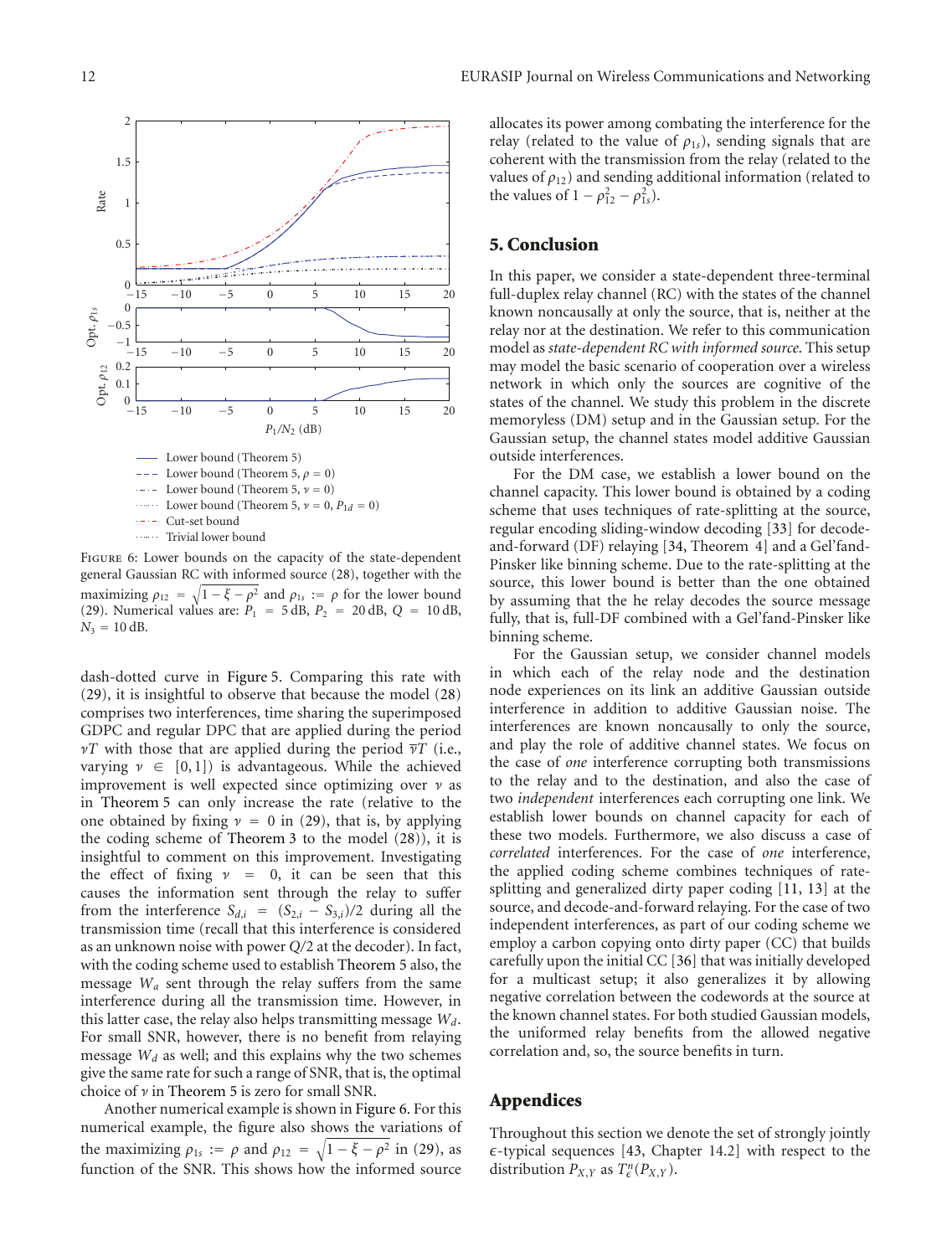## **A. Proof of Theorem 1**

Consider the random coding scheme that we described in Section 3.1. We first show that the average probability of error goes to zero as  $n \to \infty$ .

*A.1. Analysis of Probability of Error.* Fix a probability distribution  $P_{S,U,U_1,X_1,X_2,Y_2,Y_3}$  satisfying (6). Let  $(w_{r,i-1}, w_{d,i-1})$  and  $(w_{r,i}, w_{d,i})$  be the message pair sent in block  $i - 1$  and the message pair sent in block *i*, respectively. Let **s**[*i*] denote any random state sequence observed in block *i*. As we already outlined after Theorem 1, at the beginning of block *i* the relay has decoded  $w_{r,i-1}$  and transmits  $\mathbf{x}_2(w_{r,i-1})$ , and the source transmits a vector  $\mathbf{x}_1(w_{r,i-1}, w_{r,i}, w_{d,i})$  with i.i.d. components conditionally given  $\mathbf{s}[i], \mathbf{x}_2(w_{r,i-1}), \mathbf{u}(w_{r,i-1}, w_{r,i}, j^{\star}[i])$ and  $\mathbf{u}_{1_{W_d,i,j_1^{\star}[i]}}(\mathbf{u}(w_{r,i-1}, w_{r,i}, j^{\star}[i]))$  drawn according to the marginal  $P_{X_1|X_2, U, U_1, S}$ , with  $j^*[i] = j(s[i], w_{r,i-1}, w_{r,i})$  and  $j_1^{\star}$   $[i] = j_1(s[i], w_{r,i-1}, w_{r,i}, w_{d,i}).$ 

The average probability of error is given by

$$
Pr(Error) = \sum_{s \in \mathcal{S}^n} Pr(s)Pr(error \mid s)
$$
  
\n
$$
\leq \sum_{s \notin T_{\epsilon}^n(Q_s)} Pr(s) + \sum_{s \in T_{\epsilon}^n(Q_s)} Pr(s)Pr(error \mid s).
$$
  
\n(A.1)

The first term,  $Pr(s \notin T_{\epsilon}^{n}(Q_{S}))$ , on the RHS of (A.1) goes to zero as  $n \rightarrow \infty$ , by the strong asymptotic equipartition property (AEP) [43]. Thus, it is sufficient to upper bound the second term on the RHS of (A.1).

We now examine the probabilities of the error events associated with the encoding and decoding procedures. The error event is contained in the union of the following error events; where the events *E*1*<sup>i</sup>* and *E*2*<sup>i</sup>* correspond to encoding errors at block *i*; the events  $E_{3i}$  and  $E_{4i}$  correspond to decoding errors at the relay at block *i*; and the events *E*5*i*, *E*6*i*, *E*7*i*, and *E*8*<sup>i</sup>* correspond to decoding errors at the destination at block *i*.

Let  $E_{1i}$  be the event that there is no sequence **u**( $w_{r,i-1}$ , $w_{r,i}$ , *j*) jointly typical with **s**[*i*] given **x**<sub>2</sub>( $w_{r,i-1}$ ), that is,

$$
E_{1i} = \{ \nexists j \in \{1, ..., J\} \text{ s.t. } (\mathbf{x}_2(w_{r,i-1}), \mathbf{u}(w_{r,i-1}, w_{r,i}, j), \mathbf{s}[i]) \in T^n_{\epsilon}(P_{X_2, U, S}) \}.
$$
\n(A.2)

To bound the probability of the event  $E_{1i}$ , we use a standard argument [2]. More specifically, for  $\mathbf{u}(w_{r,i-1}, w_{r,i}, j)$  and **s**[*i*] generated independently given  $\mathbf{x}_2(w_{r,i-1})$  with i.i.d. components drawn according to  $P_{U|X_2}$  and  $Q_S$ , respectively, the probability that  $\mathbf{u}(w_{r,i-1}, w_{r,i}, j)$  is jointly typical with **s**[*i*] given **x**<sub>2</sub>( $w_{r,i-1}$ ) is greater than  $(1 - \epsilon)2^{-n(I(U;S|X_2)+\epsilon)}$  for sufficiently large *n*. There is a total of *J* such **u**'s in each bin. The probability of the event  $E_{1i}$ , the probability that there is no such **u**, is therefore bounded as

$$
Pr(E_{1i}) \le \left[1 - (1 - \epsilon)2^{-n(I(U;S|X_2) + \epsilon)}\right]^J. \tag{A.3}
$$

Taking the logarithm on both sides of (A.3) and substituting *J* using (10) we obtain that  $ln(Pr(E_{1i})) \le -(1 - \epsilon)2^{n\epsilon}$ . Thus,  $Pr(E_{1i}) \rightarrow 0$  as  $n \rightarrow \infty$ .

Let  $E_{2i}$  be the event that there is no sequence **u**<sub>1*w<sub>d,i,j</sub>*<sub>1</sub> (**u**(*w<sub>r,i-1</sub>, <i>w<sub>r,i</sub>*, *j*<sup>★</sup>)) jointly typical with **s**[*i*] given</sub> **x**2(*wr*,*i*−1) and **u**(*wr*,*i*−1,*wr*,*i*, *j* ), that is,

$$
E_{2i} = \{\nexists j_1 \in \{1, ..., J_1\} \text{ s.t. } (\mathbf{x}_2(w_{r,i-1}), \mathbf{u}(w_{r,i-1}, w_{r,i}, j^{\star}[i]),
$$
  
\n
$$
\mathbf{u}_{1 w_{d,i}, j_1} (\mathbf{u}(w_{r,i-1}, w_{r,i}, j^{\star}[i])), \mathbf{s}[i]) \text{ s}[i])
$$
  
\n
$$
\in T_{\epsilon}^n(P_{X_2, U, U_1, S})\}.
$$
\n(A.4)

Proceeding similarly to for the event *E*<sup>1</sup>*<sup>i</sup>* above, it can be shown that, conditioned on  $E_{1i}^c$ , the complement event of  $E_{1i}$ , we have  $Pr(E_{2i} | E_{1i}^c) \rightarrow 0$  as  $n \rightarrow \infty$ .

Let *E*<sub>3*i*</sub> be the event that **u**( $w_{r,i-1}$ ,  $w_{r,i}$ ,  $j^{\star}[i]$ ) and  $\mathbf{y}_2[i]$  are not jointly typical given  $\mathbf{x}_2(w_{r,i-1})$ , that is,

$$
E_{3i} = \{ (\mathbf{x}_2(w_{r,i-1}), \mathbf{u}(w_{r,i-1}, w_{r,i}, j^{\star}[i]), \mathbf{y}_2[i]) \notin T_{\epsilon}^n(P_{X_2, U, Y_2}) \}.
$$
\n(A.5)

Conditioned on  $E^c_{1i}$ ,  $E^c_{2i}$ , we have that **u**( $w_{r,i-1}$ ,  $w_{r,i}$ ,  $j^{\star}[i]$ ) and **u**<sub>1*wd,i,j*<sup> $\uparrow$ </sup> [*i*]</sub>(**u**(*w<sub>r,i-1</sub>, <i>w*<sub>r,*i*</sub>, *j*<sup>★</sup> [*i*])) are jointly typical with (**s**[*i*],  $\mathbf{x}_2(w_{r,i-1})$ , and with the source input  $\mathbf{x}_1(w_{r,i-1}, w_{r,i}, w_{d,i})$ . Thus,  $Pr(E_{3i}| E_{1i}^c, E_{2i}^c) \rightarrow 0$  as  $n \rightarrow \infty$ , by the Markov Lemma  $|43|$ .

Let *E*<sub>4*i*</sub> be the event that **u**( $w_{r,i-1}$ ,  $w'_{r,i}$ , *j*) and **y**<sub>2</sub>[*i*] are jointly typical given  $\mathbf{x}_2(w_{r,i-1})$  for some  $w'_{r,i} \in \{1, \ldots, M\}$ ,  $j \in \{1, \ldots, J\}$  with  $w'_{r,i} \neq w_{r,i}$ , that is,

$$
E_{4i} = \left\{ \exists w'_{r,i} \in \{1, ..., M\}, j \in \{1, ..., J\} \text{ s.t. } w'_{r,i} \neq w_{r,i}, \right.
$$

$$
\left( \mathbf{x}_2(w_{r,i-1}), \mathbf{u}\left(w_{r,i-1}, w'_{r,i}, j\right), \mathbf{y}_2[i] \right) \in T_{\epsilon}^n(P_{X_2, U, Y_2}) \right\}.
$$
(A.6)

Using the union bound and standard arguments on jointly typical sequences, the probability of the event *E*4*<sup>i</sup>* conditioned on  $E_{1i}^c$ ,  $E_{2i}^c$ ,  $E_{3i}^c$  can be easily bounded as

$$
\Pr(E_{4i} | E_{1i}^c, E_{2i}^c, E_{3i}^c) \le M J 2^{-n(I(U;Y_2|X_2) - \epsilon)} \\
= 2^{-n(I(U;Y_2|X_2) - I(U;S|X_2) - R_r + \epsilon)}.\n\tag{A.7}
$$

Thus,  $Pr(E_{4i} | E_{1i}^c, E_{2i}^c, E_{3i}^c) \rightarrow 0$  as  $n \rightarrow \infty$  if  $R_r \le I(U; Y_2 |$  $X_2$ ) − *I*(*U*; *S* |  $X_2$ ).

For decoding the triple  $(w_{r,i-1}, j^{\star}[i-1], w_{d,i-1})$  at the destination, let *E*<sup>5</sup>*<sup>i</sup>* be the union of the following two events,

$$
E_{5i}^{(1)} = \{ (\mathbf{x}_2(w_{r,i-2}), \mathbf{u}(w_{r,i-2}, w_{r,i-1}, j^*[i-1]),
$$
  
\n
$$
\mathbf{u}_{1 w_{d,i-1}, j_1^*[i-1]} (\mathbf{u}(w_{r,i-2}, w_{r,i-1}, j^*[i-1])),
$$
  
\n
$$
\mathbf{y}_3[i-1]) \notin T_{\epsilon}^n(P_{X_2, U, U_1, Y_3}) \}
$$
  
\n
$$
E_{5i}^{(2)} = \{ (\mathbf{x}_2(w_{r,i-1}), \mathbf{y}_3[i]) \notin T_{\epsilon}^n(P_{X_2, Y_3}) \}.
$$
 (A.8)

For  $s[i-1]$ ,  $\mathbf{x}_{2}(w_{r,i-2})$ ,  $\mathbf{u}(w_{r,i-2}, w_{r,i-1}, j^{\star}[i-1])$ ,  $\mathbf{u}_{1w_{d,i-1},j_1^{\star}[i-1]}$  $\times$  (**u**(*w*<sub>r,*i*-2</sub>, *w*<sub>r,*i*-1</sub>, *j*<sup>★</sup>[*i* − 1])) and **x**<sub>1</sub>(*w*<sub>r,*i*-2</sub>, *w*<sub>r,*i*-1</sub>, *w*<sub>d,*i*-1</sub>)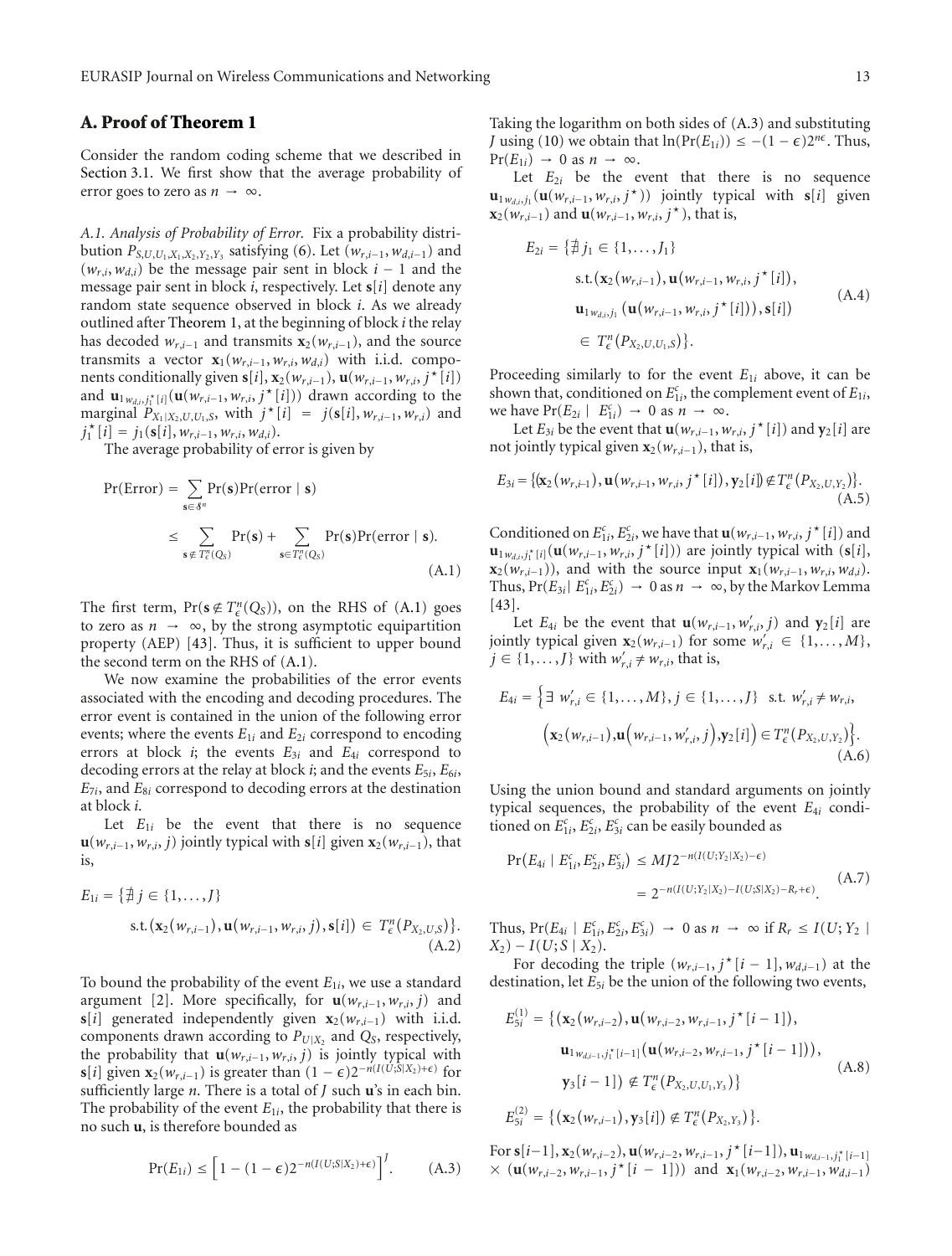jointly typical,  $Pr(E_{5i}^{(1)} | \cap_{k=1}^4 E_{ki}^c) \rightarrow 0$  as  $n \rightarrow \infty$  by the Markov Lemma. Similarly,  $Pr(E_{5i}^{(2)} | \cap_{k=1}^4 E_{ki}^c) \rightarrow 0$  as  $n \rightarrow$  $\infty$ . Thus, Pr(*E*<sub>5*i*</sub> | ∩<sup>4</sup><sub>*k*=1</sub>*E*<sup>*c*<sub>*ki*</sub>) → 0 as *n* → ∞.</sup>

For decoding the triple  $(w_{r,i-1}, j^{\star}[i-1], w_{d,i-1})$  at the destination, let  $E_{6i}$  be the event

$$
E_{6i} = \left\{ \exists w'_{r,i-1} \in \{1,\ldots,M\}, j \in \{1,\ldots,J\}, w_{d,i-1} \right\}
$$
  
\n
$$
\in \{1,\ldots,M\}, j_1 \in \{1,\ldots,J_1\} \text{ s.t. } w'_{r,i-1} \neq w_{r,i-1},
$$
  
\n
$$
\left\{ (\mathbf{x}_2(w_{r,i-2}), \mathbf{u}(w_{r,i-2}, w'_{r,i-1}, j)),
$$
  
\n
$$
\mathbf{u}_{1 w_{d,i-1},j_1}(\mathbf{u}(w_{r,i-2}, w'_{r,i-1}, j)),
$$
  
\n
$$
\mathbf{y}_3[i-1]) \in T_{\epsilon}^n(P_{X_2,U,U_1,Y_3}) \right\},
$$
  
\n
$$
\left\{ (\mathbf{x}_2(w'_{r,i-1}), \mathbf{y}_3[i]) \in T_{\epsilon}^n(P_{X_2,Y_3}) \right\}.
$$
  
\n(A.9)

Conditioned on the events  $E_{1i}^c$ ,  $E_{2i}^c$ ,  $E_{3i}^c$ ,  $E_{4i}^c$ ,  $E_{5i}^c$ , the probability of the event  $E_{6i}$  can be bounded using the union bound, as

$$
\Pr\left(E_{6i} \mid \bigcap_{k=1}^{5} E_{ki}^c\right) \le MM_1 J J_1 2^{-n(I(U, U_1; Y_3 | X_2) - \epsilon)} 2^{-n(I(X_2; Y_3) - \epsilon)}
$$
  
= 
$$
2^{-n(I(U, U_1, X_2; Y_3) - I(U_1; S | X_2) - (R_r + R_d) + 4\epsilon)}.
$$
(A.10)

Thus,  $Pr(E_{6i} \mid \bigcap_{k=1}^{5} E_{ki}^c) \rightarrow 0$  as  $n \rightarrow \infty$  if  $R_r + R_d \le$ *I*(*U*, *U*<sub>1</sub>, *X*<sub>2</sub>; *Y*<sub>3</sub>) − *I*(*U*, *U*<sub>1</sub>; *S* | *X*<sub>2</sub>)*.* 

For decoding the triple  $(w_{r,i-1}, j^{\star}[i-1], w_{d,i-1})$  at the destination, let *E*7*<sup>i</sup>* be the event

$$
E_{7i} = \left\{ \exists \ w'_{d,i-1} \in \{1, ..., M_1\}, j_1 \in \{1, ..., J_1\} \right\}
$$
  
s.t.  $w'_{d,i-1} \neq w_{d,i-1}$ ,  

$$
\left\{ (\mathbf{x}_2(w_{r,i-2}), \mathbf{u}(w_{r,i-2}, w_{r,i-1}, j^* [i-1]),
$$

$$
\mathbf{u}_{1 w'_{d,i-1},j_1}(\mathbf{u}(w_{r,i-2}, w_{r,i-1}, j^* [i-1])), \mathbf{y}_3[i-1]) \in T_{\epsilon}^n(P_{X_2, U, U_1, Y_3}) \right\},\
$$

$$
\left\{ (\mathbf{x}_2(w_{r,i-1}), \mathbf{y}_3[i]) \in T_{\epsilon}^n(P_{X_2, Y_3}) \right\}.
$$

Conditioned on  $\bigcap_{k=1}^{6} E_{ki}^c$ , the probability of the event *E*<sub>7*i*</sub> can be bounded using the union bound, as

$$
\Pr\left(E_{7i} \mid \bigcap_{k=1}^{6} E_{ki}^c\right) \le M_1 J_1 2^{-n(I(U_1; Y_3 | U, X_2) - \epsilon)} \\
\times \Pr\{(\mathbf{x}_2(w_{r,i-1}), \mathbf{y}_3[i]) \in T_e^n(P_{X_2, Y_3})\} \\
\le 2^{-n(I(U_1; Y_3 | U, X_2) - I(U_1; S | U, X_2) - R_d + 3\epsilon)}.\n(A.12)
$$

Thus,  $Pr(E_{7i} | \cap_{k=1}^{6} E_{ki}^c) \rightarrow 0$  as  $n \rightarrow \infty$  if  $R_d \le I(U_1; Y_3 |$  $U, X_2$ ) − *I*( $U_1$ ; *S* |  $U, X_2$ )*.* 

For decoding the triple  $(w_{r,i-1}, j^{\star}[i-1], w_{d,i-1})$  at the destination, let  $E_{8i}$  be the event

$$
E_{8i} = \left\{ \exists \quad w'_{d,i-1} \in \{1, ..., M_1\}, \ j_1 \in \{1, ..., J_1\}, \right\}
$$
\n
$$
j' \in \{1, ..., J\} \text{ s.t. } w'_{d,i-1} \neq w_{d,i-1}, j' \neq j^{\star} [i-1], \left\{ (\mathbf{x}_2(w_{r,i-2}), \mathbf{u}(w_{r,i-2}, w_{r,i-1}, j'), \mathbf{u}_{1w'_{d,i-1},j_1}(\mathbf{u}(w_{r,i-2}, w_{r,i-1}, j'))), \right\}
$$
\n
$$
\mathbf{y}_3[i-1]) \in T_e^n(P_{X_2, U, U_1, Y_3}) \right\}, \left\{ (\mathbf{x}_2(w_{r,i-1}), \mathbf{y}_3[i]) \in T_e^n(P_{X_2, Y_3}) \right\} \right\}. \tag{A.13}
$$

Conditioned on  $\cap_{k=1}^{7} E_{ki}^c$ , the probability of the event  $E_{8i}$  can be bounded using the union bound, as

$$
\Pr\left(E_{8i} \mid \bigcap_{k=1}^{7} E_{ki}^{c}\right) \leq M_{1} J_{1} J 2^{-n(I(U, U_{1}; Y_{3}|X_{2}) - \epsilon)} \times \Pr\{(\mathbf{x}_{2}(w_{r,i-1}), \mathbf{y}_{3}[i]) \in T_{\epsilon}^{n}(P_{X_{2}, Y_{3}})\}\n\n\leq 2^{-n(I(U, U_{1}; Y_{3}|X_{2}) - I(U, U_{1}; S|X_{2}) - R_{d} + \epsilon)}.\n\n(A.14)
$$

Thus,  $Pr(E_{8i} | \cap_{k=1}^{7} E_{ki}^c) \rightarrow 0$  as  $n \rightarrow \infty$  if  $R_d \le I(U, U_1;$  $Y_3$  |  $X_2$ ) − *I*(*U*,  $U_1$ ; *S* |  $X_2$ )*.* 

From the above, we have that the average probability of error goes to zero for sufficiently large *n* if the rate *R* is chosen to satisfy

$$
R = R_r + R_d : R_r \ge 0, R_d \ge 0,
$$
\n(A.15a)

$$
R_r \le I(U; Y_2 \mid X_2) - I(U; S \mid X_2), \quad (A.15b)
$$

$$
R_d \le I(U_1; Y_3 \mid U, X_2) - I(U_1; S \mid U, X_2),
$$
\n
$$
(A.15c)
$$

$$
R_d \le I(U, U_1; Y_3 | X_2) - I(U, U_1; S | X_2),
$$
\n(A.15d)

$$
R \le I(U, U_1, X_2; Y_3) - I(U, U_1; S \mid X_2). \tag{A.15e}
$$

The set of rates defined by (A.15a), (A.15b), (A.15c), (A.15d), (A.15e) does not change if one adds the two additional rate bounds

$$
R \le I(U; Y_2 | X_2) + I(U_1; Y_3 | U, X_2)
$$
  
-
$$
I(U, U_1; S | X_2)
$$
  

$$
R \le I(U; Y_2 | X_2) - I(U; S | X_2)
$$
 (A.16a)

$$
+I(U, U_1; Y_3 | X_2) - I(U, U_1; S | X_2),
$$
\n(A.16b)

as (A.16a) can be obtained by adding (A.15b) and (A.15d); and (A.16b) can be obtained by adding (A.15b) and (A.15e). Then, we obtain the rate in Theorem 1 by applying *Fourier-Motzkin elimination* (FME) (see, e.g., [44]) to eliminate the variables  $R_r$  and  $R_d$  from the obtained system of rate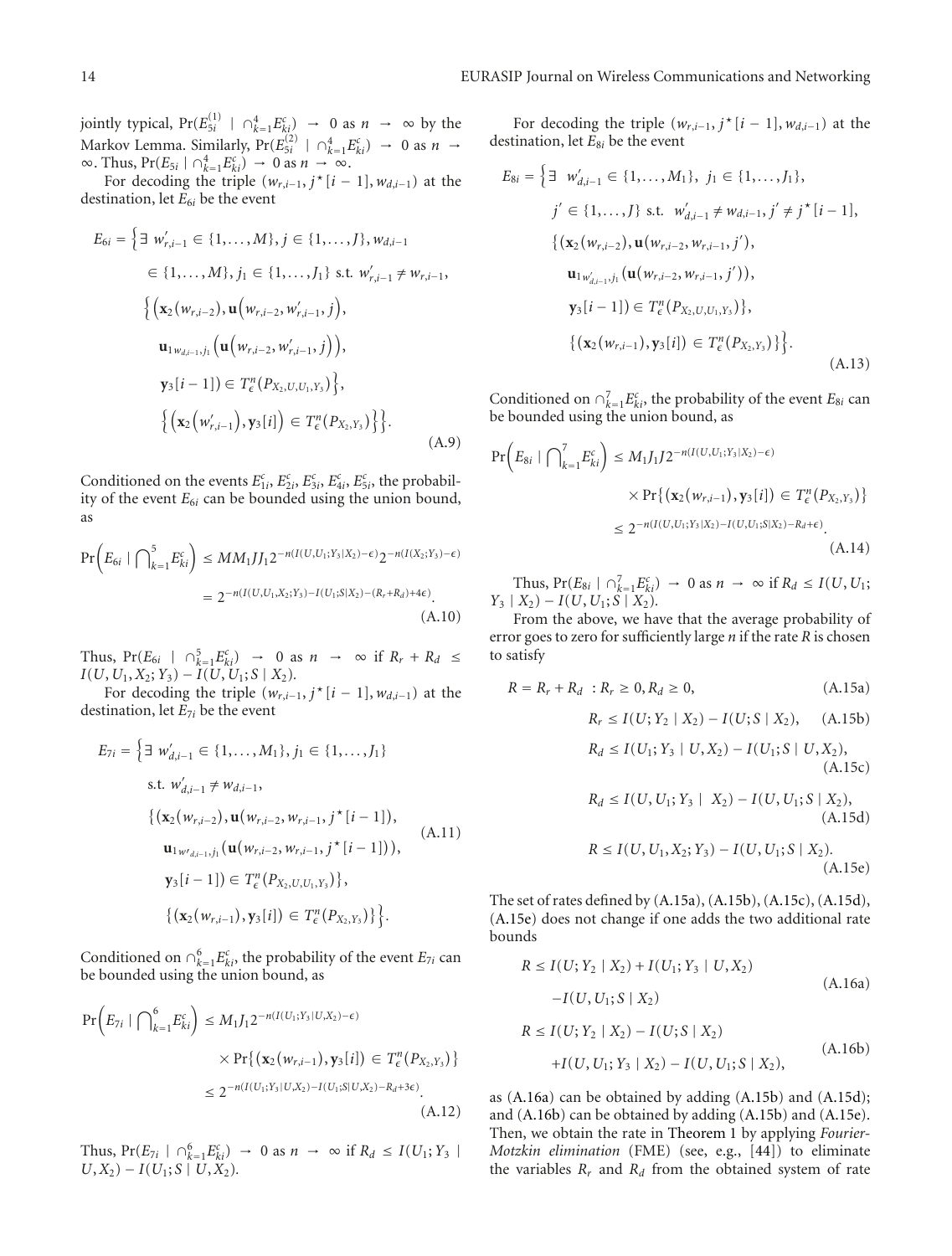inequalities. Note that eliminating the variable  $R_r$  by FME algorithm adds the constraint (7a), and eliminating the variable  $R_d$  adds the constraints (7b) and (7c).

This proves the achievability of the rate (9) in Theorem 1 for every measure  $P_{S,U,U_1,X_1,X_2,Y_2,Y_3}$  of the form (6) that satisfies (7a), (7b), (7c), that is,  $P_{S,U,U_1,X_1,X_2,Y_2,Y_3} \in \mathcal{P}$ .

It remains to show that the rate (9) is not altered if one restricts the random variables  $U$  and  $U_1$  to have their alphabet sizes limited as in (8a), (8b). This is done by invoking the support lemma [45, page 310], as follows.

Fix a distribution  $\mu \in \mathcal{P}$  of  $(S, U, U_1, X_1, X_2, Y_2, Y_3)$  on  $P(3 \times U \times U_1 \times X_1 \times X_2 \times Y_2 \times Y_3)$ . To prove the bound (8a) on  $|\mathcal{U}|$ , note that we have

$$
I_{\mu}(U; Y_2 | X_2) + I_{\mu}(U_1; Y_3 | U, X_2) - I_{\mu}(U, U_1; S | X_2)
$$
  
\n
$$
= I_{\mu}(U; Y_2, X_2) - I_{\mu}(U; S, X_2) + I_{\mu}(U_1; Y_3, X_2 | U)
$$
  
\n
$$
- I_{\mu}(U_1; S, X_2 | U)
$$
  
\n
$$
= H_{\mu}(X_2, Y_2) - H_{\mu}(X_2, S)
$$
  
\n
$$
+ H_{\mu}(X_2, Y_3 | U) - H_{\mu}(X_2, Y_2 | U)
$$
  
\n
$$
+ H_{\mu}(U_1, S, X_2 | U) - H_{\mu}(U_1, X_2, Y_3 | U).
$$
  
\n(A.17)

Similarly, we have

$$
I_{\mu}(U; Y_2 | X_2) - I_{\mu}(U; S | X_2) + I_{\mu}(U, U_1; Y_3 | X_2)
$$
  
\n
$$
- I_{\mu}(U, U_1; S | X_2)
$$
  
\n
$$
= I_{\mu}(U; Y_2 | X_2) + I_{\mu}(U_1; Y_3 | U, X_2)
$$
  
\n
$$
- I_{\mu}(U, U_1; S | X_2) + I_{\mu}(U; Y_3 | X_2) - I_{\mu}(U; S | X_2)
$$
  
\n
$$
= H_{\mu}(X_2, Y_2) + H_{\mu}(X_2, Y_3) - 2H_{\mu}(X_2, S)
$$
  
\n
$$
+ H_{\mu}(U_1, X_2, Y_3 | U) - H_{\mu}(X_2, Y_2 | U)
$$
  
\n
$$
+ H_{\mu}(U_1, S, X_2 | U) + H_{\mu}(S, X_2 | U),
$$
\n(A.18)

$$
I_{\mu}(U, U_1, X_2; Y_3) - I_{\mu}(U, U_1; S | X_2)
$$
  
=  $I_{\mu}(U; Y_3) + I_{\mu}(U_1, X_2; Y_3 | U) + I_{\mu}(S; X_2) - I_{\mu}(S; U)$   
 $- I_{\mu}(U_1, X_2; S | U)$   
=  $H_{\mu}(Y_3) - H_{\mu}(S | X_2) + H_{\mu}(U_1, X_2, S | U)$   
 $- H_{\mu}(U_1, X_2, Y_3 | U).$  (A.19)

Hence, it suffices to show that the following functionals of  $\mu$ (*S*,  $U_1$ ,  $X_1$ ,  $X_2$ ,  $Y_2$ ,  $Y_3$ )

$$
r_{s,x,x'}(\mu) = \mu(s, x, x') \quad \forall (s, x, x') \in \mathcal{S} \times \mathcal{X}_1 \times \mathcal{X}_2,
$$
  

$$
r_1(\mu) = \int_{u} d_{\mu}(u) \Big[ H_{\mu}(X_2, Y_3 \mid u) - H_{\mu}(X_2, Y_2 \mid u) + H_{\mu}(U_1, S, X_2 \mid u) - H_{\mu}(U_1, X_2, Y_3 \mid u) \Big],
$$

$$
r_2(\mu) = \int_u d_\mu(u) \Big[ H_\mu(U_1, X_2, Y_3 \mid u) - H_\mu(X_2, Y_2 \mid u) + H_\mu(U_1, S, X_2 \mid u) + H_\mu(S, X_2 \mid u) \Big],
$$
  

$$
r_3(\mu) = \int_u d_\mu(u) \Big[ H_\mu(U_1, X_2, S \mid u) - H_\mu(U_1, X_2, Y_3 \mid u) \Big]
$$
  
(A.20)

can be preserved with another measure  $\mu' \in \mathcal{P}$ —for given  $(s, x, x') \in \mathcal{S} \times \mathcal{X}_1 \times \mathcal{X}_2$ ,  $r_{s, x, x'}$  is obtained by marginalizing the measure  $\mu$ . Observing that there is a total of  $|\mathcal{S}||\mathcal{X}_1||\mathcal{X}_2| + 2$  functionals in (A.20), this is ensured by a standard application of the support lemma; and this shows that the cardinality of the alphabet of the auxiliary random variable *U* can be limited as indicated in (8a) without altering the rate (9).

Once the alphabet of *U* is fixed, we apply similar arguments to bound the alphabet of  $U_1$ , where this time  $|\mathcal{S}||\mathcal{X}_1||\mathcal{X}_2|(|\mathcal{S}||\mathcal{X}_1||\mathcal{X}_2| + 2) - 1$  functionals must be satisfied in order to preserve the joint distribution of *S*, *U*, *X*1, *X*2, and two more functionals to preserve

$$
I_{\mu}(U; Y_2 | X_2) + I_{\mu}(U_1; Y_3 | U, X_2) - I_{\mu}(U, U_1; S | X_2)
$$
  
\n
$$
= I_{\mu}(U; X_2, Y_2) - I_{\mu}(U; X_2, S) + I_{\mu}(U_1; U, X_2, Y_3)
$$
  
\n
$$
- I_{\mu}(U_1; U, X_2, S)
$$
  
\n
$$
= H_{\mu}(X_2, Y_2) + H_{\mu}(U, X_2, Y_3) - H_{\mu}(U, X_2, Y_2)
$$
  
\n
$$
- H_{\mu}(S, X_2) - H_{\mu}(U, X_2, Y_3 U_1) + H_{\mu}(U, X_2, SU_1),
$$
  
\n
$$
I_{\mu}(U, U_1, X_2; Y_3) - I_{\mu}(U, U_1; S | X_2)
$$
  
\n
$$
= H_{\mu}(Y_3) - H_{\mu}(S | X_2) + H_{\mu}(U, X_2, S | U_1)
$$
  
\n
$$
- H_{\mu}(U, X_2, Y_3 U_1),
$$
  
\n(A.21)

yielding the bound on  $|U_1|$  indicated in (8b).

## **B. Proof of Theorem 3**

In this proof, we compute the lower bound in Theorem 1 using an appropriate jointly Gaussian distribution on *S*, *U*,  $U_1$ ,  $X_1$ ,  $X_2$ . We assume that  $X_1$  and  $X_2$  are zeromean Gaussian with variance  $P_1$  and  $P_2$ , respectively. The random variable  $X_2$  is independent from *S* as shown by the distribution in Theorem 1. The random variable  $X_1$  is decomposed as  $X_1 = X_{1r} + X_{1d}$ , where:  $X_{1r}$  is zero mean Gaussian with variance  $P_{1r}$ , is independent from  $X_{1d}$  and is jointly Gaussian with both *S* and  $X_2$  with  $\mathbb{E}[X_1, S] =$  $\rho_{1s} \sqrt{P_{1r}Q}$  and  $\mathbb{E}[X_{1r}X_2] = \rho_{12} \sqrt{P_{1r}P_2}$ , for some  $\rho_{1s} \in [-1, 1]$ ,  $\rho_{12} \in [-1, 1]$ ; and  $X_{1d}$  is zero mean Gaussian with variance  $P_{1d} = P_1 - P_{1r}$ , and is independent from both the relay input *X*<sup>2</sup> and the state *S*. In what follows we will also use the covariances  $\sigma_{12} = \mathbb{E}[X_1 X_2]$  and  $\sigma_{1s} = \mathbb{E}[X_1 S]$ , satisfying

$$
\rho_{12} = \frac{\sigma_{12}}{\sqrt{P_{1r}P_2}}, \qquad \rho_{1s} = \frac{\sigma_{1s}}{\sqrt{P_{1r}Q}}.
$$
 (B.1)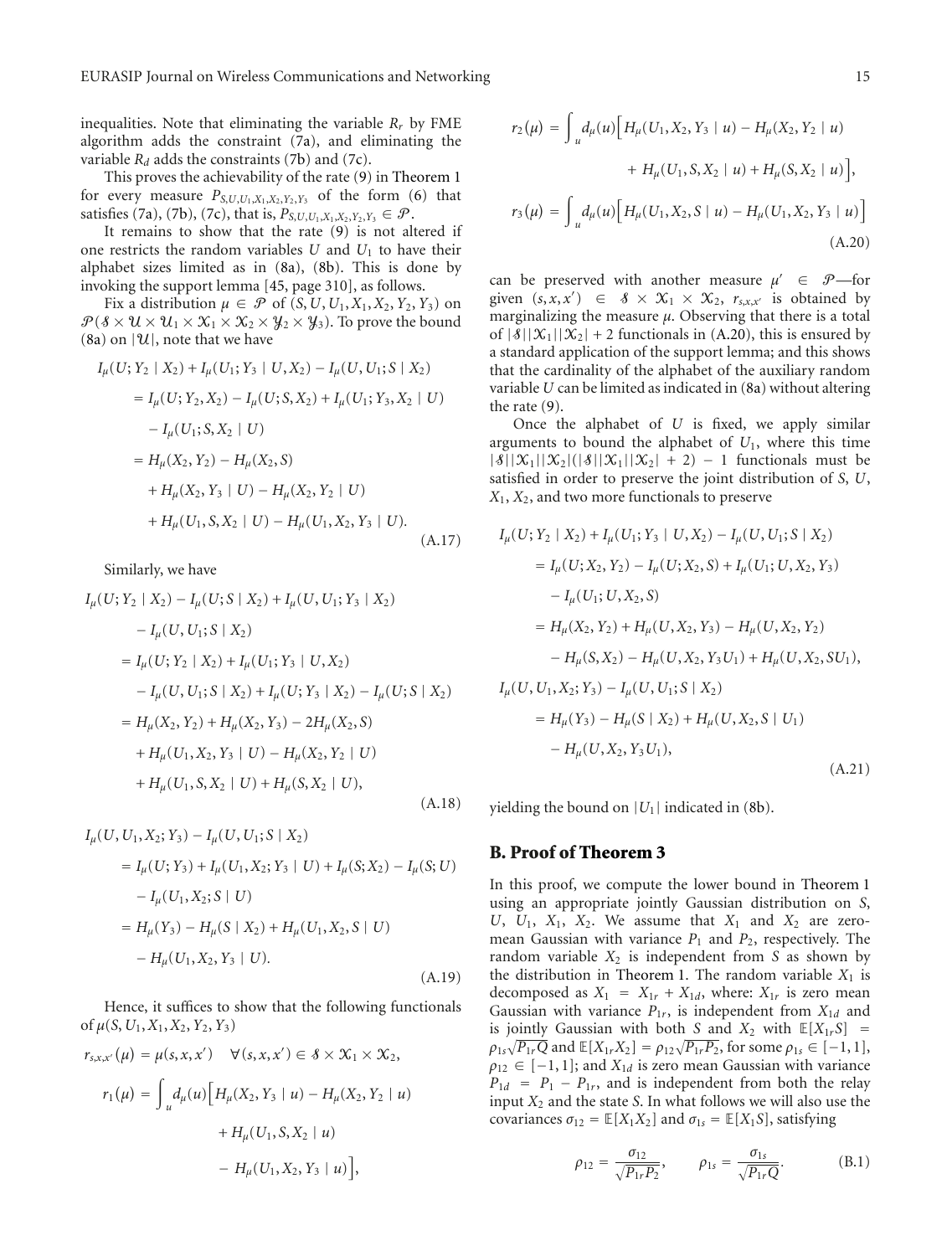As we outlined after Theorem 3, we consider

$$
U = X_{1r} + \alpha S,
$$
  
\n
$$
U_1 = X_{1d} + \frac{P_{1d}}{P_{1d} + N_3} (1 - \alpha) S,
$$
 (B.2)

where *α* denotes a scale parameter the range of which will be specified below.

(i) Let us first compute the first term of the minimization in (9). Consider the term [*I*(*U*;*Y*<sup>2</sup> | *X*2) − *I*(*U*; *S* | *X*2)]. To evaluate the conditional mutual information  $I(U; Y_2 | X_2)$ , let us denote by  $E[Y_2 | U, X_2]$  the optimal linear estimator of *Y*<sup>2</sup> given (*U*,*X*2) under minimum mean square error criterion. That is,  $\mathbb{E}[Y_2 | U, X_2]$  is given by

$$
\mathbb{E}[Y_2 | U, X_2] = \gamma_1 U + \gamma_2 X_2 \tag{B.3}
$$

with

$$
\gamma_1 = \frac{P_{1r} - (\sigma_{12}^2/P_2) + (\alpha + 1)\sigma_{1s} + \alpha Q}{P_{1r} - (\sigma_{12}^2/P_2) + 2\alpha\sigma_{1s} + \alpha^2 Q},
$$
\n
$$
\gamma_2 = (1 - \gamma_1) \frac{\sigma_{12}}{P_2}.
$$
\n(B.4)

For convenience let us define  $\Delta$  as the denominator of the expression of  $y_1$  (for notational convenience, we omit the dependency of  $\Delta$  on parameters  $\alpha$ ,  $\rho_{12}$  and  $\rho_{1s}$ ), that is,

$$
\Delta := P_{1r} - \frac{\sigma_{12}^2}{P_2} + 2\alpha \sigma_{1s} + \alpha^2 Q.
$$
 (B.5)

Then, we have

$$
I(U; Y_2 | X_2)
$$
  
=  $h(Y_2 | X_2) - h(Y_2 | U, X_2)$   

$$
\stackrel{(a)}{=} \frac{1}{2} \log \left( \mathbb{E}[Y_2^2] - \mathbb{E}[Y_2 \mathbb{E}[Y_2 | X_2]] \right)
$$
  

$$
- \frac{1}{2} \log \left( \mathbb{E}[Y_2^2] - \mathbb{E}[Y_2 \mathbb{E}[Y_2 | U, X_2]] \right)
$$
  

$$
\stackrel{(b)}{=} \frac{1}{2} \log \left( \frac{\mathbb{E}[Y_2^2] - (\sigma_{12}^2/P_2)}{\mathbb{E}[Y_2^2] - (\sigma_{12}^2/P_2) - \gamma_1^2 \Delta} \right)
$$
  

$$
\stackrel{(c)}{=} \frac{1}{2} \log \left( \frac{P_{1r} - (\sigma_{12}^2/P_2) + 2\sigma_{1s} + Q + N_2 + P_{1d}}{N_2 + P_{1d} + P_{1r}Q(1 - \rho_{12}^2 - \rho_{1s}^2)(1 - \alpha)^2/\Delta} \right)
$$
  

$$
= \frac{1}{2} \log \left( \frac{(P_{1r} - (\sigma_{12}^2/P_2) + 2\sigma_{1s} + Q + N_2 + P_{1d})\Delta}{(N_2 + P_{1d})\Delta + P_{1r}Q(1 - \rho_{12}^2 - \rho_{1s}^2)(1 - \alpha)^2} \right),
$$
  
(B.6)

where (*a*) follows since the vector  $(U, X_2, Y_2)$  is Gaussian; in (*b*) we used the fact that  $\mathbb{E}[Y_2 | X_2] = (\sigma_{12}/P_2 |)X_2$  and

$$
\mathbb{E}[Y_2 \mathbb{E}[Y_2 | U, X_2]]
$$
  
=  $\gamma_1 (P_{1r} + (\alpha + 1)\sigma_{1s} + \alpha Q) + (1 - \gamma_1) \frac{\sigma_{12}^2}{P_2}$  (B.7)  
=  $\frac{\sigma_{12}^2}{P_2} + \gamma_1^2 \Delta$ ,

and (*b*) follows by substituting  $\gamma_1$  using (B.4) and using straightforward algebra to obtain

$$
\mathbb{E}[Y_2^2] - \frac{\sigma_{12}^2}{P_2} - \gamma_1^2 \Delta
$$
  
=  $N_2 + P_{1d} + \frac{1}{\Delta} [(P_{1r}(1 - \rho_{12}^2) + 2\sigma_{1s} + Q)\Delta$   

$$
- (P_{1r}(1 - \rho_{12}^2) + (\alpha + 1)\sigma_{1s} + \alpha Q)^2]
$$
  
=  $N_2 + P_{1d} + \frac{P_{1r}Q}{\Delta} [(1 + \alpha^2)(1 - \rho_{12}^2) + 4\alpha \rho_{1s}^2 - (1 + \alpha)^2 \rho_{1s}^2 - 2\alpha (1 - \rho_{12}^2)]$   
=  $N_2 + P_{1d} + \frac{P_{1r}Q(1 - \rho_{12}^2 - \rho_{1s}^2)(1 - \alpha)^2}{\Delta}.$  (B.8)

Similarly, to evaluate the conditional mutual information  $I(U; S | X_2)$ , let  $E[S | U, X_2]$  be the optimal linear estimator of *S* given (*U*,*X*2) under minimum mean square error criterion, that is,

$$
\mathbb{E}[S \mid U, X_2] = \lambda_1 U + \lambda_2 X_2 \tag{B.9}
$$

with

,

$$
\lambda_1 = \frac{\sigma_{1s} + \alpha Q}{\Delta},
$$
\n
$$
\lambda_2 = -\frac{\sigma_{12}}{P_2} \frac{\sigma_{1s} + \alpha Q}{\Delta}.
$$
\n(B.10)

Then, we have

$$
I(U; S | X_2)
$$
  
=  $h(S | X_2) - h(S | U, X_2)$   
=  $h(S) - h(S | U, X_2)$   
=  $\frac{1}{2} \log \mathbb{E}[S^2] - \frac{1}{2} \log(\mathbb{E}[S^2] - \mathbb{E}[S\mathbb{E}[S | U, X_2]])$   
=  $\frac{1}{2} \log Q - \frac{1}{2} \log(Q - \lambda_1(\sigma_{1s} + \alpha Q))$   
=  $\frac{1}{2} \log Q - \frac{1}{2} \log(Q - \frac{(\sigma_{1s} + \alpha Q)^2}{\Delta})$   
=  $\frac{1}{2} \log(\frac{\Delta}{P_{1r}(1 - \rho_{12}^2 - \rho_{1s}^2)})$ . (B.11)

Subtracting (B.11) from (B.6) and substituting  $\xi := 1 - \rho_{12}^2$  –  $\rho_{1s}^2$  and  $\rho := \rho_{1s}$ , we obtain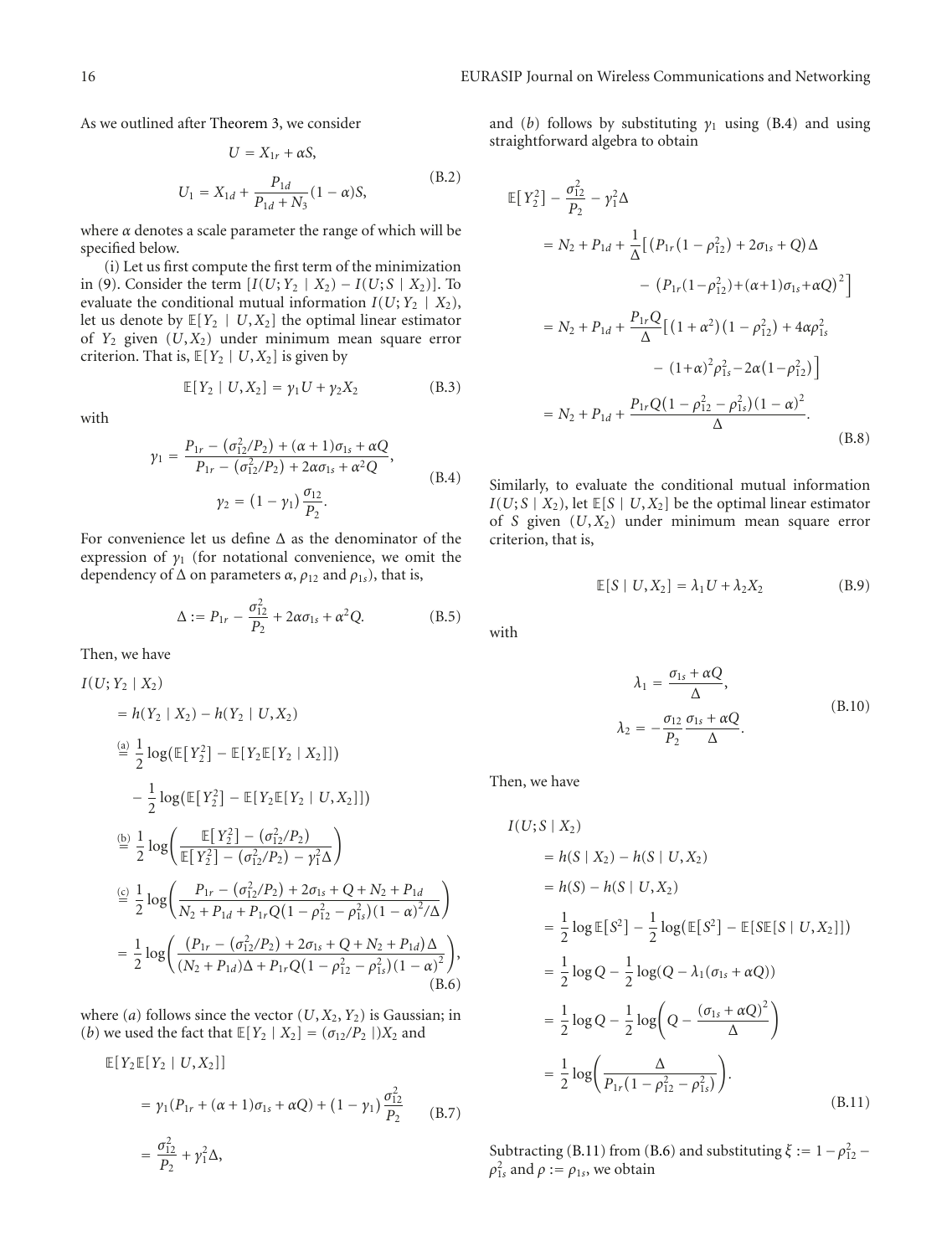For the computation of the first term of the minimization in (9), it remains to compute [*I*(*U*1;*Y*<sup>3</sup> | *U*,*X*2) − *I*(*U*1; *S* | *U*,*X*<sub>2</sub>)]. Noting that *Y*<sub>3</sub> = *X*<sub>1</sub>*d* + *U* + *X*<sub>2</sub> + (1−*α*)*S* + *Z*<sub>3</sub>, it can be easily shown that

$$
I(U_1; Y_3 | U, X_2) - I(U_1; S | U, X_2) = \frac{1}{2} \log \left( 1 + \frac{P_{1d}}{N_3} \right).
$$
\n(B.13)

(ii) Consider now the second term of the minimization in (9). This term can be written as the sum of the first term of the minimization in (9) plus  $[I(U; Y_3 | X_2) - I(U; S | X_2)].$ The term  $[I(U; Y_3 | X_2) - I(U; S | X_2)]$  can be computed in a very similar way to  $[I(U; Y_2 | X_2) - I(U; S | X_2)]$  above, by noting that

$$
I(U; Y_3 | X_2) - I(U; S | X_2) = I(U; Y_3 - X_2 | X_2) - I(U; S | X_2)
$$
\n(B.14)

and the two terms  $Y_3 - X_2 = X_1 + S + Z_2$  and  $Y_2$  differ only through the noise terms. That is,

$$
I(U; Y_3 | X_2) - I(U; S | X_2) = R_1(P_{1r}, Q, N_3 + P_{1d}, \xi, \rho, \alpha),
$$
\n(B.15)

which is readily obtained by substituting *N*<sup>2</sup> with *N*<sup>3</sup> on the RHS of (B.12).

(iii) Finally, we compute the third term of the minimization in  $(12)$ . Using  $(B.13)$ , we obtain

$$
I(U, U_1, X_2; Y_3) - I(U, U_1; S | X_2)
$$
  
=  $I(U, X_2; Y_3) - I(U; S | X_2) + \frac{1}{2} \log \left( 1 + \frac{P_{1d}}{N_3} \right)$ . (B.16)

The term  $I(U, X_2; Y_3) - I(U; S | X_2)$  on the RHS of (B.16) can be written as

$$
I(U, X_2; Y_3) - I(U; S | X_2)
$$
  
=  $I(X_2; Y_3) + I(U; Y_3 | X_2) - I(U; S | X_2)$  (B.17)  

$$
\stackrel{(d)}{=} I(X_2; Y_3) + R_1(P_{1r}, Q, N_3 + P_{1d}, \xi, \rho, \alpha),
$$

where (*d*) follows by using (B.15). The mutual information  $I(X_2; Y_3)$  in (B.17) can be computed as

$$
I(X_2; Y_3) = h(Y_3) - h(Y_3 | X_2)
$$
  
\n
$$
\stackrel{(e)}{=} \frac{1}{2} \log \mathbb{E}[Y_3^2] - \frac{1}{2} \log (\mathbb{E}[Y_3^2] - \mathbb{E}[Y_3 \mathbb{E}[Y_3 | X_2]])
$$
  
\n
$$
\stackrel{(f)}{=} \frac{1}{2} \log \mathbb{E}[Y_3^2] - \frac{1}{2} \log \left( P_1 + P_2 + 2\sigma_{12} + 2\sigma_{1s} + Q + N_3 - \frac{(\sigma_{12} + P_2)^2}{P_2} \right)
$$
  
\n
$$
= \frac{1}{2} \log \left( \frac{P_{1r} \xi + \left( \sqrt{1 - \xi - \rho^2} \sqrt{P_{1r}} + \sqrt{P_2} \right)^2 + (\rho \sqrt{P_{1r}} + \sqrt{Q})^2 + N_3 + P_{1d}}{P_{1r} \xi + (\rho \sqrt{P_{1r}} + \sqrt{Q})^2 + N_3 + P_{1d}} \right)
$$
  
\n
$$
= \frac{1}{2} \log \left( 1 + \frac{\left( \sqrt{1 - \xi - \rho^2} \sqrt{P_{1r}} + \sqrt{P_2} \right)^2}{P_{1r} \xi + (\rho \sqrt{P_{1r}} + \sqrt{Q})^2 + N_3 + P_{1d}} \right),
$$
  
\n(B.18)

and  $(e)$  follows since the vector  $(X_2, Y_3)$  is Gaussian, and in (*f*) we used the fact that  $\mathbb{E}[Y_3 | X_2] = (1 + \sigma_{12}/P_2)X_2$ .

Then, substituting  $I(X_2; Y_3)$  in (B.17) using (B.18), we obtain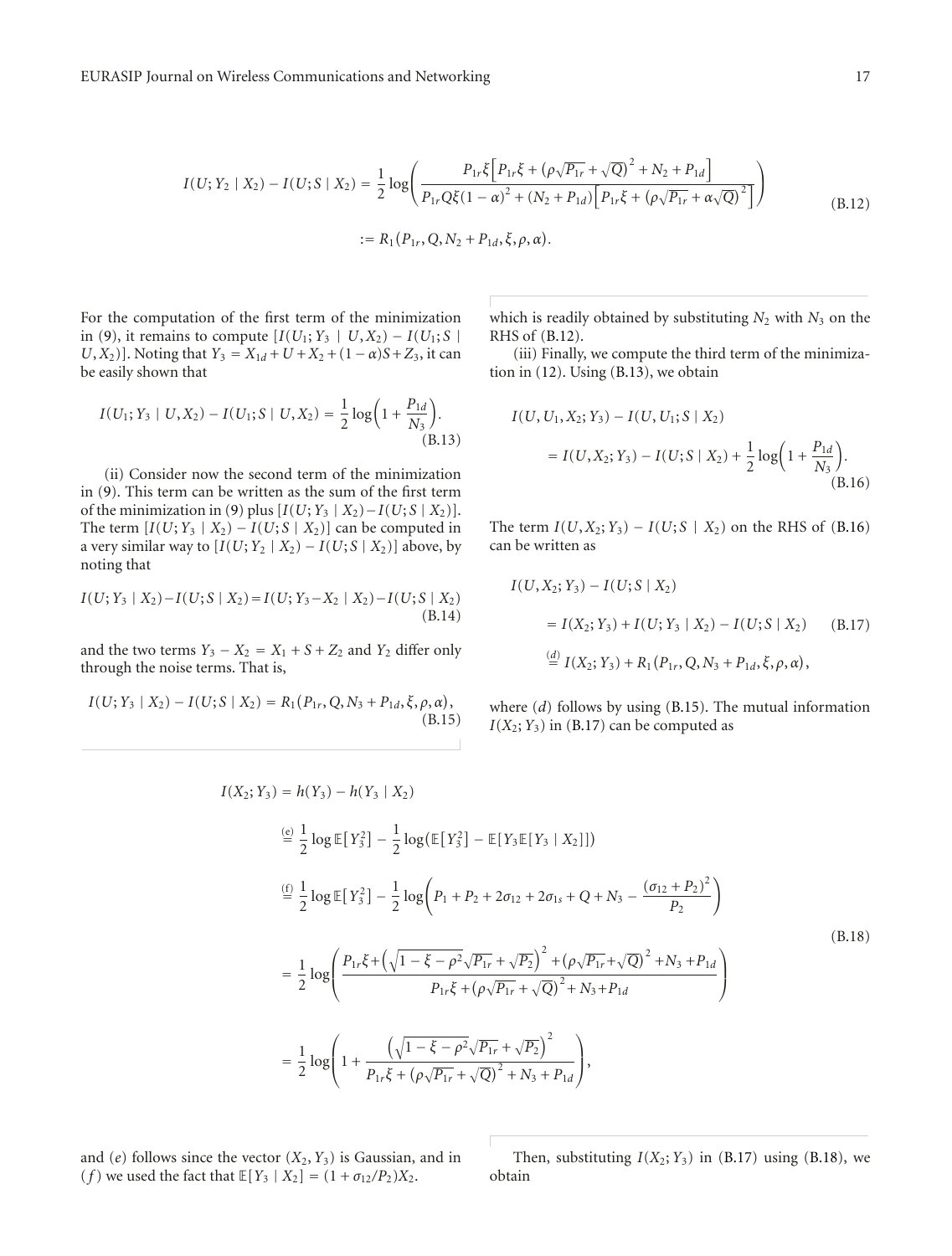$$
I(U, X_2; Y_3) - I(U; S | X_2) = \frac{1}{2} \log \left( \frac{P_{1r} \xi \left[ P_{1r} \xi + \left( \sqrt{1 - \xi - \rho^2} \sqrt{P_{1r}} + \sqrt{P_2} \right)^2 + \left( \rho \sqrt{P_{1r}} + \sqrt{Q} \right)^2 + N_3 + P_{1d} \right]}{P_{1r} Q \xi (1 - \alpha)^2 + (N_3 + P_{1d}) \left[ P_{1r} \xi + \left( \rho \sqrt{P_{1r}} + \alpha \sqrt{Q} \right)^2 \right]} \right)
$$
\n
$$
= R_2 (P_{1r}, P_2, Q, N_3 + P_{1d}, \xi, \rho, \alpha).
$$
\n(B.19)

Finally, we obtain the rate achievable with the considered jointly Gaussian distribution on  $(S, U, U_1, X_1, X_2)$  by maximizing the minimum among two terms: (a) the sum of the RHS of (B.12), the RHS of (B.13) and the minimum among zero and the RHS of (B.15); and (b) the sum of the RHSs of (B.13) and (B.19). For the choice of coding parameters for which the RHS of (B.15) has nonnegative values, we obtain the rate in (22). (Note that the minimization is in fact among three terms, but two of which can be replaced by one single term as in (a).) The maximization is over all values of  $\rho_{12} \in [-1, 1]$  and  $\rho_{1s} \in [-1, 1]$  such that the covariance matrix  $\Lambda_{S,X_1,X_2,Z_2,Z_3}$  of  $(S, X_1, X_2, Z_2, Z_3)$  has a nonnegative discriminant, that is, for *Q >* 0,

$$
\xi = 1 - \rho_{12}^2 - \rho_{1s}^2 \ge 0, \tag{B.20}
$$

and all values of  $\alpha$  such that  $R_1(P_{1r}, Q, N_2 + P_{1d}, \xi, \rho, \alpha)$  and  $R_1(P_{1r}, Q, N_3 + P_{1d}, \xi, \rho, \alpha)$  have nonnegative values. (Note that if the RHS of (B.15) has nonnegative values, so does the RHS of (B.19); this can be easily seen from (B.17).) Furthermore, investigating  $R_1(P_{1r}, Q, N_2 + P_{1d}, \xi, \rho, \alpha)$  and *R*<sub>2</sub>(*P*<sub>1*r*</sub>, *P*<sub>2</sub>, *Q*, *N*<sub>3</sub> + *P*<sub>1*d*</sub>, *ξ*, *ρ*, *α*) (with *ξ* = 1 − *ρ*<sup>2</sup><sub>12</sub> − *ρ*<sup>2</sup><sub>15</sub>), one can easily see that it suffices to consider  $\rho_{12} \in [0,1]$  and *ρ*<sub>1*s*</sub> ∈ [−1, 0]. Thus,  $\xi$  ∈ [0, 1] and  $\rho$  ∈ [− $\sqrt{1-\xi}$ , 0]. This concludes the proof of Theorem 3.

## **C. Proof of Theorem 5**

As we outlined after Theorem 5, we divide the total transmission time into two periods of duration  $\nu T$  and  $\nu T$ , respectively. Also we decompose the message *W* to be transmitted into two submessages  $W_a$  and  $W_d$ . During the period *νT*, the source transmits message *Wa* to both the relay and the destination and message *Wd* to only the relay. The relay decodes-and forwards both messages during this period. During the period *νT*, the source transmits message *Wa* to both the relay and the destination and message *Wd* to only the destination. The relay decodes-and forwards only message *Wa* during this period. The relay operates in a fullduplex mode during both transmission periods.

Fix nonnegative  $P_{1a}$ ,  $P_{1d}$ ,  $P_{2a}$ ,  $P_{2d}$  such that  $P_{1a} + P_{1d} \leq P_1$ and  $P_{2a}+P_{2d} \le P_2$ ;  $\rho_{12} \in [-1,1], \rho_{1s} \in [-1,1]$  and  $\nu \in [0,1]$ . Let  $R_a^{(1)}$  and  $R_a^{(2)}$  denote the rates at which message  $W_a$  is transmitted to the destination during the period *νT* and the period  $\overline{\nu}T$ , respectively. Similarly, let  $R_d^{(1)}$  and  $R_d^{(2)}$  denote the rates at which message  $W_d$  is transmitted to the destination during these periods. The total rate during the period *νT* is  $T_1 = R_a^{(1)} + R_d^{(1)}$ , and the total rate during the period  $\bar{\nu}T$  is  $T_2 = R_a^{(2)} + R_d^{(2)}$ .

We assume that the channel states  $S_2^{(1)}$  and  $S_3^{(1)}$  during the period  $vT$ , and the channel states  $S_2^{(2)}$  and  $S_3^{(2)}$  during the period *νT*, are zero-mean Gaussian with variance *Q*. Also, we let  $S_a^{(k)} = (S_2^{(k)} + S_3^{(k)})/2$  and  $S_d^{(k)} = (S_2^{(k)} - S_3^{(k)})/2$ ,  $k = 1, 2$ .

The encoding and transmission scheme during the two periods is as follows.

(1) Period *νT*. During this period the source sends a superposition of two Gaussian signals,  $X_{1,i}^{(1)} = X_{1a,i}^{(1)} + X_{1d,i}^{(1)}$ . The signal  $X_{1a,i}^{(1)}$  carries message  $W_a$  and is obtained via a GDPC considering  $(S_a^{(1)})^n$  as noncausal CSI. For this GDPC, we use the following auxiliary random variable to generate the auxiliary codewords  $U_{1a,i}^{(1)}$ ,

$$
U_{1a}^{(1)} = X_{1a}^{(1)} + \alpha_a S_a^{(1)}, \tag{C.1}
$$

where  $X_{1a}^{(1)} \sim \mathcal{N}(0, P_{1a})$  is jointly Gaussian with  $S_a^{(1)}$ , with  $\mathbb{E}[X_{1a}^{(1)}S_a^{(1)}] = (\rho_{1s}/\sqrt{2})\sqrt{P_{1a}Q}$ , and is independent from  $S_d^{(1)}$ ; and  $\alpha_a$  is the GDPC scale parameter. Thus, using this GDPC,  $X^{(1)}_{1a,i}$  is obtained as

$$
X_{1a,i}^{(1)} = U_{1a,i}^{(1)} - \alpha_a S_{a,i}^{(1)}, \tag{C.2}
$$

where  $U_{1a,i}^{(1)}$  is independently drawn with  $U_{1a}^{(1)}$ .

The signal  $X_{1d,i}^{(1)}$  carries message  $W_d$  and is obtained via a standard DPC considering  $[(1 - \alpha_a)(S_a^{(1)})^n + (S_d^{(1)})^n]$ as noncausal CSI. For this standard DPC, we use the following auxiliary random variable to generate the auxiliary codewords  $U_{1d,i}^{(1)}$ ,

$$
U_{1d}^{(1)} = X_{1d}^{(1)} + \frac{P_{1d}}{P_{1d} + N_2} \Big[ (1 - \alpha_a) S_a^{(1)} + S_d^{(1)} \Big], \qquad (C.3)
$$

where  $X_{1d}^{(1)} \sim \mathcal{N}(0, P_{1d})$  is independent from  $X_{1a}^{(1)}$ ,  $S_a^{(1)}$  and  $S_d^{(1)}$ . Thus, using this DPC,  $X_{1d,i}^{(1)}$  is obtained as

$$
X_{1d,i}^{(1)} = U_{1d,i}^{(1)} - \frac{P_{1d}}{P_{1d} + N_2} \Big[ (1 - \alpha_a) S_{a,i}^{(1)} + S_{d,i}^{(1)} \Big], \qquad (C.4)
$$

where  $U_{1d,i}^{(1)}$  is independently drawn with  $U_{1d}^{(1)}$ .

Suppose that the relay decodes correctly messages *Wa* and *Wd* (this will be justified below), then the relay sends a superposition of two Gaussian signals,  $X_{2,i}^{(1)} = X_{2a,i}^{(1)} + X_{2d,i}^{(1)}$ where  $X_{2a,i}^{(1)}$  carries message  $W_a$  and is independently drawn with  $X_{2a}^{(1)} \sim \mathcal{N}(0, P_{2a})$ , and  $X_{2d,i}^{(1)}$  carries message  $W_d$  and is independently drawn with  $X_{2d}^{(1)} \sim \mathcal{N}(0, P_{2d})$ . Here  $X_{2a}^{(1)}$ and  $X_{2d}^{(1)}$  are mutually independent and are independent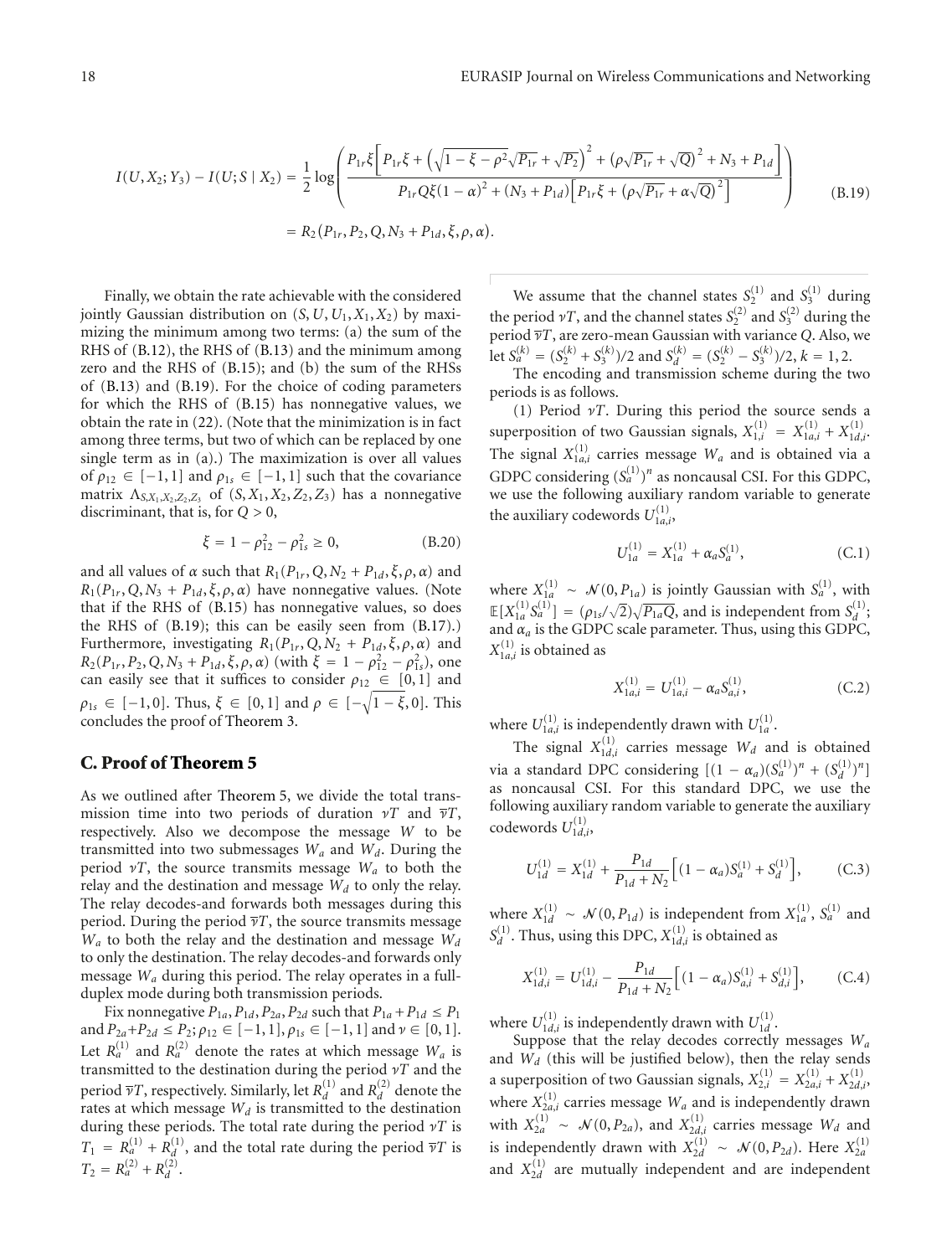from both  $S_a^{(1)}$  and  $S_d^{(1)}$ . Furthermore,  $X_{2a}^{(1)}$  is independent from  $X_{1d}^{(1)}$  and is correlated with  $X_{1a}^{(1)}$  with  $\mathbb{E}[X_{1a}^{(1)}X_{2a}^{(1)}] =$  $\rho_{12}\sqrt{P_{1a}P_{2a}}$ ; and  $X_{2d}^{(1)}$  is independent from both  $X_{1a}^{(1)}$  and  $X_{1d}^{(1)}$ .

(2) Period *νT*. During this period, the source sends a superposition of two Gaussian signals,  $X_{1,i}^{(2)} = X_{1a,i}^{(2)} + X_{1d,i}^{(2)}$ where signals  $X_{1a,i}^{(2)}$  and  $X_{1d,i}^{(2)}$  are generated in a very similar way to those during the period *νT*, except that now signal  $X^{(2)}_{1d,i}$  is obtained as

$$
X_{1d,i}^{(2)} = U_{1d,i}^{(2)} - \frac{P_{1d}}{P_{1d} + N_3} \Big[ (1 - \alpha_a) S_{a,i}^{(2)} - S_{d,i}^{(2)} \Big]. \tag{C.5}
$$

The relay sends only a Gaussian signal  $X_{2a,i}^{(2)}$  that carries message  $W_a$ , where  $X_{2a,i}^{(2)}$  is independently drawn with  $X_{2a}^{(2)} \sim$  $N(0, P_2)$ .

*Decoding.* Decoding at the relay during the period *νT* and decoding at the destination during both transmission periods exploit successive cancellation. The details of the computation of some of the mutual information terms in this section are very similar to those in the proof of Theorem 3 in Appendix B, and hence we omit them for brevity. Also, since all the random variables are i.i.d., we sometimes omit the time index. Furthermore, we use the functions defined in Definition 2 and the substitutions: *ξ* := 1−*ρ*<sup>2</sup><sub>12</sub> − *ρ*<sup>2</sup><sub>1s</sub>, *ρ* := *ρ*<sub>1s</sub>,  $\widetilde{N}_2 := N_2 + P_{1d} + Q/2$  and  $\widetilde{N}_3 := N_3 + P_{1d} + Q/2$ .

(1) Period *νT*. The relay receives

$$
Y_2^{(1)} = X_{1a}^{(1)} + S_a^{(1)} + \left[ X_{1d}^{(1)} + S_d^{(1)} + Z_2 \right].
$$
 (C.6)

The relay first decodes the codeword  $U_{1a}^{(1)}$  *fully*, that is, not only the bin index but also the correct sequence in the bin. In doing so, the decoder at the relay treats  $[X_{1d}^{(1)} + S_d^{(1)}]$  as part of the noise. Note that the noise  $[X_{1d}^{(1)} + S_d^{(1)} + Z_2]$  is Gaussian with variance  $\widetilde{N}_2$  and is independent from the inputs  $X_{1a}^{(1)}$ ,  $X_{2a}^{(1)}$  and the CSI  $S_a^{(1)}$ . The decoding in this step is reliable if

$$
0 < I\left(U_{1a}^{(1)}; Y_2^{(1)} X_{2a}^{(1)}\right) - I\left(U_{1a}^{(1)}; S_a^{(1)} X_{2a}^{(1)}\right),\tag{C.7}
$$

$$
R_a^{(1)} \le \nu \Big[ I\Big(U_{1a}^{(1)}; Y_2^{(1)} | X_{2a}^{(1)}\Big) - I\Big(U_{1a}^{(1)}; S_a^{(1)} | X_{2a}^{(1)}\Big) \Big] = \nu R_1 \Big(P_{1a}, Q/2, \tilde{N}_2, \xi, \rho, \alpha_a \Big).
$$
 (C.8)

The relay then subtracts out the decoded  $U_{1a}^{(1)}$  from  $Y_2^{(1)}$  to obtain

$$
\widetilde{Y}_{2}^{(1)} = X_{1d}^{(1)} + \left( (1 - \alpha_a) S_a^{(1)} + S_d^{(1)} \right) + Z_2, \tag{C.9}
$$

from which it can also decode message *Wd* reliably as long as

$$
R_d^{(1)} \le \nu \Big[ I\Big(U_{1d}^{(1)}; Y_2^{(1)} | U_{1a}^{(1)}, X_{2a}^{(1)}\Big) - I\Big(U_{1d}^{(1)}; S_a^{(1)}, S_d^{(1)} | U_{1a}^{(1)}, X_{2a}^{(1)}\Big) \Big] - \frac{\nu}{2} \log \Big(1 + \frac{P_{1d}}{N_2}\Big).
$$
 (C.10)

The destination first decodes the codeword  $U_{1a}^{(1)}$  fully from

$$
Y_3^{(1)} = X_{1a}^{(1)} + X_{2a}^{(1)} + S_a^{(1)} + \left[ X_{1d}^{(1)} + X_{2d}^{(1)} - S_d^{(1)} + Z_3 \right].
$$
 (C.11)

In doing so, the decoder at the destination treats  $[X_{1d}^{(1)}]$  +  $X_{2d}^{(1)} - S_d^{(1)}$ ] as part of the noise. Note that the noise  $[X_{1d}^{(1)} + S_d^{(2)}]$  $X_{2d}^{(1)} - S_d^{(1)} + Z_3$  is Gaussian with variance  $\widetilde{N}_3 + P_{2d}$ , and is independent from the inputs  $X_{1a}^{(1)}$ ,  $X_{2a}^{(1)}$  and the CSI  $S_a^{(1)}$ . The decoding in this step is reliable if

$$
R_a^{(1)} \le \nu \Big[ I\Big(U_{1a}^{(1)}, X_{2a}^{(1)}; Y_3^{(1)}\Big) - I\Big(U_{1a}^{(1)}; S_a^{(1)} | X_{2a}^{(1)}\Big)\Big] = \nu R_2 \Big(P_{1a}, P_{2a}, \frac{Q}{2}, \tilde{N}_3 + P_{2d}, \xi, \rho, \alpha_a\Big), 0 < I\Big(U_{1a}^{(1)}; Y_3^{(1)} | X_{2a}^{(1)}\Big) - I\Big(U_{1a}^{(1)}; S_a^{(1)} | X_{2a}^{(1)}\Big) = R_1 \Big(P_{1a}, Q/2, \tilde{N}_3 + P_{2d}, \xi, \rho, \alpha_a\Big).
$$
 (C.13)

The destination then subtracts out the decoded  $U_{1a}^{(1)}$  as well as  $X_{2a}^{(1)}$  from  $Y_3^{(1)}$ , and it decodes message  $W_d$  from the residual

$$
\widetilde{Y}_3^{(1)} = X_{2d}^{(1)} + \left[ X_{1d}^{(1)} + (1 - \alpha_a) S_a^{(1)} - S_d^{(1)} + Z_3 \right].
$$
 (C.14)

In doing so, the decoder at destination treats  $[X_{1d}^{(1)} + (1 \alpha_a$ ) $S_a^{(1)} - S_d^{(1)}$ ] as part of the noise. The decoding in this step is reliable if

$$
R_d^{(1)} \le \nu I\left(X_{2d}^{(1)}; Y_3^{(1)} \mid U_{1a}^{(1)}, X_{2a}^{(1)}\right). \tag{C.15}
$$

Through straightforward algebra, which is omitted here for brevity, it can be shown that (C.23) gives

$$
R_d^{(1)} \le \frac{\nu}{2} \log \left( 1 + \frac{P_{2d}}{N_3 + P_{1d} + (Q/2)\varsigma(P_{1a}, Q/2, \xi, \rho, \alpha_a)} \right),\tag{C.16}
$$

where  $\varsigma(\cdot)$  is defined as in Definition 2.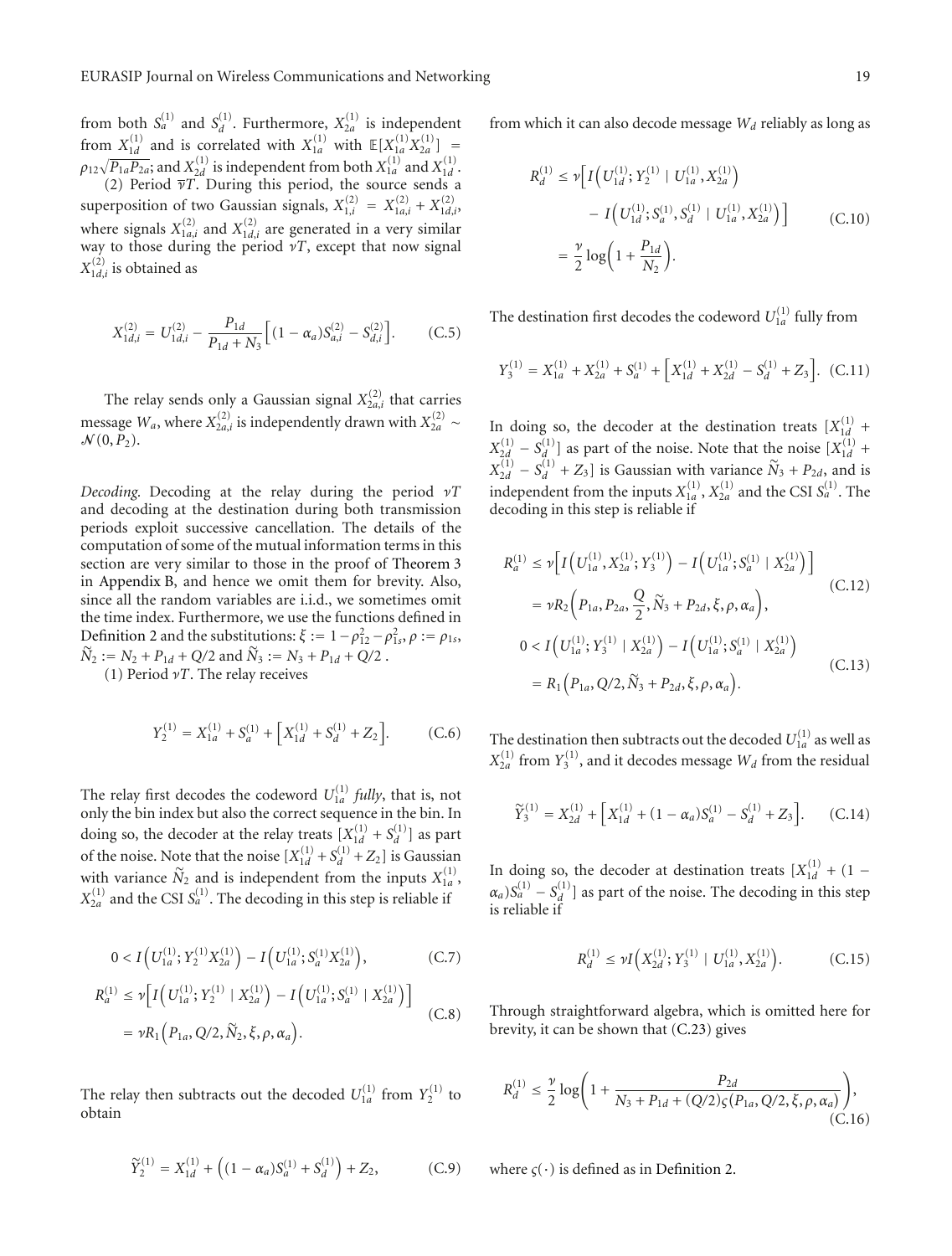*Summary 1.* From the above we get that, under the conditions (C.7), (C.13), the rate delivered to the destination during this period is given by

$$
T_1 = R_a^{(1)} + R_d^{(1)}
$$
  
\n
$$
\leq \nu \min \left\{ R_1 \left( P_{1a}, \frac{Q}{2}, \tilde{N}_2, \xi, \rho, \alpha_a \right), \right\}
$$
  
\n
$$
R_2 \left( P_{1a}, P_{2a}, \frac{Q}{2}, \tilde{N}_3 + P_{2d}, \xi, \rho, \alpha_a \right) \right\}
$$
  
\n
$$
+ \nu \min \left\{ \frac{1}{2} \log \left( 1 + \frac{P_{1d}}{N_2} \right), \right\}
$$
  
\n
$$
- \frac{1}{2} \log \left( 1 + \frac{P_{2d}}{N_3 + P_{1d} + (Q/2) \varsigma (P_{1a}, Q/2, \xi, \rho, \alpha_a)} \right) \right\}.
$$
  
\n(C.17)

(2) Period *νT*. During this period, the relay decodes only message *Wa* from

$$
Y_2^{(2)} = X_{1a}^{(2)} + S_a^{(2)} + \left[ X_{1d}^{(2)} + S_d^{(2)} + Z_2 \right].
$$
 (C.18)

In doing so, the decoder at the relay treats  $[X_{1d}^{(2)} + S_d^{(2)}]$  as part of the noise. Again, this can be done reliably as long as

$$
R_a^{(2)} \le \overline{\nu} \Big[ I\Big(U_{1a}^{(2)}; Y_2^{(2)} | X_{2a}^{(2)}\Big) - I\Big(U_{1a}^{(2)}; S_a^{(2)} | X_{2a}^{(2)}\Big) \Big] = \overline{\nu} R_1 \Big(P_{1a}, \frac{Q}{2}, \widetilde{N}_2, \xi, \rho, \alpha_a \Big).
$$
 (C.19)

Decoding at the destination also is similar to that during the period *νT*. The destination first decodes *U*(1) <sup>1</sup>*<sup>a</sup>* fully from

$$
Y_3^{(2)} = X_{1a}^{(2)} + X_{2a}^{(2)} + S_a^{(2)} + \left[ X_{1d}^{(2)} - S_d^{(2)} + Z_3 \right].
$$
 (C.20)

For the decoding of  $U_{1a}^{(2)}$ , the decoder at the destination decodes both the bin index and also the correct sequence in the bin. In doing so, it observes a total noise of variance *N*3. The decoding in this step is reliable if

$$
R_a^{(2)} \le \overline{\nu} \Big[ I\Big(U_{1a}^{(2)}, X_{2a}^{(2)}; Y_3^{(2)}\Big) - I\Big(U_{1a}^{(2)}; S_a^{(2)} | X_{2a}^{(2)}\Big) \Big]
$$
  
\n
$$
= \overline{\nu} R_2 \Big(P_{1a}, P_{2}, \frac{Q}{2}, \tilde{N}_3, \xi, \rho, \alpha_a \Big)
$$
  
\n
$$
0 < I\Big(U_{1a}^{(2)}; Y_3^{(2)} | X_{2a}^{(2)}\Big) - I\Big(U_{1a}^{(2)}; S_a^{(2)} | X_{2a}^{(2)}\Big)
$$
  
\n
$$
= R_1 \Big(P_{1a}, \frac{Q}{2}, \tilde{N}_3, \xi, \rho, \alpha_a \Big).
$$
 (C.21)

The destination then subtracts out the decoded  $U_{1a}^{(2)}$  and  $X_{2a}^{(2)}$ from  $Y_3^{(2)}$  and it decodes message  $W_d$  from the residual

$$
\widetilde{Y}_3^{(2)} = X_{1d}^{(2)} + \left[ (1 - \alpha_a) S_a^{(2)} - S_d^{(2)} \right] + Z_3.
$$
 (C.22)

The decoding in this step is reliable if

$$
R_d^{(2)} \le \overline{\nu} \Big[ I\Big(U_{1d}^{(2)}; Y_3^{(2)} | U_{1a}^{(2)}, X_{2a}^{(2)}\Big) - I\Big(U_{1d}^{(2)}; S_a^{(2)}, S_d^{(2)} | U_{1a}^{(2)}, X_{2a}^{(2)}\Big) \Big] - \frac{\overline{\nu}}{2} \log \Big(1 + \frac{P_{1d}}{N_3}\Big).
$$
 (C.23)

*Summary 2.* From the above we get that, under the condition (C.22), the rate delivered to the destination during this period is

$$
T_2 = R_a^{(2)} + R_d^{(2)}
$$
  
\n
$$
\leq \overline{\nu} \min \left\{ R_1 \left( P_{1a}, \frac{Q}{2}, \widetilde{N}_2, \xi, \rho, \alpha \right), \right\}
$$
  
\n
$$
R_2 \left( P_{1a}, P_2, \frac{Q}{2}, \widetilde{N}_3, \xi, \rho, \alpha_a \right) \right\} + \frac{\overline{\nu}}{2} \log \left( 1 + \frac{P_{1d}}{N_3} \right). \tag{C.24}
$$

Let us choose the GDPC scale parameter  $\alpha_a$  such that the inequalities (C.7), (C.13) and (C.22) are satisfied, that is,  $\alpha_a \in \mathcal{B}_3(\xi, \rho)$ . Then, for fixed  $\nu \in [0, 1]$ , and fixed  $(P_{1a}, P_{1d}, P_{2a}, P_{2d})$  and  $(\xi, \rho, \alpha_a)$  chosen as specified above, we obtain the rate delivered to the destination during the total transmission time by adding the rates  $T_1$  and  $T_2$ .

Finally, we obtain the rate on the RHS of (29) by maximizing  $T_1 + T_2$ , over all values of  $\nu \in [0, 1]$ ;  $P_{1a}$ ,  $P_{1d}$ ,  $P_{2a}$ ,  $P_{2d}$  such that  $P_{1a} + P_{1d} \leq P_1$  and  $P_{2a} + P_{2d} \leq$ *P*<sub>2</sub>;  $\rho_{12}$  ∈ [−1, 1],  $\rho_{1s}$  ∈ [−1, 1],  $\alpha_a$  ∈  $\mathcal{B}_3(\xi, \rho)$  such that the covariance matrices of  $(S_a^{(1)}, S_a^{(1)}, X_1^{(1)}, X_2^{(1)}, Z_2, Z_3)$  and  $(S_a^{(2)}, S_d^{(2)}, X_1^{(2)}, X_2^{(2)}, Z_2, Z_3)$  have nonnegative discriminants, that is, for  $Q > 0$ ,  $\xi = 1 - \rho_{12}^2 - \rho_{1s}^2 \ge 0$ . Furthermore, investigating  $T_1$  and  $T_2$ , one can easily see that it suffices to consider  $\rho_{12} \in [0, 1]$  and  $\rho_{1s} \in [-1, 0]$ . Thus,  $\xi \in [0, 1]$  and  $\rho \in [-\sqrt{1-\xi},0]$ . This concludes the proof of Theorem 5.

## **Acknowledgment**

The authors thank the EU framework programs COOPCOM and NEWCOM++, the Walloon region framework program NANOTIC-COSMOS and the Concerted Action SCOOP for funding.

## **References**

- [1] C. E. Shannon, "Channels with side information at the transmitter," *IBM Journal of Research and Development*, vol. 2, pp. 289–293, 1958.
- [2] S. I. Gel'fand and M. S. Pinsker, "Coding for channel with random parameters," *Problems of Control and Information Theory*, vol. 9, no. 1, pp. 19–31, 1980.
- [3] C. D. Heegard and A. El Gamal, "On the capacity of computer memory with defects," *IEEE Transactions on Information Theory*, vol. 29, no. 5, pp. 731–739, 1983.
- [4] M. H. M. Costa, "Writing on dirty paper," *IEEE Transactions on Information Theory*, vol. 29, no. 3, pp. 439–441, 1983.
- [5] G. Keshet, Y. Steinberg, and N. Merhav, "Channel coding in the presence of side information: subject review," *Foundations and Trends in Communications and Information Theory*, 2008.
- [6] S. I. Gel'fand and M. S. Pinsker, "On Gaussian channel with random parameters," in *Proceedings of the IEEE International Symposium on Information Theory*, Tashkent, Uzbekistan, 1984.
- [7] Y. Steinberg, "Coding for the degraded broadcast channel with random parameters, with causal and noncausal side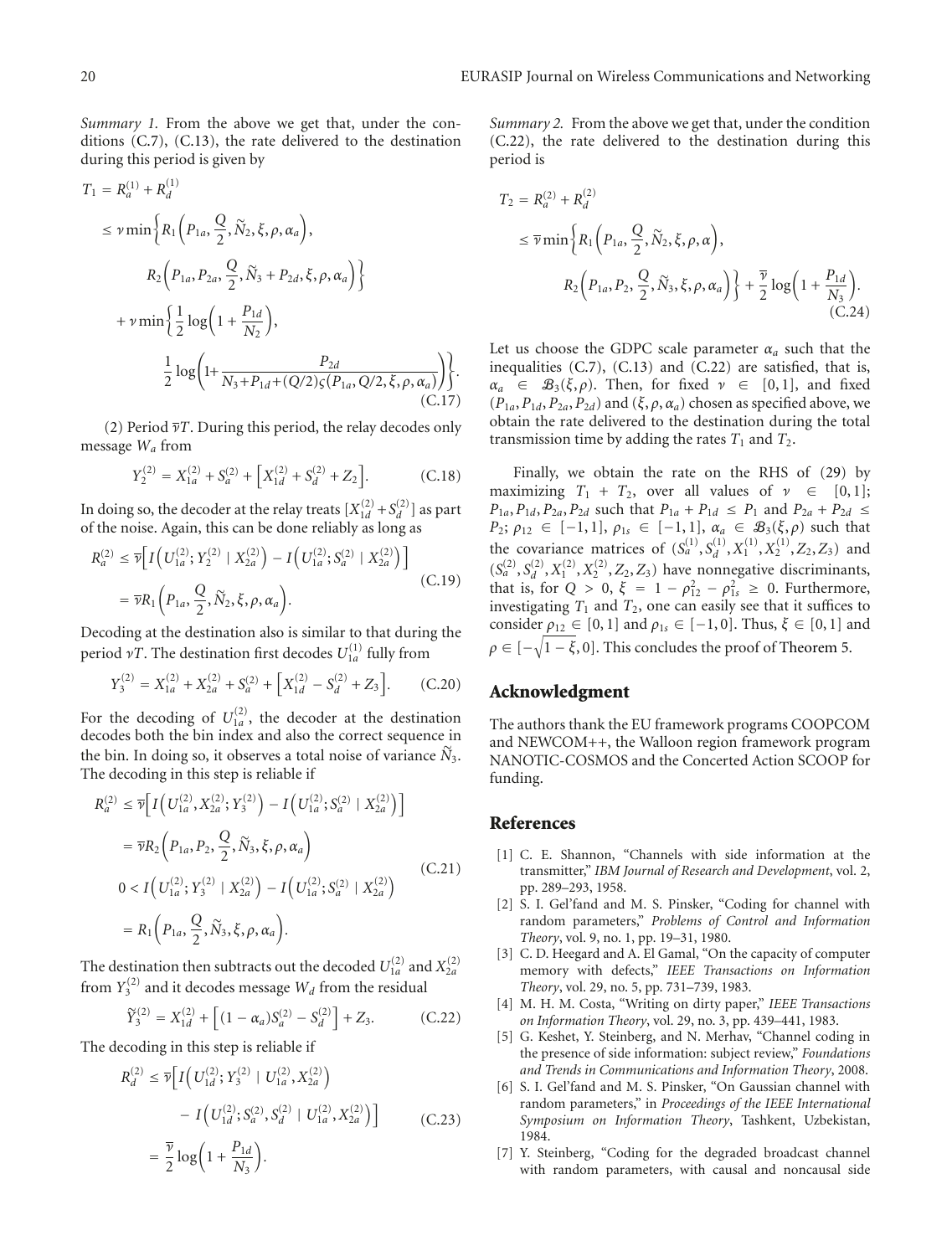information," *IEEE Transactions on Information Theory*, vol. 51, no. 8, pp. 2867–2877, 2005.

- [8] Y. Cemal and Y. Steinberg, "The multiple-access channel with partial state information at the encoders," *IEEE Transactions on Information Theory*, vol. 51, no. 11, pp. 3992–4003, 2005.
- [9] Y.-H. Kim, A. Sutivong, and S. Sigurjonsson, "Multiple user writing on dirty paper," in *Proceedings of the IEEE International Symposium on Information Theory*, p. 534, Chicago, Ill, USA, June 2004.
- [10] A. Zaidi and L. Vandendorpe, "Rate regions for the partiallycooperative relay broadcast channel with non-causal side information," in *Proceedings of the IEEE International Symposium on Information Theory*, pp. 1246–1250, Nice, France, June 2007.
- [11] S. Kotagiri and J. N. Laneman, "Achievable rates for multiple access channels with state information known at one encoder," in *Proceedings of the Allerton Conference on Communications, Control and Computing*, Monticello, Ill, USA, 2004.
- [12] S. Kotagiri and J. N. Laneman, "Multiaccess channels with state known to one encoder: a case of degraded message sets," in *Proceedings of the IEEE International Symposium on Information Theory*, pp. 1566–1570, Nice, France, June 2007.
- [13] S. P. Kotagiri and J. N. Laneman, "Multiaccess channels with state known to some encoders and independent messages," *EURASIP Journal on Wireless Communications and Networking*, vol. 2008, Article ID 450680, 14 pages, 2008.
- [14] A. Somekh-Baruch, S. Shamai (Shitz), and S. Verdù, "Cooperative encoding with asymmetric state information at the transmitters," in *Proceedings of the Allerton Conference on Communications, Control and Computing*, Monticello, Ill, USA, September 2006.
- [15] A. Somekh-Baruch, S. Shamai (Shitz), and S. Verdù, "Cooperative multiple access encoding with states available at one transmitter," in *Proceedings of the IEEE International Symposium on Information Theory*, pp. 1556–1560, Nice, France, June 2007.
- [16] A. Somekh-Baruch, S. Shamai (Shitz), and S. Verdù, "Cooperative multiple-access encoding with states available at one transmitter," *IEEE Transactions on Information Theory*, vol. 54, no. 10, pp. 4448–4469, 2008.
- [17] A. Zaidi, S. Kotagiri, J. N. Laneman, and L. Vandendorpe, "Multiaccess channels with state known to one encoder: another case of degraded message sets," in *Proceedings of the IEEE International Symposium on Information Theory*, pp. 2376–2380, Seoul, Korea, June-July 2009.
- [18] A. Zaidi, S. Kotagiri, J. N. Laneman, and L. Vandendorpe, "Cooperative relaying with state available at the relay," in *Proceedings of the IEEE Information Theory Workshop*, pp. 139– 143, Porto, Portugal, May 2008.
- [19] A. Zaidi, S. Kotagiri, J. N. Laneman, and L. Vandendorpe, "Cooperative relaying with state available non-causally at the relay," submitted to *IEEE Transactions on Information Theory*.
- [20] P. Moulin and J. A. O'Sullivan, "Information-theoretic analysis of information hiding," *IEEE Transactions on Information Theory*, vol. 49, no. 3, pp. 563–593, 2003.
- [21] A. S. Cohen and A. Lapidoth, "The Gaussian watermarking game," *IEEE Transactions on Information Theory*, vol. 48, no. 6, pp. 1639–1667, 2002.
- [22] A. Zaidi, P. Piantanida, and P. Duhamel, "Broadcast- and MAC-aware coding strategies for multiple user information embedding," *IEEE Transactions on Signal Processing*, vol. 55, no. 6, pp. 2974–2992, 2007.
- [23] A. Zaidi and L. Vandendorpe, "Coding schemes for relayassisted information embedding," *IEEE Transactions on Information Forensics and Security*, vol. 4, no. 1, pp. 70–85, 2009.
- [24] N. Merhav, "On random coding error exponents of watermarking systems," *IEEE Transactions on Information Theory*, vol. 46, no. 2, pp. 420–430, 2000.
- [25] N. Devroye, P. Mitran, and V. Tarokh, "Achievable rates in cognitive radio channels," *IEEE Transactions on Information Theory*, vol. 52, no. 5, pp. 1813–1827, 2006.
- [26] N. Devroye, P. Mitran, and V. Tarokh, "Limits on communications in a cognitive radio channel," *IEEE Communications Magazine*, vol. 44, no. 6, pp. 44–49, 2006.
- [27] A. Jovičić and P. Viswanath, "Cognitive radio: an informationtheoretic perspective," in *Proceedings of the IEEE International Symposium on Information Theory*, pp. 2413–2417, July 2006.
- [28] I. Marić, A. Goldsmith, G. Kramer, and S. Shamai (Shitz), "On the capacity of interference channels with one cooperating transmitter," *European Transactions on Telecommunications*, vol. 19, no. 4, pp. 405–420, 2008.
- [29] A. Somekh-Baruch, S. Shamai (Shitz), and S. Verdù, "Cognitive interference channels with state information," in *Proceedings of the IEEE International Symposium on Information Theory*, pp. 1353–1357, Toronto, Canada, July 2008.
- [30] O. Sahin and E. Erkip, "Achievable rates for the Gaussian interference relay channel," in *Proceedings of the IEEE Global Telecommunications Conference (GLOBECOM '07)*, pp. 1627– 1631, 2007.
- [31] R. Dabora, I. Marić, and A. Goldsmith, "Relay strategies in multiuser networks," in *Proceedings of the IEEE Global Telecommunications Conference (GLOBECOM '08)*, pp. 1–5, New Orleans, La, USA, December 2008.
- [32] S. Sridharan, S. Vishwanath, S. A. Jafar, and S. Shamai (Shitz), "On the capacity of cognitive relay assisted Gaussian interference channel," in *Proceedings of the IEEE International Symposium on Information Theory*, pp. 549–553, Toronto, Canada, July 2008.
- [33] A. B. Carleial, "Multiple-access channels with different generalized feedback signals," *IEEE Transactions on Information Theory*, vol. 28, no. 6, pp. 841–850, 1982.
- [34] T. M. Cover and A. El Gamal, "Capacity theorems for the relay channel," *IEEE Transactions on Information Theory*, vol. 25, no. 5, pp. 572–584, 1979.
- [35] A. El Gamal and M. Aref, "The capacity of the semideterministic relay channel," *IEEE Transactions on Information Theory*, vol. 28, p. 536, 1982.
- [36] A. Khisti, U. Erez, A. Lapidoth, and G. W. Wornell, "Carbon copying onto dirty paper," *IEEE Transactions on Information Theory*, vol. 53, no. 5, pp. 1814–1827, 2007.
- [37] A. Høst-Madsen and J. Zhang, "Capacity bounds and power allocation for wireless relay channels," *IEEE Transactions on Information Theory*, vol. 51, no. 6, pp. 2020–2040, 2005.
- [38] B. Schein and R. Gallager, "The Gaussian parallel relay network," in *Proceedings of the IEEE International Symposium on Information Theory*, p. 22, Sorrento, Italy, June 2000.
- [39] M. Gastpar and M. Vetterli, "On the capacity of large Gaussian relay networks," *IEEE Transactions on Information Theory*, vol. 51, no. 3, pp. 765–779, 2005.
- [40] J. N. Laneman, D. N. C. Tse, and G. W. Wornell, "Cooperative diversity in wireless networks: efficient protocols and outage behavior," *IEEE Transactions on Information Theory*, vol. 50, no. 12, pp. 3062–3080, 2004.